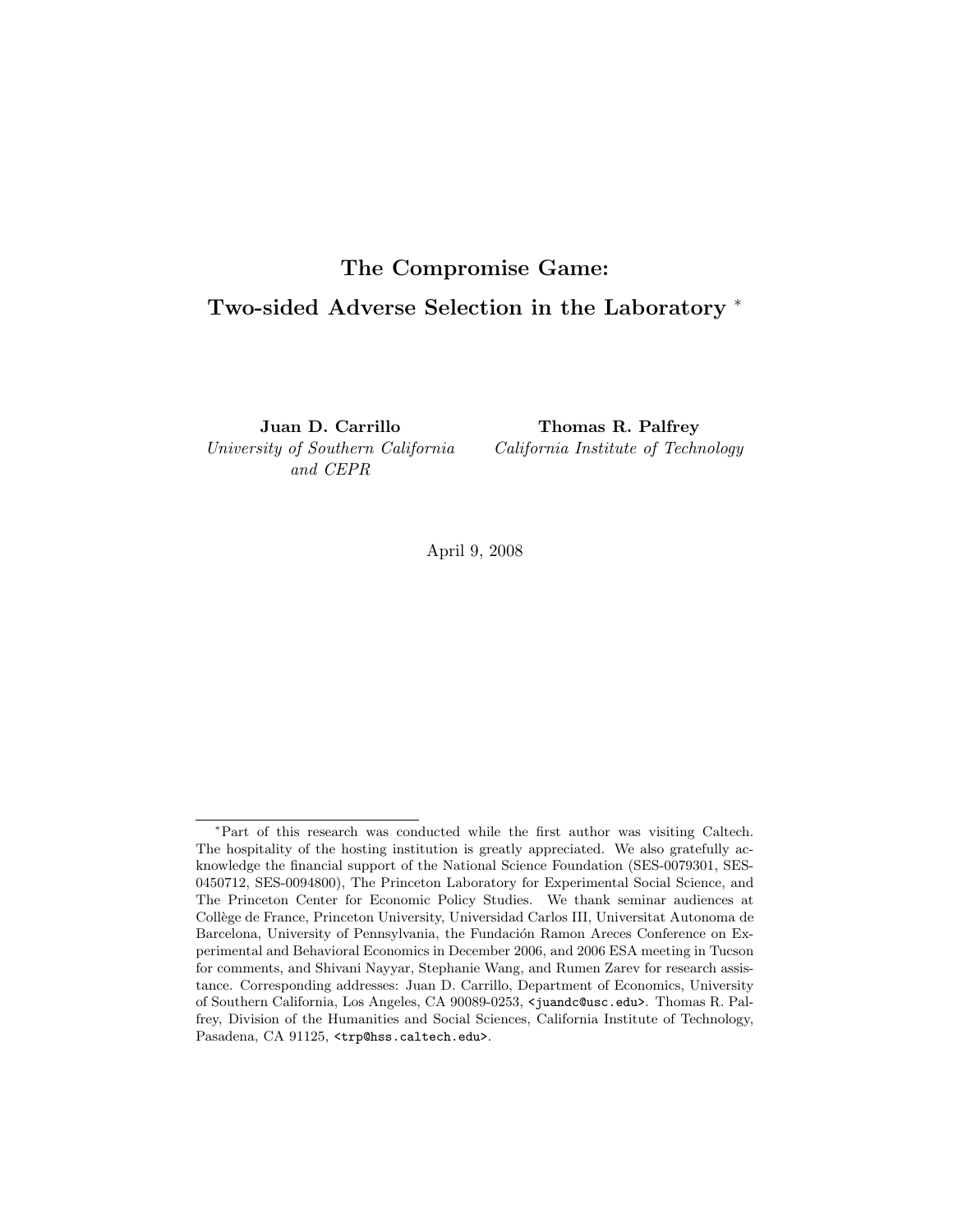### Abstract

We analyze a game of two-sided private information characterized by extreme adverse selection, and study a special case in the laboratory. Each player has a privately known "strength" and can decide to fight or compromise. If either chooses to fight, there is a conflict; the stronger player receives a high payoff and the weaker player receives a low payoff. If both choose to compromise, conflict is avoided and each receives an intermediate payoff. The only equilibrium in both the sequential and simultaneous versions of the game is for players to always fight, independent of their own strength. In our experiment, we have two main treatments: whether the game is played simultaneously or sequentially; and the magnitude of the intermediate payoff. We observe: (i) frequent compromise; (ii) significantly more fighting the lower the compromise payoff; (iii) significantly less fighting by first than second movers; and (iv) almost no evidence of learning. We explore several theories of cognitive limitations in an attempt to understand the reasons underlying these anomalous findings, including quantal response equilibrium, cognitive hierarchy, and cursed equilibrium.

### JEL classification: C92, D82.

Keywords: two-sided private information, adverse selection, laboratory experiment, behavioral game theory, quantal response equilibrium, cognitive hierarchy, cursed equilibrium.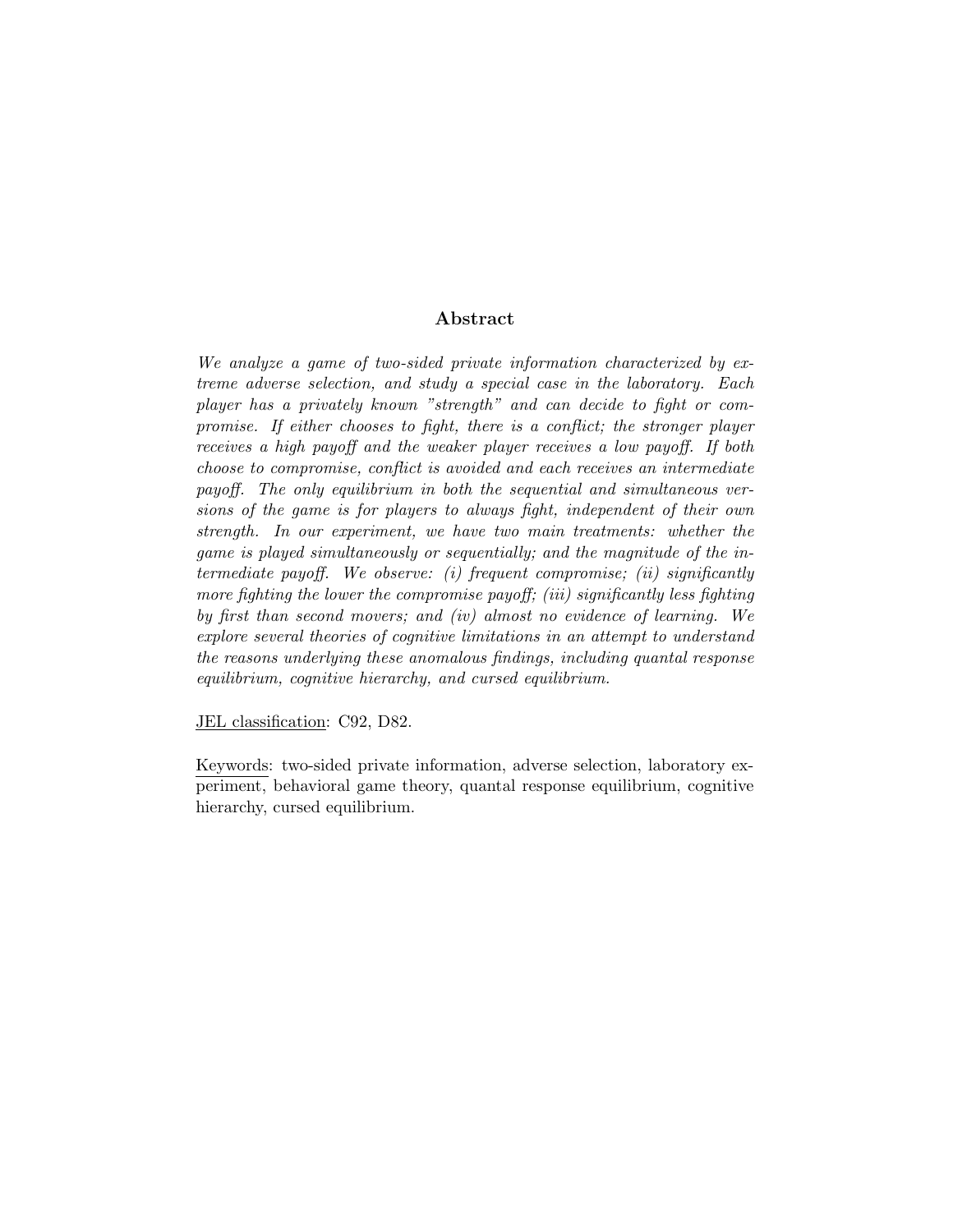### 1 Introduction

A major insight from theoretical research in information economics is that profitable agreements may be severely impeded by private information, and can even dry up completely. This was nicely illustrated in Akerlof's (1970) famous market for lemons example and studied in further detail by Myerson and Satterthwaite (1983) in a context of optimal contracting with two-sided private information. More generally, no-trade theorems (Milgrom and Stokey (1982), Morris (1994)) show that rational, expected utility maximizing, Bayesian economic agents will not trade with each other on the basis of private information alone.

In this paper, we study the other side of the coin, namely a situation where exchanges (or other type of agreements) are not mutually beneficial and ask the following question: can private information induce agents to reach agreements that one of them will (ex post) regret? An all-too-familiar example, war, illustrates the problem. Suppose there are two nations, either of which would be better off if conquering the other nation, compared to peaceful coexistence, and would be worse off being conquered. If there is a war, whichever country is strongest conquers the other one. Each nation chooses to either "attack" or "not attack". They remain in peaceful coexistence if both choose not to attack, and a war ensues otherwise. If one formalizes this problem, it is obvious that the strongest nation has always an incentive to attack the weakest one. Thus, a war is inevitable. More interestingly, the equilibrium is also war if the leader of each nation knows its own military strength but knows only the probability distribution of the other nation's strength (and therefore is uncertain over his chances of winning). This would be true, for example, even if the benefits of winning the war were only slightly greater than the peace benefits, the costs of losing the war were enormous, and the uncertainty about the other nation's strength were large. The logic is much like the unraveling argument in adverse selection games. In deciding whether to attack or not, optimal decision making requires the agents to condition on their opponent choosing "not attack". Because weaker opponents are the ones who do not attack, this conditioning will lead stronger opponents to attack. Therefore, there will be a marginal strength level which is indifferent between peace and forcing a war. But this calculus will lead the opponent's marginal non-attackers to attack, and so forth. The only equilibrium is for the marginal strength type to be the weakest type. As developed in section 2.1, the same logic applies to other situations where parties with conflicting goals and private information can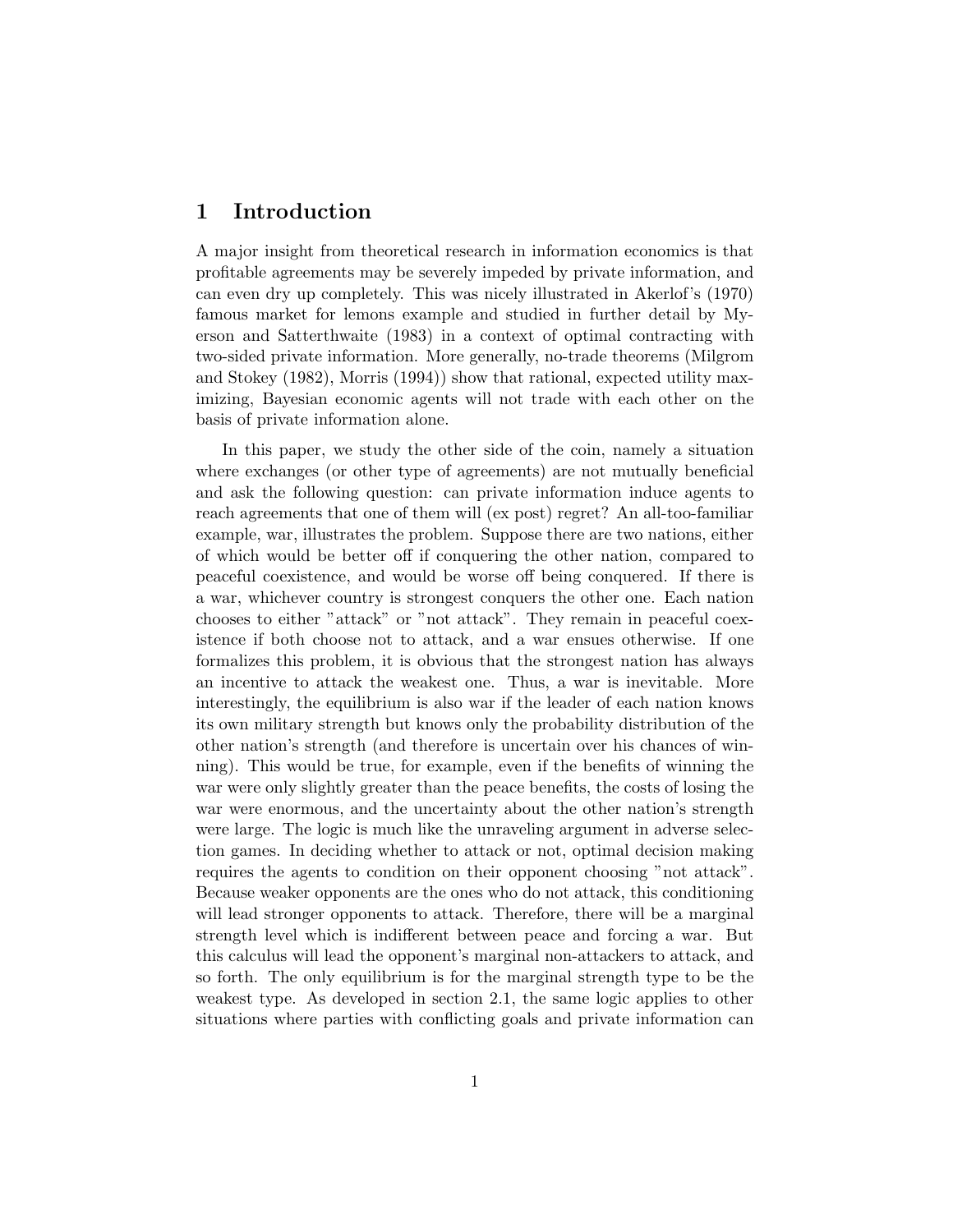reach an agreement that cannot ex post benefit both parties: litigation, electoral debates, and firm competition.

We report here an experiment that analyzes behavior in several variations of this two-sided asymmetric information environment in the laboratory. In all the variations, the equilibrium outcome predicted by the theory is the same: fighting ensues with probability one. We obtain three main results, which are inconsistent with standard game theory. First and foremost, fighting occurs much less often than predicted by theory. Rather than 100%, we observe fight rates in the range of 50%-70%. The outcome characterized by both agents compromising arises with surprising frequency, nearly one-quarter of the time in some sessions. In terms of our example it means that, contrary to the predictions of game theory, a war can be avoided if the military strengths of countries are privately (rather than publicly) known. Second, fight rates are affected by the compromise payoff. In both the sequential and simultaneous treatments, agents are less likely to fight the higher the compromise payoff. Third, in the sequential version, the strategies of first and second movers are different in two ways: second movers are more likely to fight than first movers, and the behavior of second movers is more responsive to strength and less erratic than that of first movers.

We also obtain some findings about individual behavior. Individual choice is consistent with the use of cutpoint strategies: fight if and only if strength is above a certain critical threshold. However, instead of the cutpoints being at (or at least close to) the minimum strength, as predicted by the theory, we find that players use cutpoints in an intermediate range. The use of cutpoint strategies indicates that subjects have some understanding of the game, and the source of violations of equilibrium has to do with the cognitive difficulty to choose the cutpoint optimally. Perhaps more interesting, we find substantial heterogeneity in the choice of cutpoints across subjects, and also important differences in the distribution of cutpoints across treatments. Finally, all the results are robust with respect to experience, that is, there is little evidence of learning.

We then explore three recent theories of cognitive limitations in games, and analyze the data to investigate the extent to which the insights from these alternative theories can account for these anomalies. The three approaches we explore are equilibrium stochastic choice, levels of strategic sophistication, and naïve belief formation. The specification of our models for these three approaches are, respectively, the logit specification of Quantal Response Equilibrium theory (QRE); the Poisson specification of the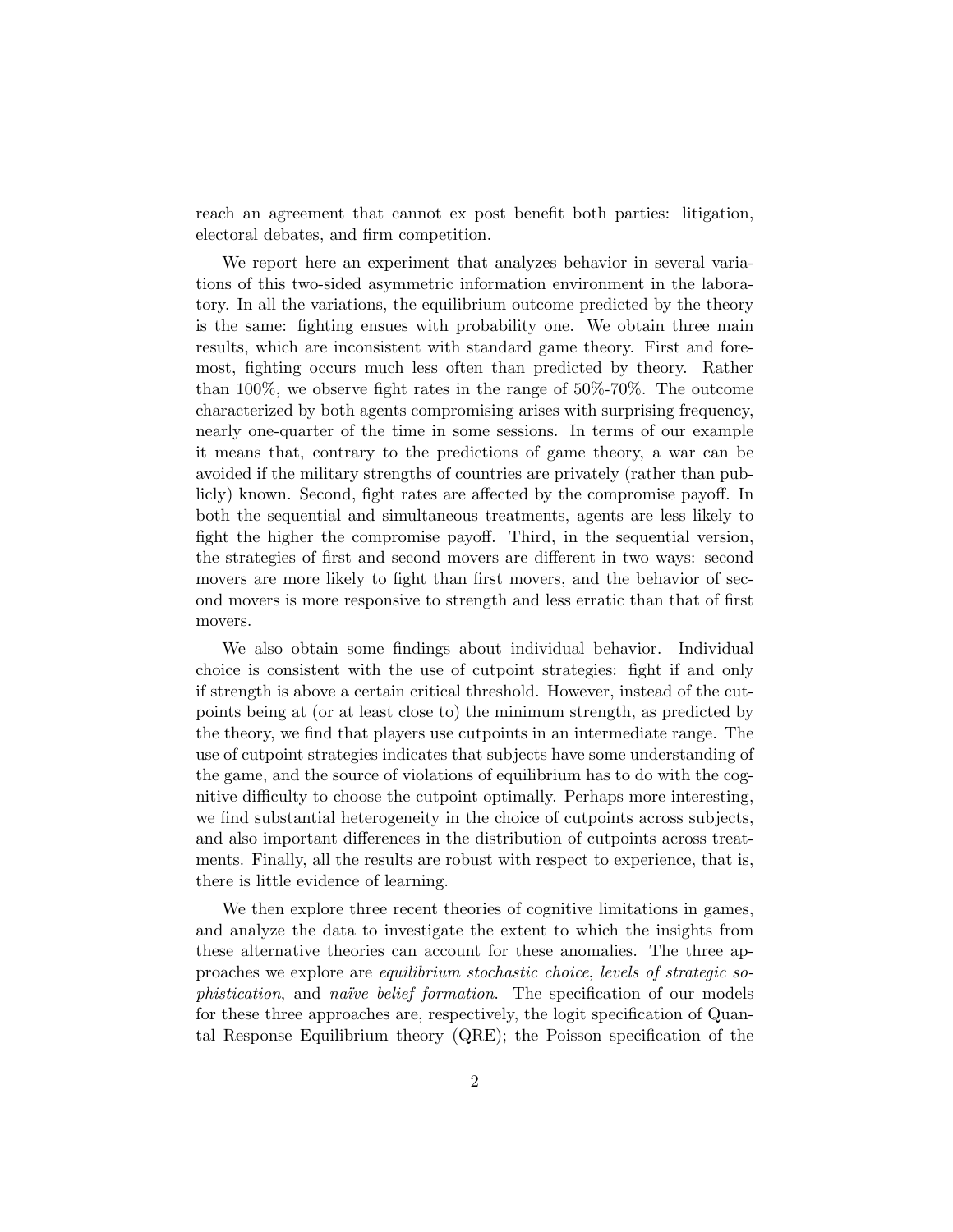Cognitive Hierarchy model (CH); and a stochastic choice version of Cursed Equilibrium (CE). The estimated parameters for each model are relatively constant across treatments. However, there are some important differences in the predictions, that lead to differences in the fit of the models. An important result is that only the QRE model captures the tendency of second movers to fight more often than first movers. The CH and CE models capture the aggregate tendency of players to fight with probability close to one when their strength is sufficiently high and with probability close to zero when their strength is sufficiently low. The CH model predicts that the distribution of individual cutpoints will be multimodal, clustered around three or four numbers, which is not reflected in the data. Finally, the best fit is obtained with a hybrid of QRE and CE, which combines cursedness and stochastic choice.

### 2 The theoretical model

We analyze the incentives of agents to compromise when they have conflicting objectives and asymmetric information. To this end, we study a class of games that have unique Nash equilibrium outcomes in which a compromise is never reached.

### 2.1 Some introductory examples

Consider two agents who must decide whether to split a surplus in a prespecified manner (compromise) or try to reap all the benefits (no-compromise). Both agents have private but imperfect information about their likelihood of obtaining the benefits if they do not compromise and, possibly, its value also. The ex post sum of utilities may be higher or lower under compromise than under no-compromise.

A myriad of situations fit this general description, in addition to the example of international conflict described in the introduction. In a litigation, the defendant may offer a settlement to the plaintiff which can be accepted or not. Both parties have private knowledge of the strength of their case and the bias of the jury. In an electoral campaign, each candidate can drive its rival into a public debate, where some qualities of the contenders are revealed to voters, which affects the electoral outcome. In the absence of a debate, voters must rely on expected qualities. In a product market competition, firms offering horizontally differentiated products may start an R&D race. The winner monopolizes the market and the probability of winning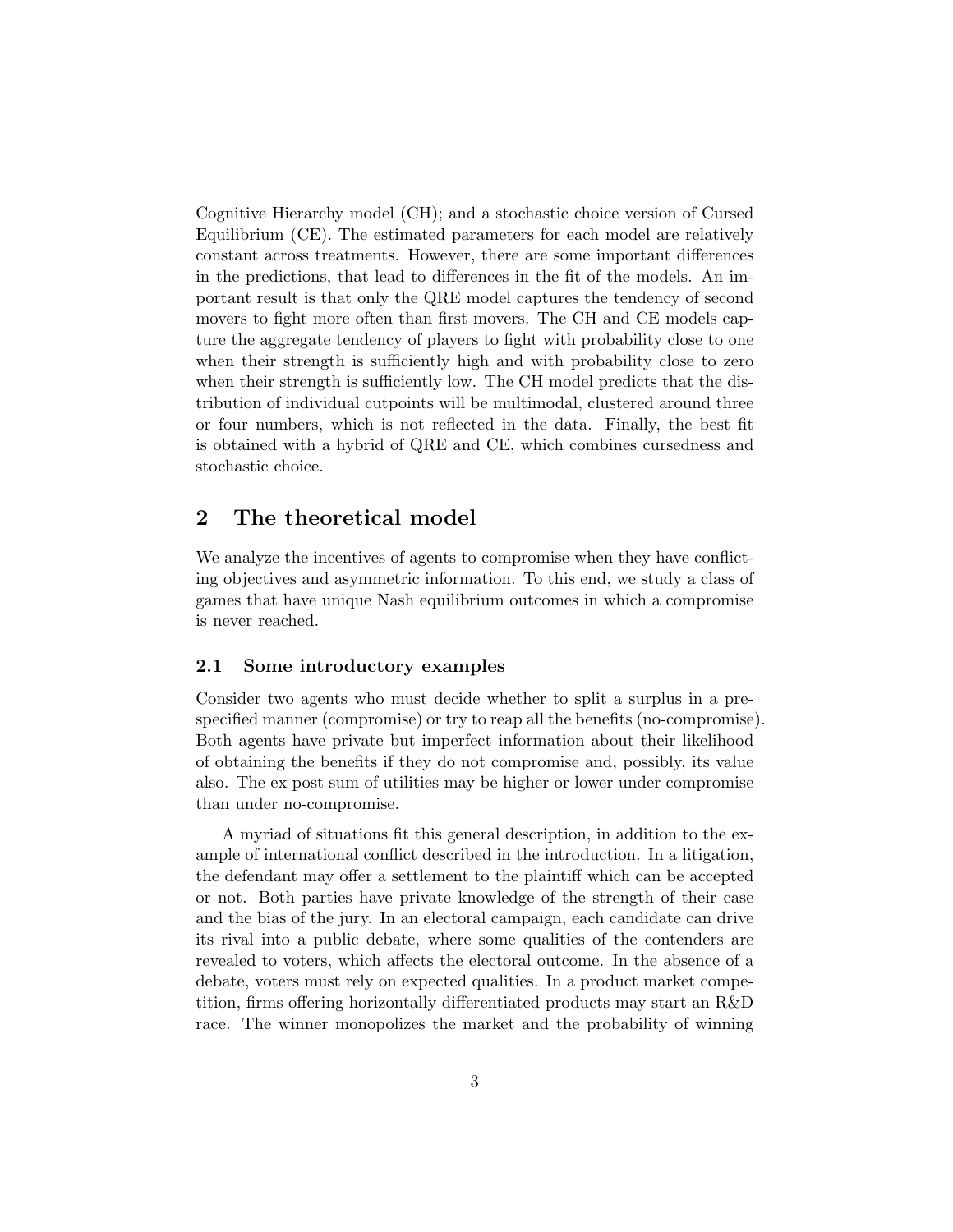is proportional to the privately known quality of their research department. Alternatively, firms can avoid the race and share the market. In all these cases, there are only two possible outcomes: settlement, peace, no debate, market sharing vs. trial, war, debate, R&D race. The first outcome needs the agreement of both players whereas each player can unilaterally force the second outcome. Payoffs depend on the state of the world, which is not realized or revealed until after all players have acted. Also, the utility of agents under the different outcomes may depend on some exogenously given private information parameters. Payoffs under agreement are typically determined by the status quo situation, whereas payoffs under no-agreement are typically determined by a winner-takes-all rule. More generally, in the no-agreement outcome, there is always one (ex post) winner and one (ex post) loser relative to the agreement outcome. The total surplus from compromise varies across these different applications, although we show below that the equilibrium does not depend on the compromise payoffs. Wars are typically costly and socially inefficient, so there is as peace dividend. Litigation also involves a waste of resources when compared to early settlements (but not compared to last minute settlements). Electoral debates are roughly neutral if candidates are only interested in winning the election. However, they provide information regarding the merits of different proposals, which can be valuable if candidates care also about policy outcomes. As for market competition, the profits of a monopolist are typically higher than the sum of profits of two duopolists, which suggests that firms' surplus is increased when they fight for supremacy rather than splitting the market.<sup>1</sup>

### 2.2 Formalizing the game

We formalize the problem as follows. Denote by  $s_i \in S_i$  and  $s_j \in S_j$  the privately known "strength" of agents i and j, with  $i, j \in \{1, 2\}$  and  $i \neq j$  (case strength, military capacity, politician's talent, research quality). These values are drawn from continuous and commonly known distributions  $F_i(s_i | s_j)$ possibly different and possibly correlated. For technical convenience, we assume strictly positive densities  $f_i(s_i | s_j)$  for all  $s_i$  and  $s_j$ . Agent i chooses action  $a_i \in A = {\rho, \phi}$ , where  $\rho$  stands for "retreat" and  $\phi$  for "fight". If  $a_1 = a_2 = \rho$ , there is compromise (settlement, peace, no debate, no race) and the payoff of agent i is  $\beta_i(s_1, s_2)$ . Otherwise, there is no-compromise (trial, war, debate, race) and the payoff of agent i is  $\alpha_i(s_1, s_2)$  if  $s_i > s_j$ and  $\gamma_i(s_1, s_2)$  if  $s_i < s_j$ , with  $\alpha_i(s_1, s_2) > \beta_i(s_1, s_2) > \gamma_i(s_1, s_2)$  for all

<sup>&</sup>lt;sup>1</sup>In these examples, we are not including the welfare of third parties such as society, voters or consumers. These are also likely to be different across outcomes.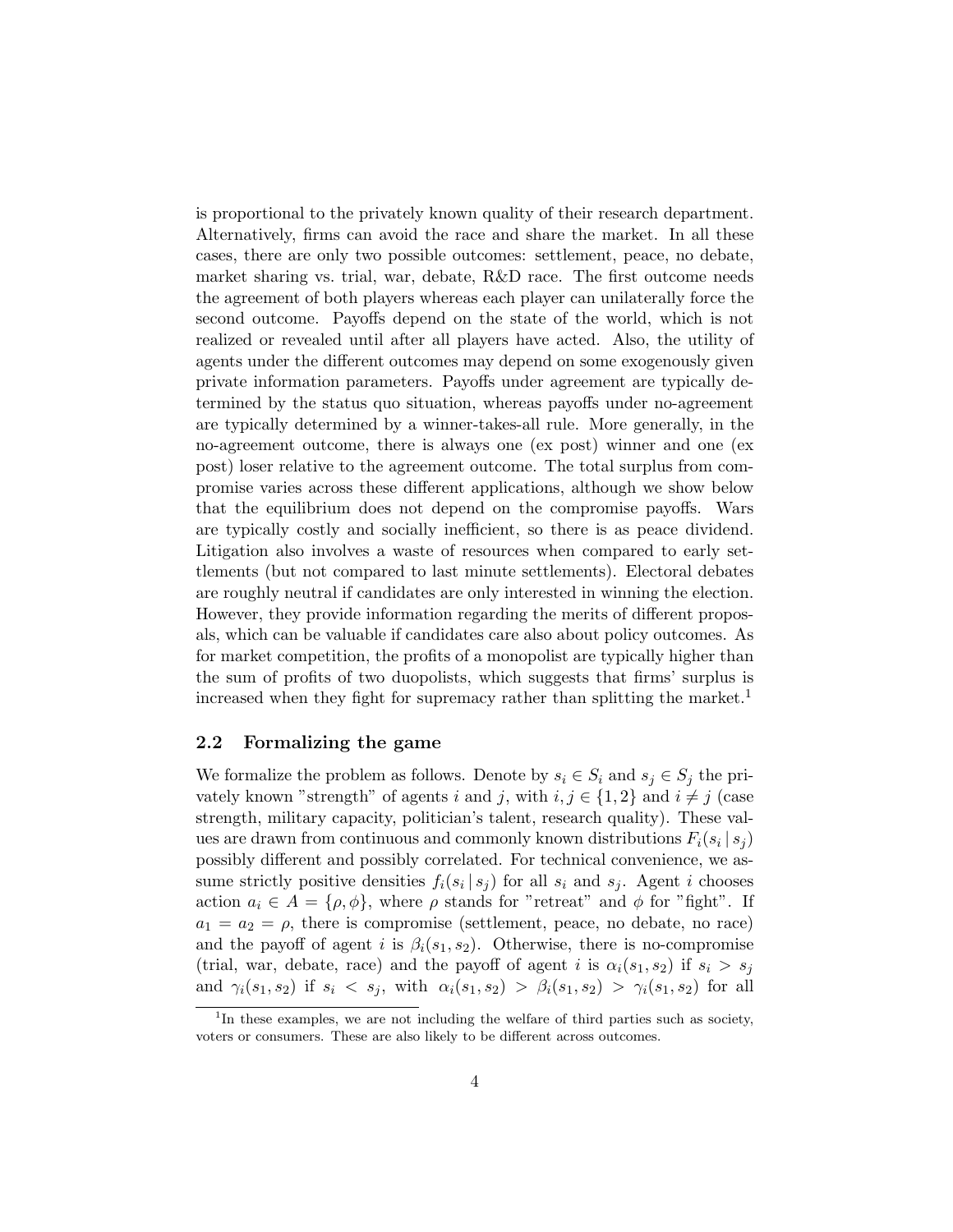$i, s<sub>1</sub>, s<sub>2</sub>$ . Note that, ex post, a compromise is always beneficial for one agent and detrimental for the other. The pair of strengths  $(s_i, s_j)$  determines the winner and the loser. Payoffs under compromise and no-compromise are exogenously given, although they may be unknown at the time of making the decision if they depend on  $(s_1, s_2)$ . Last, depending on the context, the socially efficient action may be compromise or no-compromise or it may even be a zero-sum game:  $\alpha_i(s_1, s_2) + \gamma_j(s_1, s_2) \geq \beta_i(s_1, s_2) + \beta_j(s_1, s_2)$  for all  $s_i > s_j$ .

### 2.3 Equilibrium

Given this structure, we can analyze the Perfect Bayesian Equilibrium (PBE) for the sequential version of the game where agent 1 moves first and agent 2 moves second. We have the following result.

**Proposition 1** In all PBE of the game, the outcome is "no-compromise".

<u>Proof</u>. Suppose that there exist two sets  $\tilde{S}_1 \subseteqq S_1$  and  $\tilde{S}_2(\tilde{S}_1) \subseteqq S_2$  such that in a PBE of the game  $a_1(s_1) = \rho$  and  $a_2(s_2) = \rho$  with positive probability for all  $s_1 \in \tilde{S}_1$  and  $s_2 \in \tilde{S}_2(\tilde{S}_1)$ .<sup>2</sup> Denote by  $\bar{s}_1 = \max$  and  $\bar{s}_2 = \max$ .  $s_1 \in \tilde{S}_1$  $s_2 \in \tilde{S}_2(\tilde{S}_1)$ According to this PBE, once agent 2 has observed  $a_1 = \rho$ , the following inequality must be satisfied:

$$
\int_{s_1 \in \tilde{S}_1} \beta_2(s_1, s_2) dF_1(s_1 \mid s_1 \in \tilde{S}_1, s_2) \ge \int_{s_1 \in \tilde{S}_1 \cap s_1 < s_2} \alpha_2(s_1, s_2) dF_1(s_1 \mid s_1 \in \tilde{S}_1, s_2) + \int_{s_1 \in \tilde{S}_1 \cap s_1 > s_2} \gamma_2(s_1, s_2) dF_1(s_1 \mid s_1 \in \tilde{S}_1, s_2) \,\forall \, s_2 \in \tilde{S}_2(\tilde{S}_1)
$$

where the l.h.s. is agent 2's expected payoff if  $a_2 = \rho$  and the r.h.s. is his expected payoff if  $a_2 = \phi$ . This condition must hold in particular for  $s_2 = \overline{s}_2$ . Since  $\alpha_2(s_1, s_2) > \beta_2(s_1, s_2) > \gamma_2(s_1, s_2)$ , the inequality necessarily implies that  $s_1 < \overline{s}_2$  must be binding at least for some  $s_1 \in \tilde{S}_1$ . Therefore,  $\overline{s}_2 < \overline{s}_1$ . Now, agent 1's decision is relevant only if  $a_2 = \rho$ . Thus, for the strategy described above to be a PBE, the following inequality must also hold:

$$
\int_{s_2 \in \tilde{S}_2(\tilde{S}_1)} \beta_1(s_1, s_2) dF_2(s_2 \mid s_1) \ge \int_{s_2 \in \tilde{S}_2(\tilde{S}_1) \cap s_2 < s_1} \alpha_1(s_1, s_2) dF_2(s_2 \mid s_1) + \int_{s_2 \in \tilde{S}_2(\tilde{S}_1) \cap s_2 > s_1} \gamma_1(s_1, s_2) dF_2(s_2 \mid s_1) \quad \forall s_1 \in \tilde{S}_1
$$

 $2$ Positive probability rather than probability 1 takes care of pure and mixed strategies at the same time.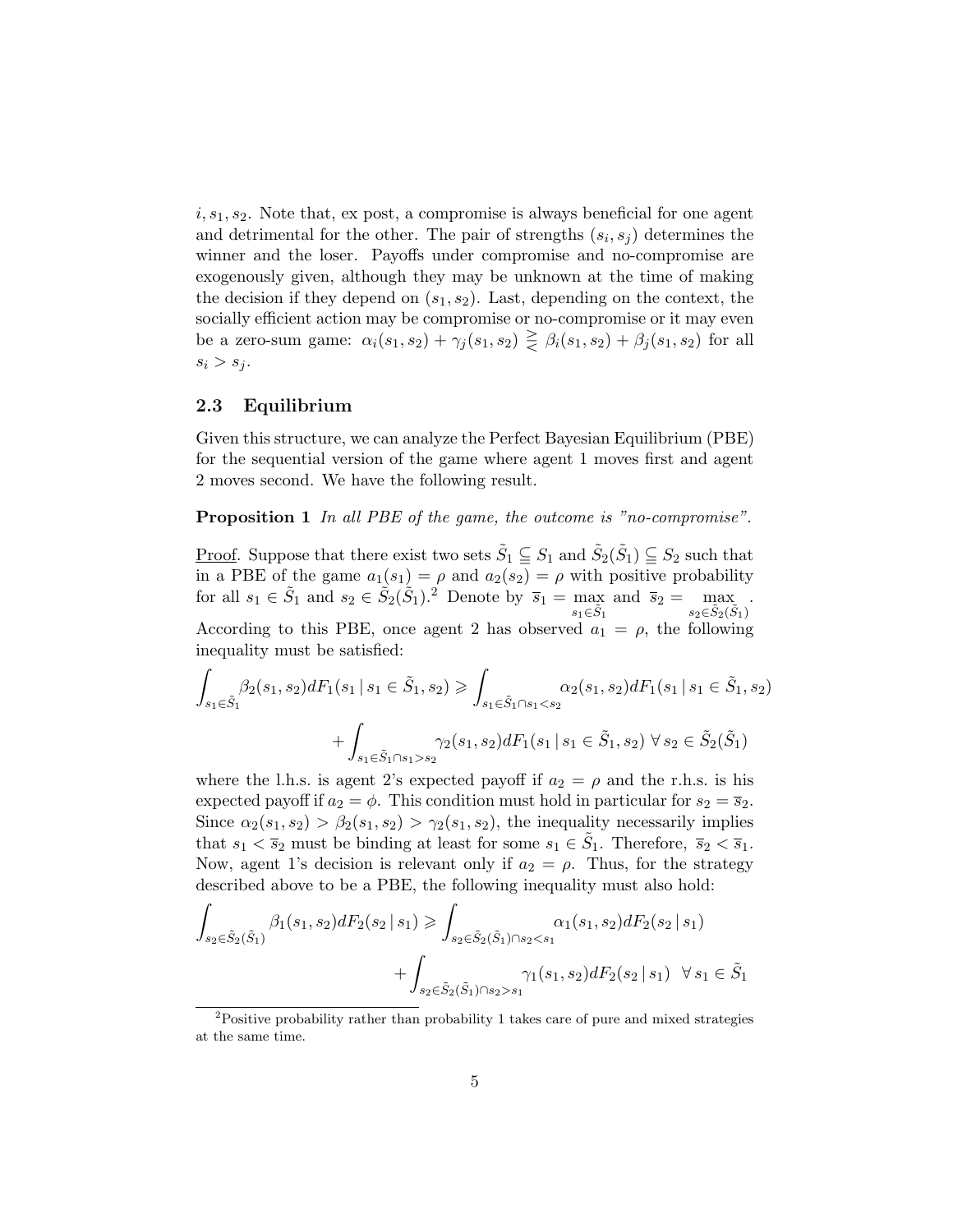Using the same reasoning as before,  $\overline{s}_1 < \overline{s}_2$ . Since both inequalities cannot be satisfied at the same time,  $\tilde{S}_1 \neq \emptyset$  and  $\tilde{S}_2(\tilde{S}_1) \neq \emptyset$  cannot both occur in equilibrium.

The intuition is simple. In this class of games, agents know that good news for them is bad news for their rival. Thus, they have opposite interests on when to reach a compromise. As a result, whenever one agent wants to compromise, the other should not want to. For instance, country 1 has an incentive to stay in peaceful coexistence whenever its military strength  $s_1$ is low. However, this is precisely when country 2 wants to force a war. In other words, in these games, one agent's gain is always the other agent's loss (of same or different magnitude, it does not matter). Since a compromise is broken as soon as one agent does not find it profitable, the fact that an agent wants to deal implies that the other should not accept it, and vice versa. The bottom line is that, in equilibrium, compromises are never possible. We want to stress the generality of this result, which holds for any distribution of strengths (the same or different for both players) and any correlation between the players' strengths. Since the results holds for any payoffs satisfying  $\alpha_i > \beta_i > \gamma_i$ , it means that introducing risk-aversion would not change the outcome of the game either. Last, the result is also unchanged if agents play simultaneously. Indeed, the only difference with the sequential game is that agent 2 will not compare his options conditional on having observed the choice of agent 1. However, this does not make any difference since, both in the sequential and the simultaneous versions, each agent knows that his action is only relevant if the rival offers a compromise. Thus the outcome of the Bayesian Nash Equilibrium (BNE) is, just like for the PBE, always no-compromise. This result is summarized as follows.

Corollary 1 The outcome of the game is still "no-compromise" if agents are risk-averse and if they announce their strategy simultaneously.

### 3 Laboratory experiment

### 3.1 Description of the game

This is a simplified version of the game described earlier. Each agent independently draws a number from a uniform distribution on [0, 1] and privately observes their own number, which we refer to as the player's strength,  $s_i$ . Agent 1 chooses whether to "fight",  $\phi$ , or "retreat",  $\rho$ . If 1 chooses  $\phi$ , then the game ends. The agent with highest strength receives a win payoff H and the other agent receives a lose payoff  $L \ll H$ ). If agent 1 chooses  $\rho$ ,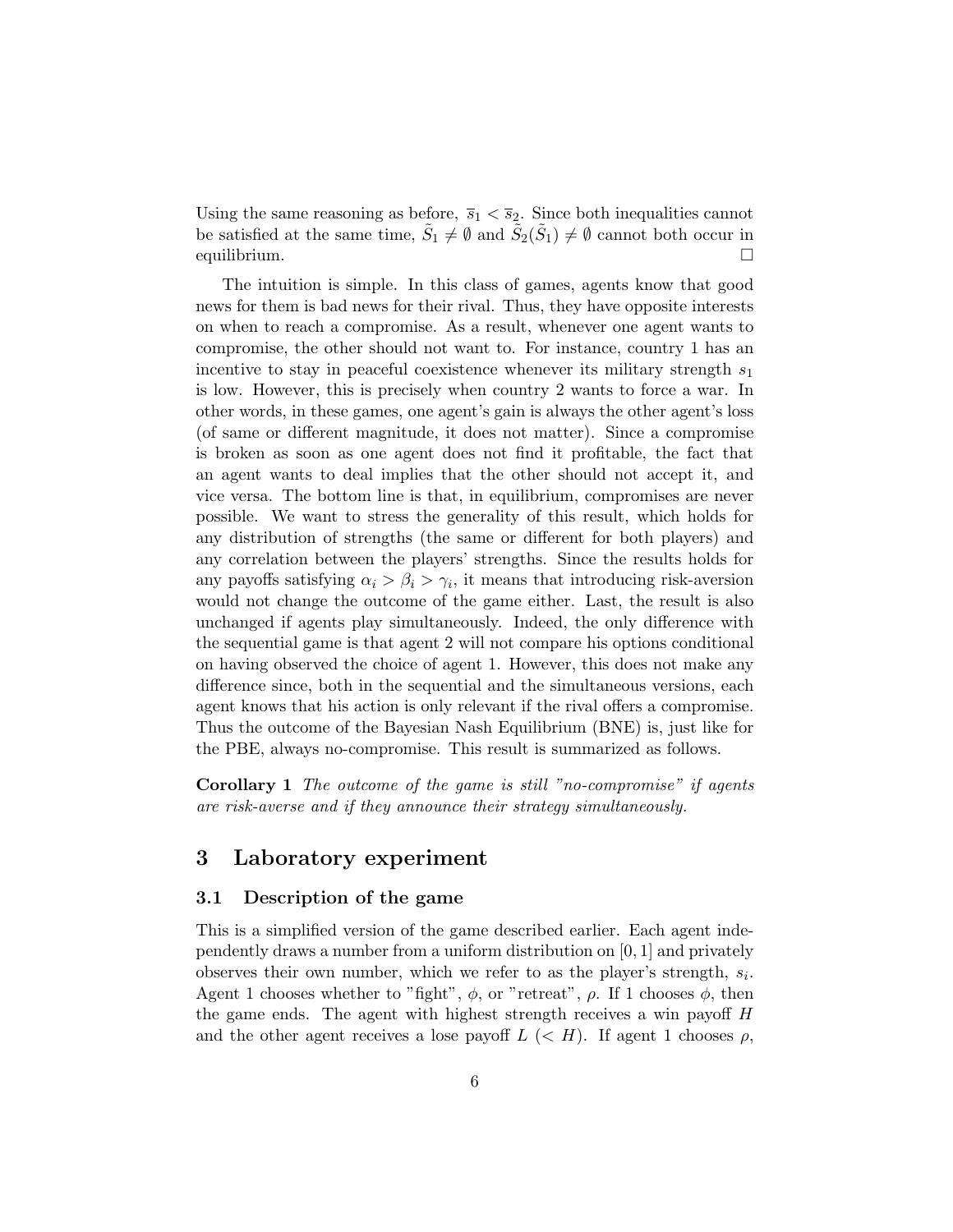then it is agent 2's turn. If agent 2 chooses  $\phi$ , then as before, the agent with highest strength receives a payoff of  $H$  and the other receives a payoff of  $L$ . If, instead, agent 2 also chooses  $\rho$ , then agent 1 and agent 2 each obtains a pre-specified "compromise payoff" M, where  $L < M < H$ . Thus, the main simplification relative to the theoretical model presented in section 2 is that the win, lose and compromise payoffs are all independent of  $(s_1, s_2)$ . Each player's strength only affects payoffs via the likelihood of winning under no-compromise. We look at several variations on this game.<sup>3</sup>

Variant 1.  $H = 1$ ,  $L = 0$ ,  $M = .50$  with sequential move. Variant 2.  $H = 1$ ,  $L = 0$ ,  $M = .39$  with sequential move. Variant 3.  $H = 1$ ,  $L = 0$ ,  $M = .50$  with simultaneous move. Variant 4.  $H = 1, L = 0, M = .39$  with simultaneous move.

In our design, the total surplus under compromise is either smaller than  $(M = .39)$  or equal to  $(M = .50)$  the total surplus under no compromise. As discussed earlier, this specific choice of parameters fits some examples (firm competition, electoral debate) better than others (military conflict, litigation). There were at least two reasons for focusing on these values. First, the  $M = .50$  is a natural benchmark, corresponding to a constant sum game, where there is no difference in the efficiency of the fight and compromise outcomes. Second, we wanted to choose another value of M because the various behavioral theories we were testing all predict a negative comparative static effect of  $M$  on the probability of fighting. Changes in either direction would allow us to test this. Our choice of a lower value of  $M$  was made because we thought it was the more interesting direction, since for  $M < 0.5$  always fighting is not only still the unique Nash equilibrium but is also ex ante efficient and ex ante fair. This allows us to better distinguish social preference or fairness-based explanations for excessive compromise (see section 5.5) from behavioral models based on cognitive limitations (see sections 5.1 to 5.4), and also gives Nash equilibrium its best shot. If the excessive compromise disappears, this would lend support for social preference theories based on ex ante fairness and efficiency, whereas, if the excessive compromise persists, it lends support for the models of cognitive limitations.

### 3.2 Relation to the experimental literature

Some related games have been studied in the laboratory. Below we describe (from most to least similar) two simultaneous games of multi-sided asymmet-

<sup>&</sup>lt;sup>3</sup>The nominal payoffs in the experiment are:  $H = 95$ ,  $L = 5$ ,  $M \in \{50, 40\}$ . We present here the scaled version  $(x - 5)/90$ .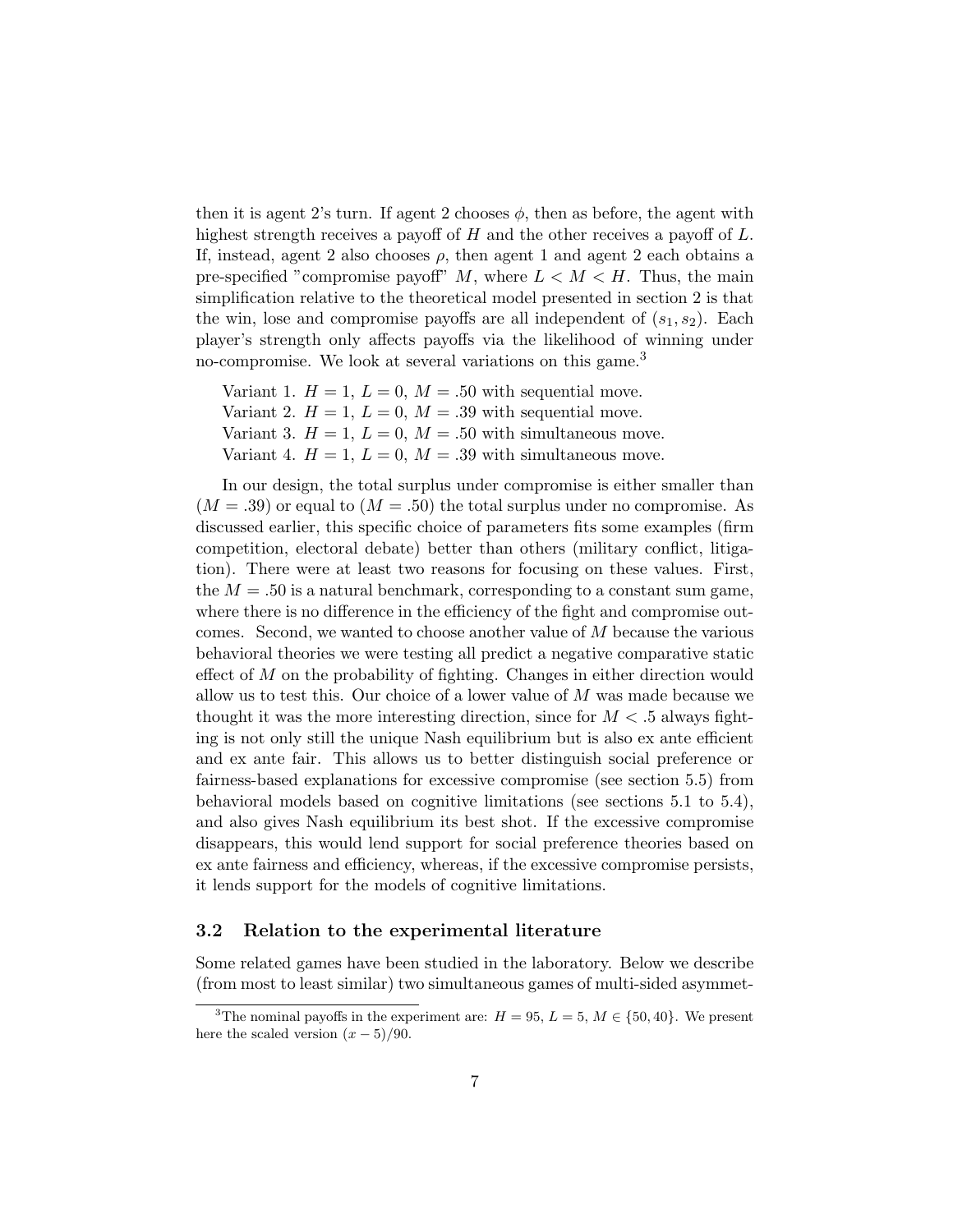ric information, two sequential games of one-sided asymmetric information and one static game of full information.

The betting game (Sonsino et al. (2001), Sovic (2004), Camerer et al. (2006)). An asset yielding a fixed surplus can be traded between agents who have private information. Trade occurs only if both agents agree. As in our game, all the BNE imply no trade. There are three main differences. First, the risky outcome requires agreement in the betting game whereas the safe outcome requires agreement in the compromise game. Second, the information structure is simpler than in ours: there are only four possible states, and in two of them one agent has full information. The common knowledge of this information partition triggers very naturally unraveling to no-trade. This special partition is also likely to facilitate learning. Third, a sequential version of the betting game has not been studied.

Auction of a common value good and the winner's curse (Kagel and Levin, 2002). As in our game, agents will play suboptimally if they do not anticipate the information contained in the rival's action. Our game allows for some simple comparative statics (different timings and different compromise payoffs). Also, our BNE and PBE are simple to compute.

Adverse selection game (Akerlof, 1970). This game also predicts some unraveling. However, the robust conclusion is the existence of a cutoff below which there is agreement or trade and above which there is not. This cutoff can be the lower bound (i.e., never agree as in our game), but it can also be the upper bound (i.e., always agree) or an interior value, depending on the parameters of the game. Samuelson and Bazerman (1985) show that the probability that buyers engage in unfavorable trades is increasing in the complexity of the adverse selection game. Holt and Sherman (1994) prove that buyers may underbid or overbid depending on the treatment conditions. Note that because it is one-sided asymmetric information, the buyer's action has no signaling value. There have also been several market experiments with informed sellers and asymmetric information about product quality (Lynch et al., 1984).

Blind bidding game (Forsythe et al., 1989). This experiment determines whether an informed seller reveals the quality of his good to an uninformed buyer. Full revelation occurs because the seller with the highest quality good has always an incentive to announce it, then so does the seller with second highest quality good, and so on. However, there is no role for the key effect of our game, namely the anticipation of information conveyed by the rival's action.

Beauty contest (Nagel, 1995). As in our game, best response dynamics predicts unraveling for a wide range of parameters. Since the beauty contest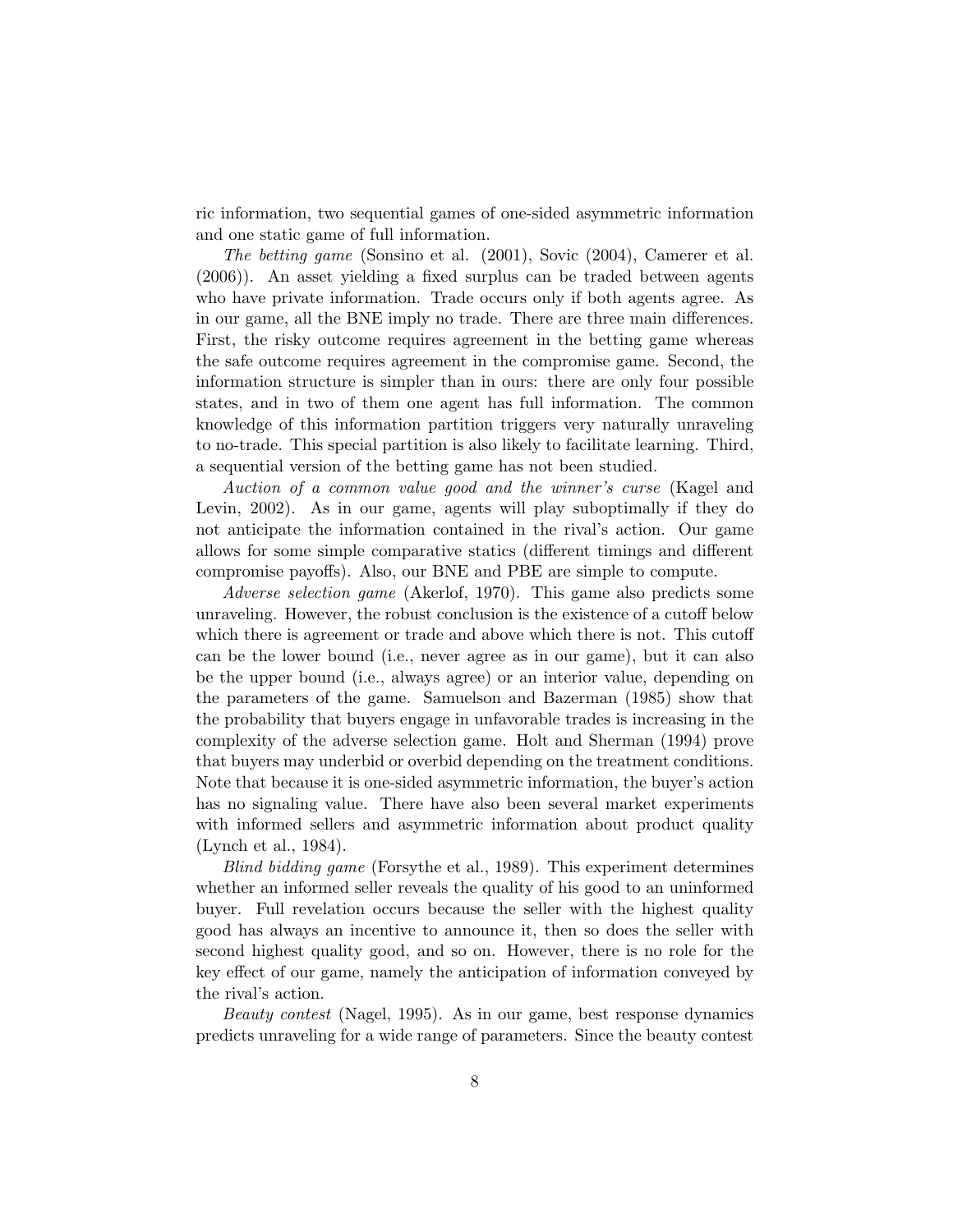is a static game of complete information, the details of convergence are different. Even the most na¨ıve learning rules (such as 'play optimally given the outcome in the past round and assuming that nobody else revises his strategy') predict rapid convergence if the beauty contest game is played repeatedly. The experimental data confirms this prediction, and a natural question is whether a similar convergence pattern is found in the compromise game.

### 3.3 Experimental design and procedures

We conduced five sessions with a total of 56 subjects, using a simple  $2 \times 2$ design. The subjects were registered Princeton students who were recruited by email solicitation, and all sessions were conducted at The Princeton Laboratory for Experimental Social Science. All interaction in a session was computerized, using an extension of the open source software package, Multistage Games.<sup>4</sup> No subject participated in more than one session. The two dimensions of treatment variation were the compromise payoff  $(M = .50 \text{ vs.})$  $M = .39$ ) and the order of moves (simultaneous vs. sequential play). In each session, subjects made decisions over 40 rounds, with M fixed throughout the session. Half of the subjects participated in sessions with  $M = .39$ , and half the subjects participated in sessions with  $M = .50$ . In all sessions, we set  $H = 1$  and  $L = 0$ . Each subject played exactly one game with one opponent in each round, with random rematching after each round. At the beginning of each round,  $t$ , each subject was independently assigned a new strength,  $s_{it}$ , drawn from a uniform distribution on [0, 1].<sup>5</sup> Each subject observed his own strength, but had to make the fight-retreat decision before observing the strength of the subject they were matched with. The opponent's strength was revealed only at the end of the round.

At the beginning of each session, instructions were read by the experimenter standing on a stage in the front of the experiment room, which fully explained the rules, information structure, and client GUI for the *simulta*neous move game. A sample copy of the instructions is in the Appendix. After the instructions were finished, two practice rounds were conducted, for which subjects received no payment. After the practice rounds, there was an interactive computerized comprehension quiz that all subjects had to

<sup>4</sup>Documentation and instructions for downloading the software can be found at http://multistage.ssel.caltech.edu.

<sup>&</sup>lt;sup>5</sup>In the experimental implementation of payoffs, the H and L payoffs paid off \$.57 and \$.03, respectively. The compromise payoff M was scaled accordingly, at \$.30 and \$.24 for the two treatments.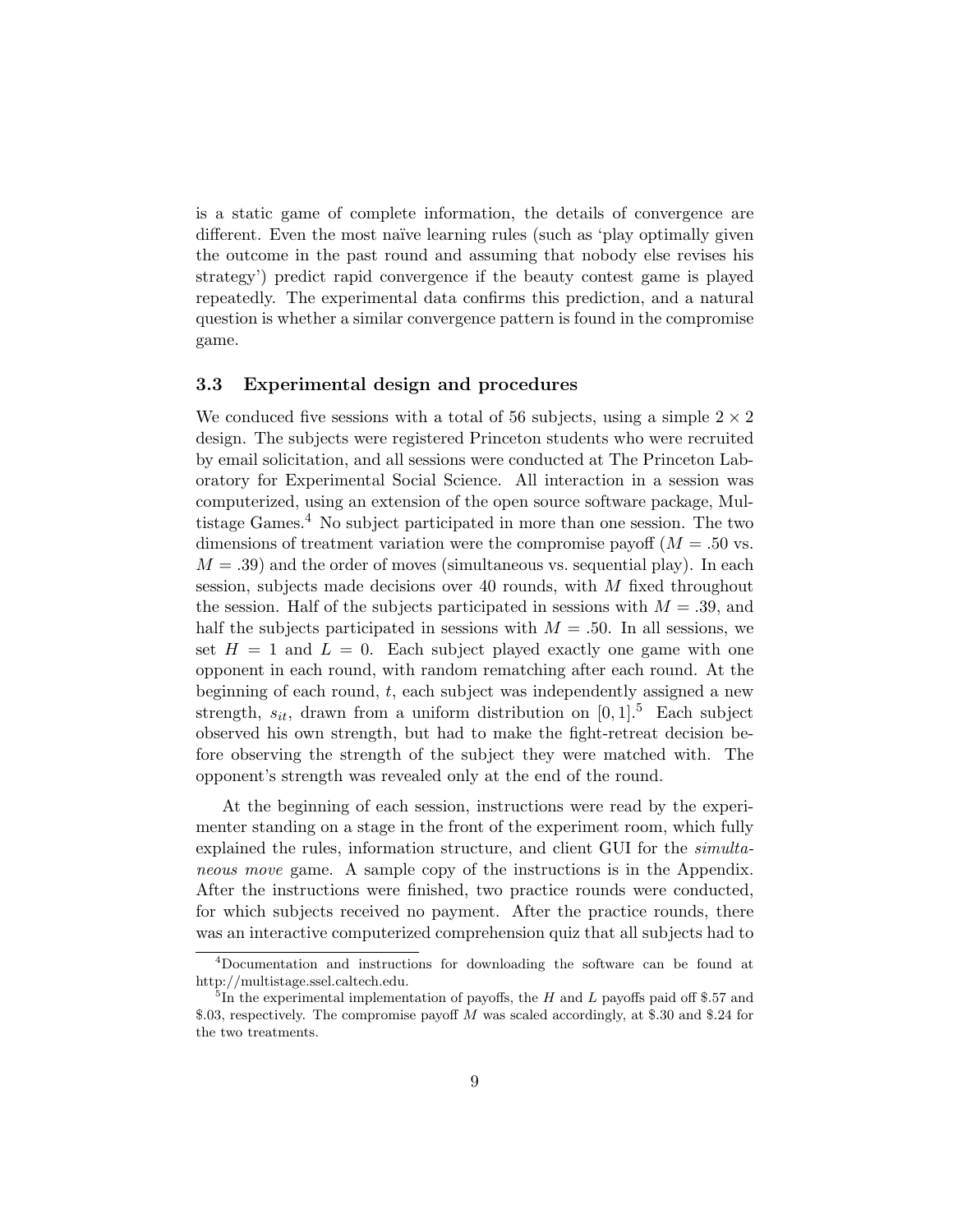answer correctly before proceeding to the paid rounds. For the first 20 paid rounds of a session, subjects played the simultaneous version of the game. At the end of round 20, there was a brief instruction period during which rules for the sequential version of the game were explained.<sup>6</sup> In each match of the sequential version, one of the two players was randomly selected to be the first mover. After the first mover made a fight-retreat choice, the second mover was informed of that choice, but was not informed of the strength of the first mover. If the first mover's choice was fight, the second mover had no choice, and simply clicked a button on the screen labeled "continue". If the first mover's choice was retreat, the second mover had a choice between fight and retreat. After the second mover made a choice, the match ended and the strength levels and outcome were revealed. The subjects then participated in 20 additional rounds of the sequential version of the game, with opponents, roles (first or second mover), and strengths randomly reassigned at the beginning of each round. Subjects were paid the sum of their earnings over all 40 paid rounds, in cash, in private, immediately following the session. Sessions averaged one hour in length, and subject earnings averaged \$25. Table 1 displays the pertinent details of the five sessions.

| Session | $\#$ subjects | М   | rounds 1-20  | rounds $21-40$ |
|---------|---------------|-----|--------------|----------------|
|         | 8             | .50 | sequential   | simultaneous   |
| 2       | 8             | -50 | simultaneous | sequential     |
| 3       | 12            | -50 | simultaneous | sequential     |
| 4       | 14            | .39 | simultaneous | sequential     |
| 5       | 14            | .39 | simultaneous | sequential     |

Table 1. Session details for the experiment.

### 4 A descriptive analysis of the results

In this section, we provide a descriptive analysis of the experimental results. We discuss the main aggregate features of the data, including the mean rates of fight and retreat, both overall and as a function of strength, and explore time trends. We compare the data to two natural benchmarks. The first benchmark is Nash equilibrium, in which all players always choose  $\phi$  regardless of strength (and, in the sequential version, regardless of the choice of the first mover). A second, weaker benchmark is the type-independent model,

 ${}^{6}$ In one of the sessions, the sequential version was played in rounds 1 – 20 and the simultaneous version was played in rounds  $21 - 40$ . We found no significant order effects.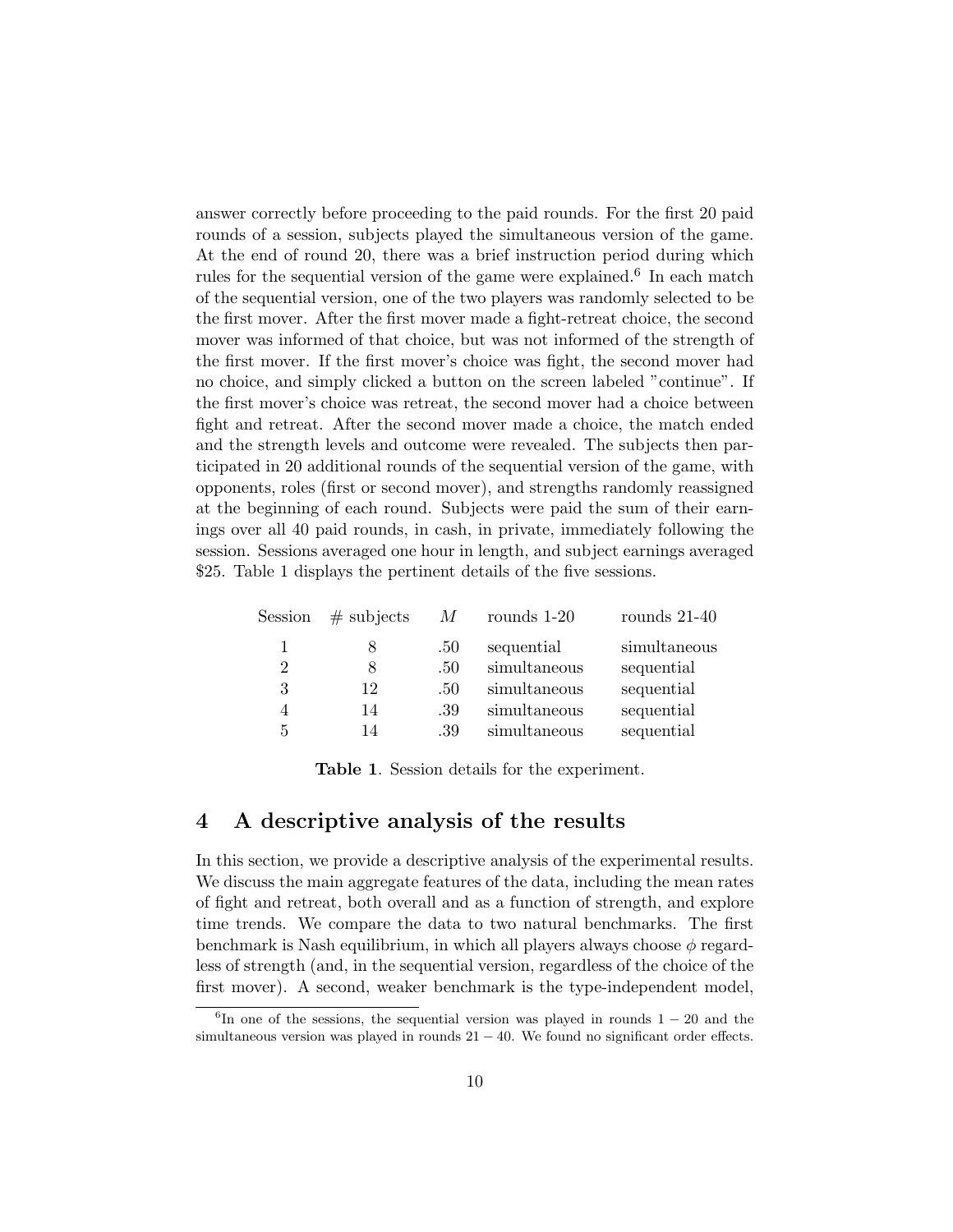where the probability of fighting is independent of strength. We study the differences in probabilities of fighting as a function of the compromise payoff and the timing of the game. Last, we analyze the data at an individual level. For each player, we estimate a decision rule that maps strength into a probability of fighting.

### 4.1 Aggregate fight rates unconditional on strength

The simplest cut at the data is to compare the relative frequencies of choosing fight vs. retreat, without conditioning on the actual draws of  $s_i$ . Table 2 shows the relative fight rates in the experiment, broken down by compromise payoff and order of moves, with the number of observations in parenthesis.

| Order        | Position | $M=.39$   | $M=.50$   | Pooled     |
|--------------|----------|-----------|-----------|------------|
| Sequential   | First    | .589(280) | .538(264) | .564(544)  |
| Sequential   | Second   | .643(115) | .566(122) | .603(237)  |
| Sequential   | Both     | .605(395) | .547(386) | .576(781)  |
| Simultaneous |          | .657(560) | .573(560) | .616(1120) |
| Pooled       |          | .636(955) | .562(946) | .599(1901) |

Table 2. Unconditional fight rates.

There are several differences in fight rates across treatments and conditions.

First, there is a clear difference between  $\phi$  rates in the  $M = .39$  and the  $M = .50$  treatments. Fighting is chosen approximately 13\% more frequently when the compromise dividend is lower, and this difference is statistically significant  $(p < .01)^7$ . This difference is observed in both the sequential and simultaneous treatments, for both the first and second movers separately, and these differences are all approximately the same magnitude. In looking at subsamples based on treatment or condition, the lower significant levels reflect the relatively small number of observations in each treatment:  $p = .05$ level for the simultaneous treatment (most observations);  $p = .10$  level for the sequential treatment; and  $p > .10$  for first movers and second movers, separately.

<sup>&</sup>lt;sup>7</sup>The significance levels reported here and later in the paper are based on based on standard tests treating the observations as independent. Later in the paper, we consider individual effects and learning.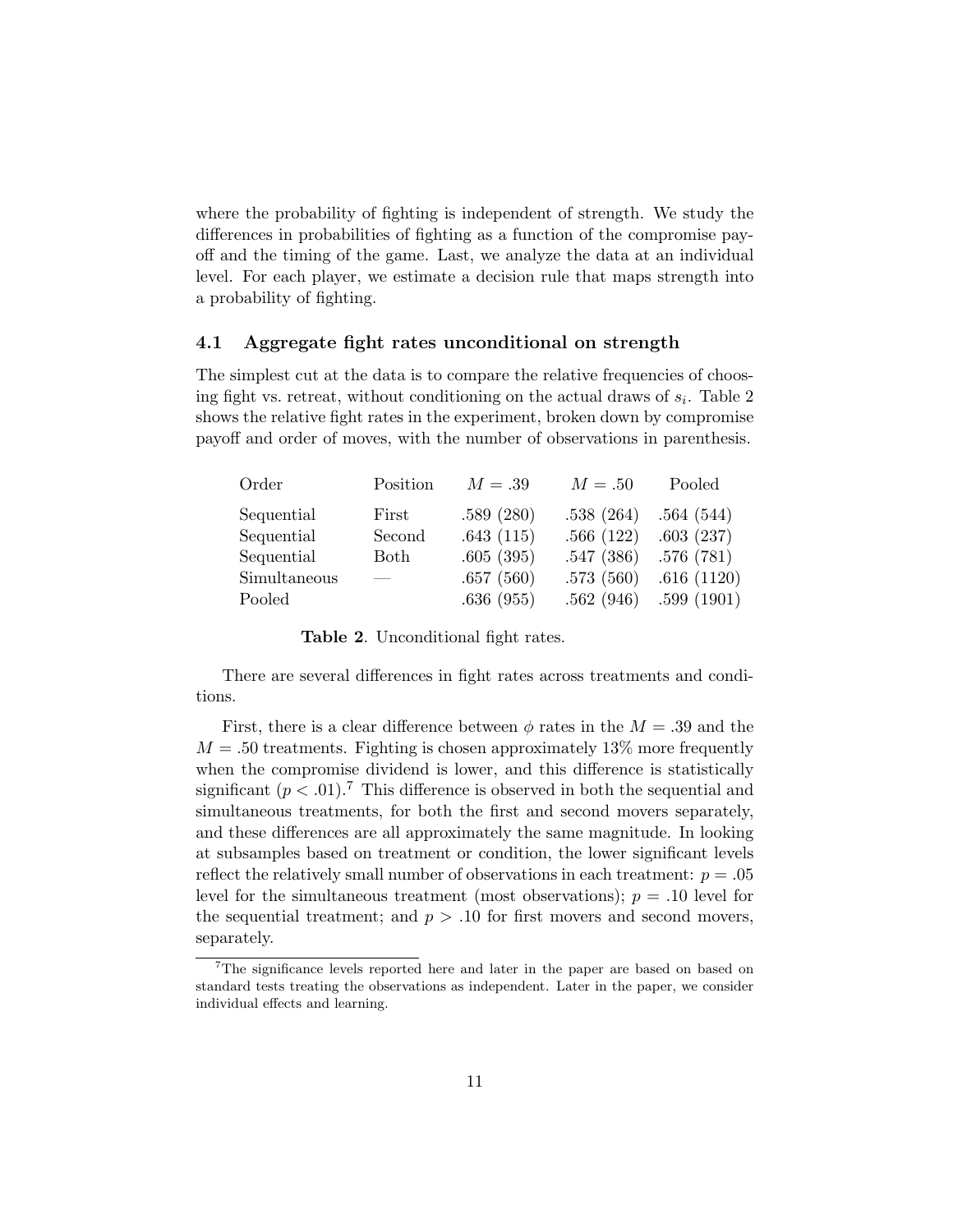Second, first movers in the sequential game fight less frequently than second movers, both in the .39 and the .50 treatments. The differences in means are not statistically significant.

Third, there is more fighting in the simultaneous treatment than in the sequential treatment. These results are mirrored in a simple probit dummy variable regression, where the dependent variable is whether a subject chose to fight and the independent variables are  $M$ , "sim" (= 1 for the simultaneous treatment), and "role"  $(= 1$  for second movers). The estimated coefficients and standard errors are given in table 3.

|                      | Coefficient St. error $t$ -stat. |       |         |
|----------------------|----------------------------------|-------|---------|
| Constant             | 1.023                            | 0.267 | 3.83    |
| М                    | $-0.019$                         | 0.006 | $-3.29$ |
| $\operatorname{sim}$ | 0.134                            | 0.066 | 2.03    |
| role                 | 0.106                            | 0.099 | 1.08    |

Table 3. Probit regression of fight rates.

The logic of the game suggests that, over time, learning should lead to unraveling. That is, perceptive players should be able to realize that they will improve their payoff by adopting a cutoff strategy lower than the cutoff strategy used by their opponent. Given the symmetry of the game, they should realize that perceptive opponents will also notice this. The unravelling logic may be responsible for the higher fighting rates of second relative to first movers. It also suggests that  $\phi$  rates should be increasing over time, in all treatments. We investigate this hypothesis by breaking the data down into early and late matches. In each session, there were 20 rounds each of the sequential and the simultaneous games. We code the choices in the first 10 rounds of each version of the game as "inexperienced" and the last 10 rounds of each version as "experienced". Table 4 presents the  $\phi$  rates, broken down by experience level. The number of observations is in parenthesis.

| Order        | Role   | $M=.39$   |           | $M=.50$   |           |  |
|--------------|--------|-----------|-----------|-----------|-----------|--|
|              |        | inexper.  | exper.    | inexper.  | exper.    |  |
| Sequential   | First  | .564(140) | .614(140) | .484(124) | .586(140) |  |
| Sequential   | Second | .672(61)  | .611(54)  | .484(64)  | .655(58)  |  |
| Simultaneous |        | .611(280) | .704(280) | .582(280) | .564(280) |  |

Table 4. Unconditional fight rates by experience level.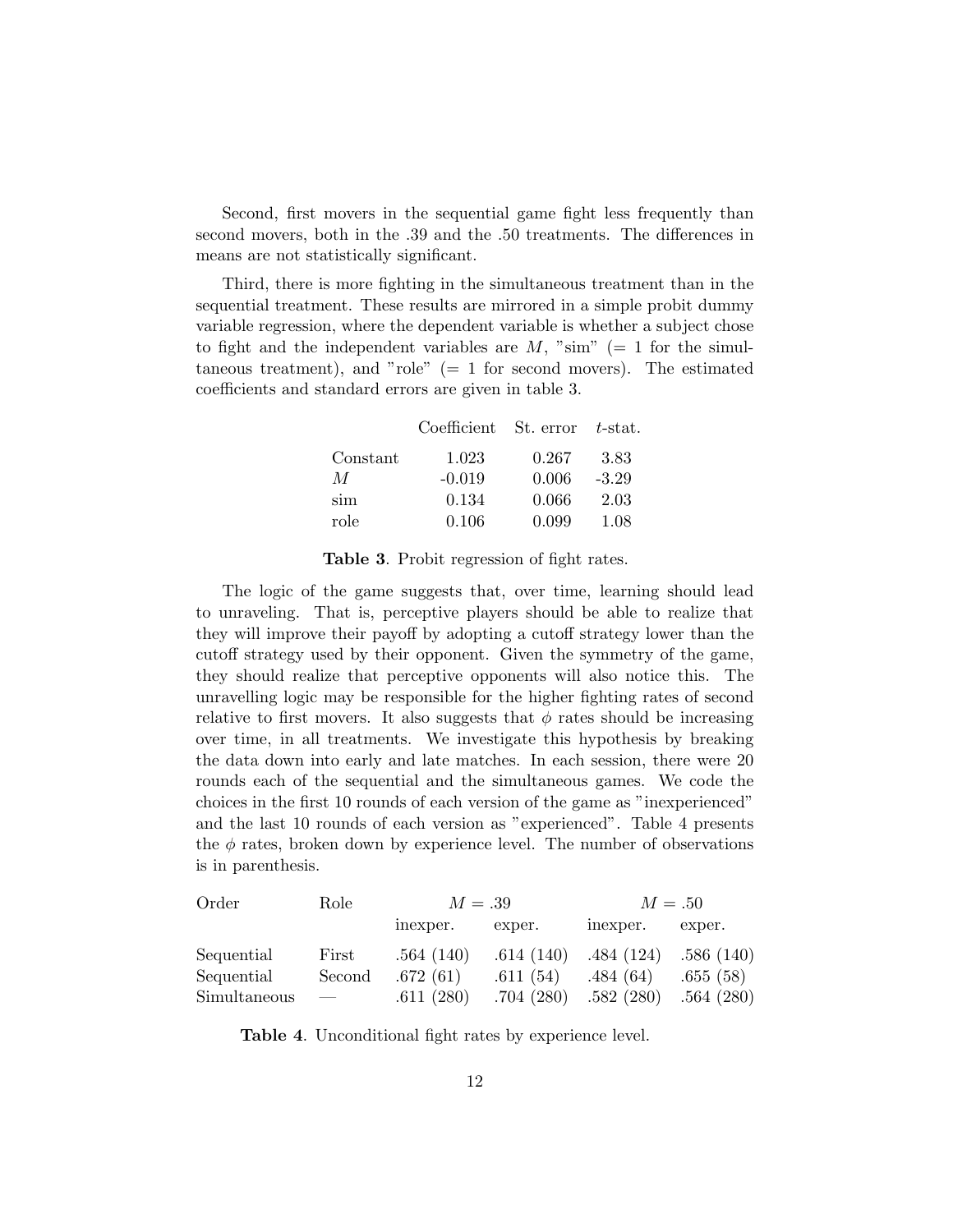The effects of experience on the unconditional  $\phi$  rates is ambiguous. In four of the six comparisons, the  $\phi$  rate increases, as hypothesized, although it remains well below 1. All four such differences are statistically significant. In two of the six comparisons,  $\phi$  decreases, but these two changes are not significant. Furthermore, the two treatments where  $\phi$  decreases have no apparent relation with each other (simultaneous with  $M = .50$  and second player in sequential with  $M = .39$ .

### 4.2 Aggregate fight rates conditional on strength

The analysis above, while providing a useful sketch of the results, falls short of giving a complete picture of the aggregate data, because the unconditional  $\phi$  rates are not a sufficient statistic for the actual strategies. A behavior strategy in each game is a probability of choosing  $\phi$  conditional on s. By aggregating across all the (strength, action) paired observations for a treatment, we can graphically display the aggregate empirical behavior strategy, and then compare this strategy across treatments. Figure 1 shows six graphs. The graphs on the left correspond to  $M = .39$ , and the graphs on the right are for  $M = .50$ . The middle and bottom graphs are for the first and second movers in the sequential treatment, and the top graphs for the simultaneous movers. The strength is on the horizontal axis, on a scale of 0 to 100, and the empirical fighting frequencies are on the vertical axis on a scale of 0 to 1. Thus, for example, if all subjects were to choose the same cutoff strategy  $s^*$ , then we would observe a step function, with a probability of fighting equal to 0 below  $s^*$  and equal to 1 above  $s^*$ . Note that functions need not be monotonically increasing, although we expect that players with higher strength will be more likely to fight. The empirical frequencies are aggregated into bins of 5 units of strength (1-5, 6-10, etc.) along the horizontal axis, with  $\phi$ -probabilities in the vertical axis.

### [ Figure 1 here ]

These graphs suggest that second movers in the sequential version of the game behave differently from first movers in at least two ways. Second movers fight more than first movers. If one looks at the point in the graph where the fight probabilities first reach 50%, this switchpoint is in the high 20s for second movers in both the .39 and .50 treatments, while it is in the mid to high 30s for simultaneous movers and even higher for the first movers in the sequential treatment. These results are also supported by a probit regression similar to the one reported in table 3, but including the independent variable s to control for strength. The coefficients and t-statistics are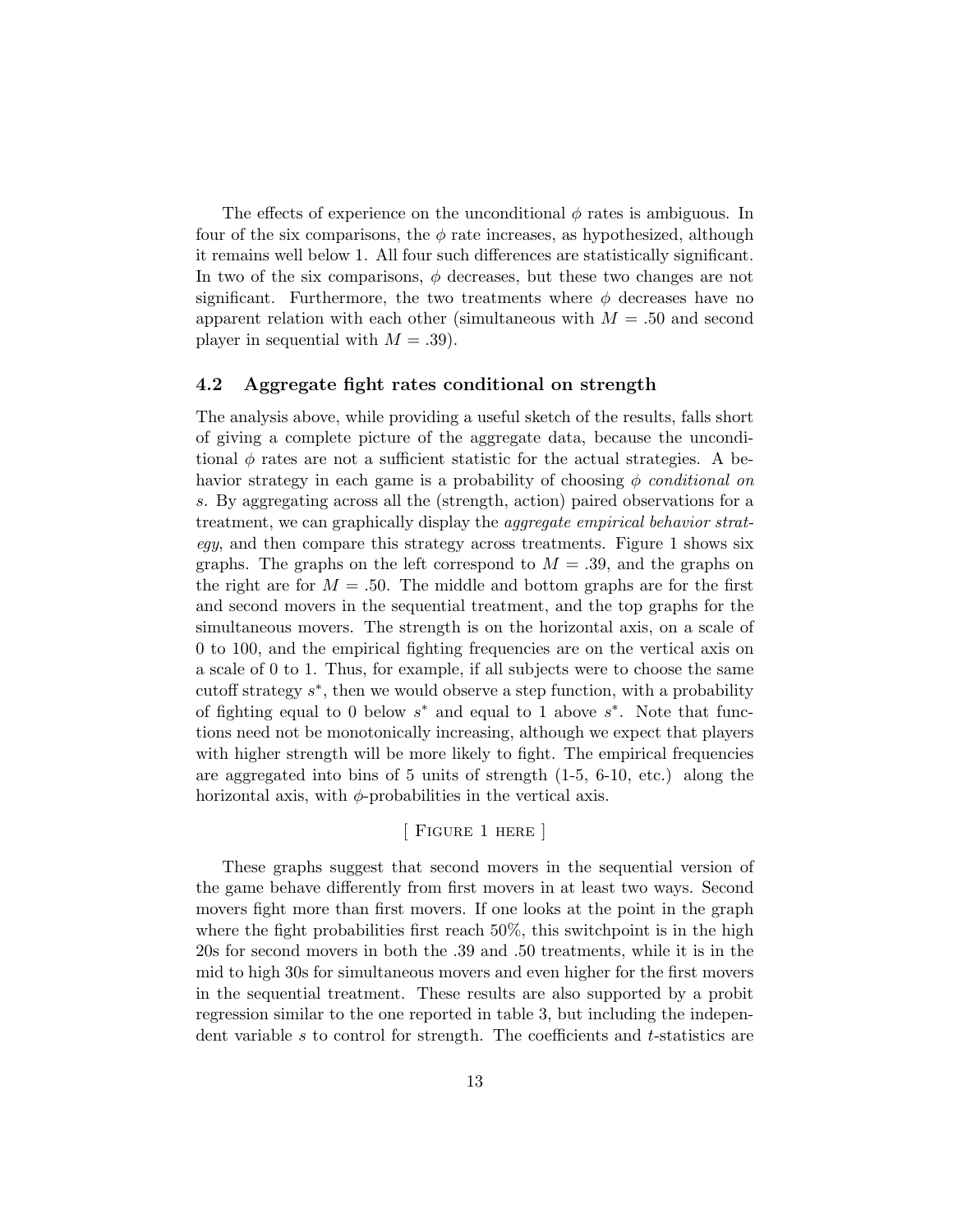reported in table 5. Two important new results emerge when controlling for strength. First, the difference in fight rates between the simultaneous and sequential treatments, which was significant without controlling for s, is no longer significant, indicating that the earlier finding was due to the different realizations of s in the two samples. Second, the coefficient on "role" is now marginally significant, suggesting that the variation in sample draws of s obscured the differences between the fight rates of first and second movers.

|          | Coefficient | St. error | $t$ -stat |
|----------|-------------|-----------|-----------|
| Constant | $-0.487$    | 0.376     | $-1.296$  |
| М        | $-0.041$    | 0.008     | $-4.906$  |
| sim      | 0.076       | 0.093     | 0.818     |
| role     | 0.229       | 0.139     | 1.640     |
| -S       | 0.054       | 0.002     | 26.364    |

Table 5. Probit regression of fight rates, controlling for strength

The figure also suggests that second movers display less erratic behavior, in the sense that for low values they (almost) never fight and for high values they (almost) always fight. This is reflected in a steeper response curves for player 2 in figure 1. Table 6 describes aggregate behavior by treatment and position vía a probit model where the independent variables are strength and a constant term. The steeper response by the second mover is confirmed for the .39 treatment, where the slope of the second mover's response curve is significantly steeper than the slope of the first mover. There is no significant difference in the slope coefficient for the .50 treatment.

| Position $M$ | Constant | Slope                                                 | $-\ln L \quad \%$ pred. #obs. |     |
|--------------|----------|-------------------------------------------------------|-------------------------------|-----|
| Seq.1        |          | $.39 -2.73(.307)$ $.068(.0071)$ $76.7$ 88.6           |                               | 280 |
| Seq.2        |          | $.39 -3.11(.585)$ $.088(.0016)$ $.21.6$ $.92.2$       |                               | 115 |
| Seq.1        |          | $.50 -2.53(.283)$ $.056(.0057)$ $83.4$ $87.1$         |                               | 264 |
| Seq.2        |          | $.50$ $-1.83$ $(.162)$ $.044$ $(.0063)$ $45.6$ $86.9$ |                               | 122 |

Table 6. Probit comparing slope of response for first and second movers.

### 4.3 Individual cutpoint analysis

In order to address the question of conditional fight rates, treatment effects, and differences between first and second movers more carefully, we turn to an analysis of individual choice behavior. If subjects use cutpoint decision rules, how do cutpoints vary across treatments? How much variation is there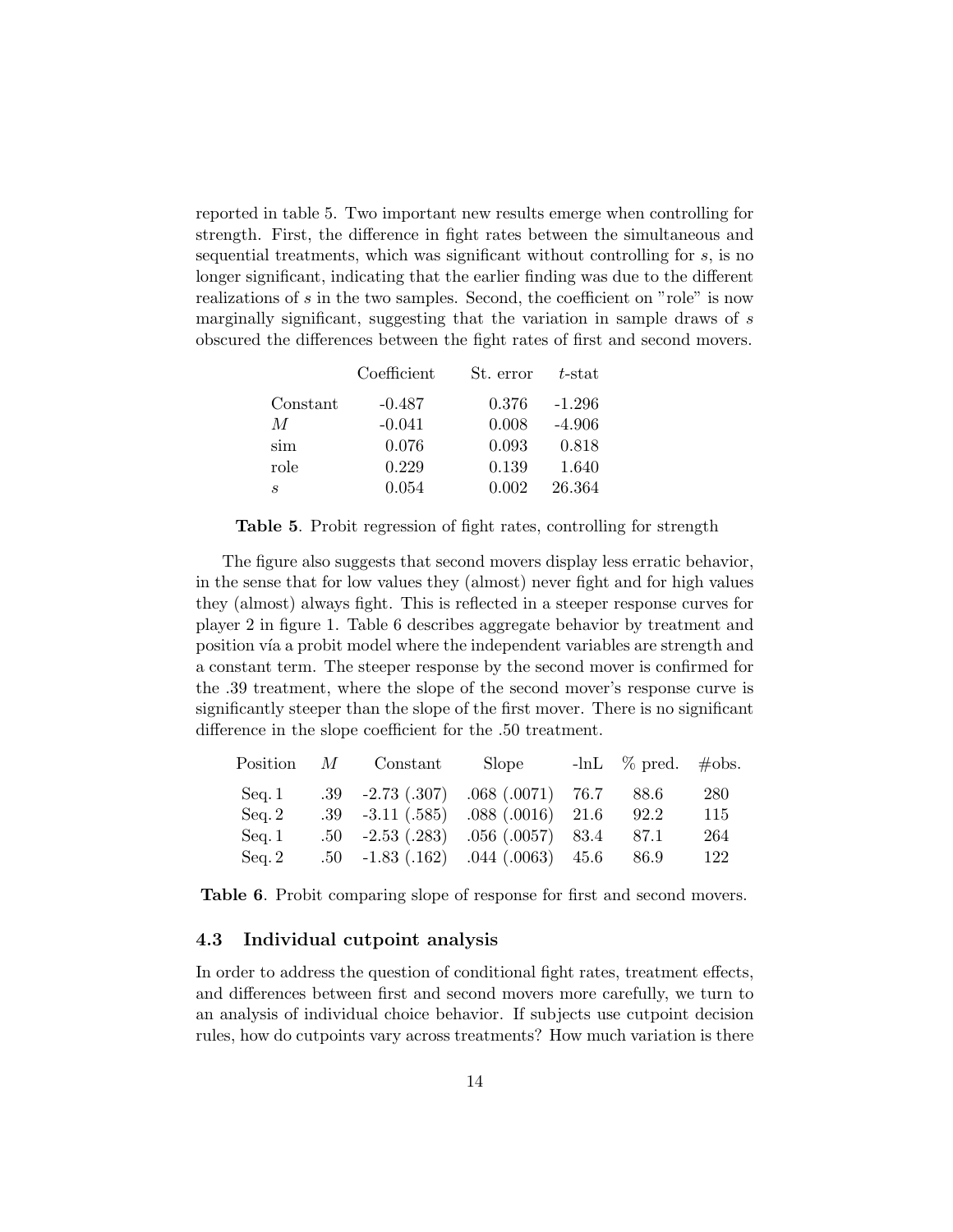across individuals? How consistent is individual behavior with cutpoint decision rules? We document that there is some heterogeneity across subjects, but more importantly, the distribution of these cutpoint strategies varies systematically across treatments.

In order to estimate cutpoint decision rules, we use a simple optimal classification procedure, similar to Casella et al. (2006) and Palfrey and Prisbrey (1996). For each subject and each condition the subject is in, we look at the set of strengths they were randomly assigned, and the corresponding fight/retreat decision they made. For any hypothetical cutpoint strategy for an individual subject, we can then ask how many of these decisions are correctly classified. For example, if in some round a subject with strength 40 chose  $\phi$ , the decision would be correctly classified only if the hypothetical cutpoint were less than or equal to 40. We then use the hypothetical cutpoint with the fewest misclassified decisions as the estimate for that individual and condition. If there are multiple best fitting cutpoints, we take the average. Table 7 presents some cutpoint summary statistics.

| Condition    | М   | median estimated % misclassified<br>cutpoint |     | empirical<br>optimum |
|--------------|-----|----------------------------------------------|-----|----------------------|
| Simultaneous | .39 | 37.5                                         | 3.4 | 17                   |
| Simultaneous | .50 | 45.5                                         | 3.7 | 26                   |
| First mover  | .39 | 42.5                                         | 2.1 | 15                   |
| First mover  | .50 | 42.0                                         | 2.3 | 18                   |
| Second mover | .39 | 36.0                                         | 0.0 | 18                   |
| Second mover | .50 | 38.0                                         | 0.8 | 26                   |

Table 7. Cutpoint summary statistics.

Several observations are immediate. First, very few decisions are misclassified. In each of the simultaneous treatments, 16 of 28 subjects are perfectly classified. In the sequential conditions, the number of perfectly classified subjects range from 23 to 28 of 28. The worst case of misclassification was one subject in the simultaneous,  $M = .50$  treatment who has 5 misclassified observations. Thus, with rare exceptions, subjects use cutpoint strategies. In our setting, it establishes that subjects have a basic understanding of the game, even if they do not play the Nash equilibrium strategy. Our subjects follow the first step of the logic (best responses are cutpoints), but fail at the second one (equilibrium unraveling). Although interesting, this result is not the central point of the section. We document it to justify our approach of comparing the distributions of estimated cutpoints across experimental conditions.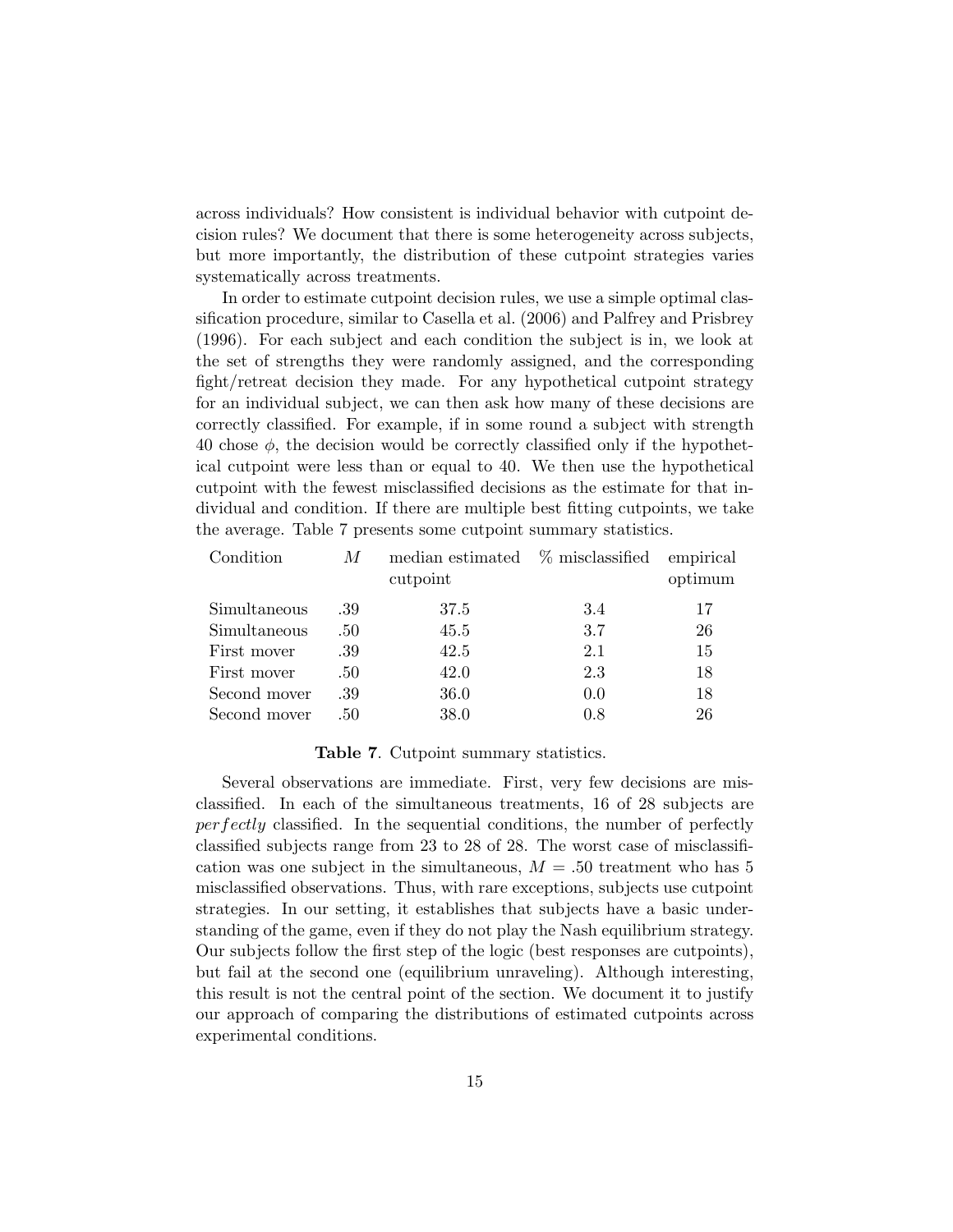The key questions concern whether the distribution of cutpoints varies systematically across treatments and, in the sequential games, between first and second movers. We also want to understand whether these systematic variations are consistent with the descriptive findings based on aggregate data described in the previous section. Table 7 reports the median estimated cutpoint across all subjects, and the percentage of misclassified decisions, by condition. The median cutpoints mirror the aggregate fight rates by treatment and condition, as reported in previous sections. Cutpoints are lower (more fighting) in  $M = .39$  than in  $M = .50$  treatments. They are lower for second movers than first movers for both the  $M = .39$  and  $M = .50$ treatments, and they are also lower for second movers than for players in the simultaneous condition for both the  $M = .39$  and  $M = .50$  treatments. There is no systematic difference between first movers and players in the simultaneous condition. Last, second movers have fewer classification errors (therefore, steeper response curves) than first movers.

As further evidence, we consider how the entire distribution of individual estimated cutpoints varies across treatments. Figure 2 displays the estimated cumulative frequency distribution of individual cutpoints used by our subjects for all the treatments, and broken down by position in the sequential treatment. The horizontal axis represents cutpoints, ranging from 0 to 100. The vertical axis indicates how many of the subjects in each treatment or position (out of 28) were using a cutpoint less than or equal to that number.

### [ Figure 2 here ]

These distributions exhibit a wide range of estimated cutpoints, with few above 60 or below 20. In all treatments and conditions, there is heterogeneity that is both significant (one easily rejects the hypothesis that all subjects use the same cutpoint for any of these conditions), and substantial. The distributions are also different across treatments and conditions. Also noteworthy is that distributions are never concentrated around particular cutpoints (i.e., step distribution functions), but they are smoothly and uniformly increasing over the range.

Finally, one can compare the distribution of cutpoints used by players in the game to the cutpoint that would be optimal, given the actual frequencies of fighting in the experiment. These "empirically optimal" cutpoints are given in the last column of table 7. The optimal cutpoints are generally about one-half times the corresponding median estimated cutpoints. Many, but not all, players are "fooled" by this game, in the sense that they set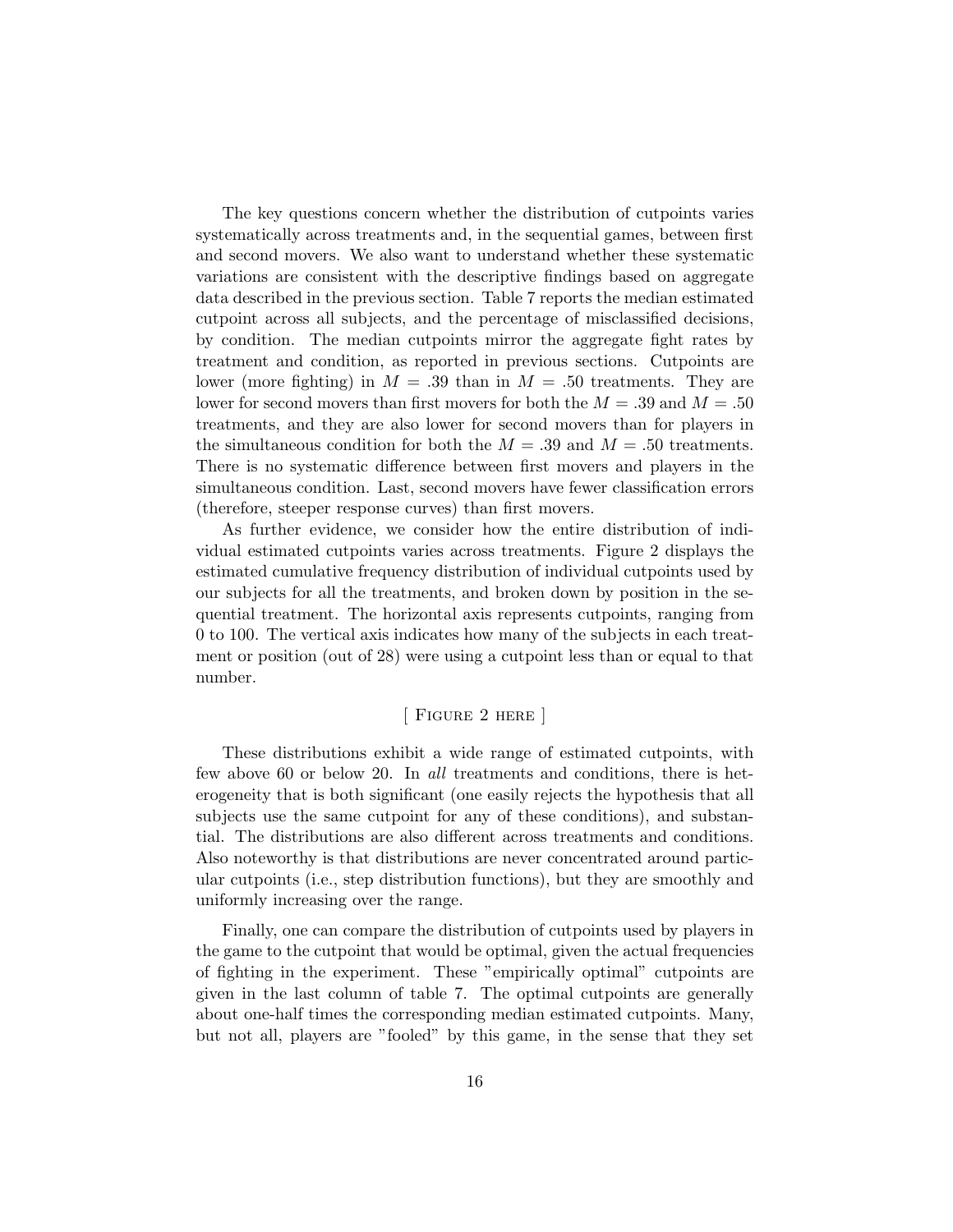cutpoints that are too high. We find that 20% of the estimated cutpoints are within 5 units of strength of the optimal cutpoint, and these subjects are leaving essentially no money on the table. Of the remaining estimated cutpoints, 7% are below the optimal cutpoint by at least 5 strength units, and 73% are above the optimal cutpoint by at least 5 units.

### 4.4 Summary of descriptive analysis

The main findings of our analysis so far can be summarized as follows.

- Unconditional fight rates range from about  $50\%$  to  $70\%$ , depending on the treatment and condition, falling far short of the theoretical prediction of 100%.
- In all treatments, the  $\phi$ -rate conditional on strength increases monotonically from virtually 0% for strengths below 20 to virtually 100% for strengths above 60 if  $M = .39$  or above 70 if  $M = .50$ .
- The compromise payoff,  $M$ , affects behavior, with less fighting when the compromise payoff is higher.
- There are some differences between the sequential and simultaneous treatments. Most striking is that second movers behave differently than first movers: the former display more fighting and less erratic behavior (when  $M = .39$ ) than the latter. For a theory to explain this pattern, it must predict that observing the behavior of the rival before making inferences and choices leads to systematic differences compared with just conditioning on a hypothetical event.
- We do not find consistent evidence of learning. A possible explanation is the insufficient feedback provided to players (only the rival's strength and outcome is revealed at the end of each round). However, given that the order of moves matters, one would expect that second movers would use their experience in that role when they subsequently play as first mover.<sup>8</sup>
- The vast majority of subjects use cutpoint strategies, with very few deviations. Across all treatments, over 97% of individual behavior is

<sup>&</sup>lt;sup>8</sup>Recall that, in our design, all players gain experience as *both* first and second movers. That is, our data on first and second movers are all coming from the same subjects. Subjects apparently do not draw inferences from their own decision making in different roles about how other subjects behave in those roles.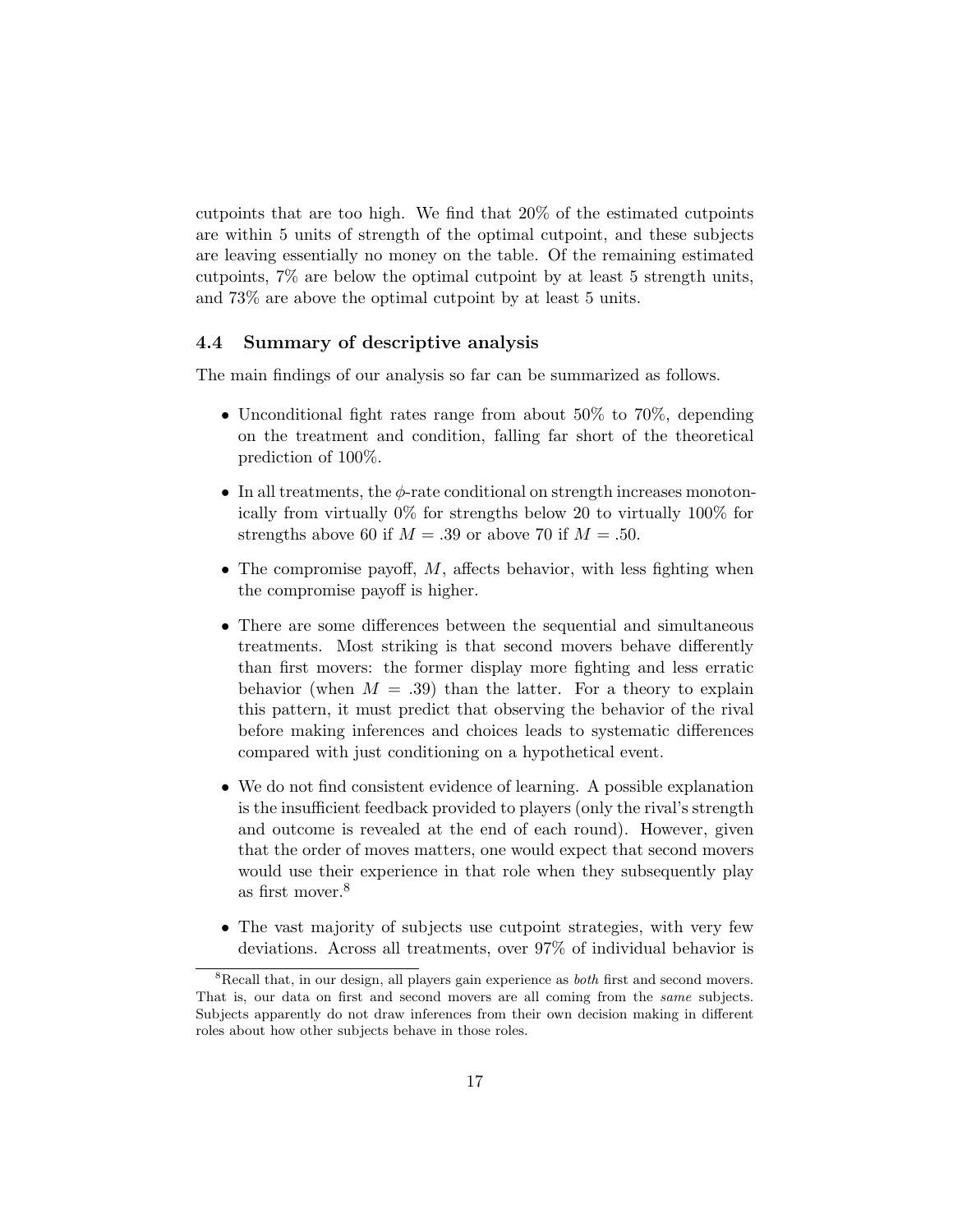consistent with cutpoint strategies. This shows their understanding, at least at an intuitive level, that the expected payoff differential between  $\phi$  and  $\rho$  increases with s, and possibly an even deeper understanding that the best reply in this game is always a cutpoint strategy. It also justifies the analysis that focuses on estimated cutpoints.

• The distribution of these cutpoints varies by condition in ways that mirror the differences in the aggregate fight rates. The empirical distribution of individual cutpoints is smooth.

### 5 Alternative behavioral models

Obviously, the Nash equilibrium model is inconsistent with our data. In this section, we consider several alternative models to explain the excessively low fight rates. Note that this game is easily solved by iterated dominance, but only using weak rather than strict dominance. Denote a strategy as a function that maps strength into a probability of fighting  $q : [0, 1] \rightarrow [0, 1]$ . First note that any strategy q that assigns  $q(1) < 1$  is weakly dominated by the strategy q' where  $q'(s) = q(s)$  for all  $s \neq 1$  and  $q'(1) = 1$ . In the experiments, the type distribution was discrete, so once we eliminate all those strategies, then any strategy q that assigns  $q(.99) < 1$  and  $q(1) = 1$  is weakly dominated by the strategy  $q'$  where  $q'(s) = q(s)$  for all  $s \neq .99$  and  $q'(0.99) = 1$ . And so forth.<sup>9</sup> On the other hand, rationalizability does not eliminate any strategy, since every strategy is a weak best response to the equilibrium strategy,  $q^*(s) = 1$  for all s.

We consider two categories of models. Models in the first category have their foundations in *cognitive limitations*, and they all have features that admit the possibility of observing weakly dominated strategies. We study three models within this class: quantal response equilibrium or QRE (McKelvey and Palfrey, 1995), cognitive hierarchy or CH (Camerer et al., 2004), and cursed equilibrium or CE (Eyster and Rabin, 2005).<sup>10</sup> We also consider some variations that allow for heterogeneity or hybridization between models, such as the truncated quantal response equilibrium or TQRE (Camerer

<sup>&</sup>lt;sup>9</sup>For the  $M = .50$  game, at the last iteration, a player with the lowest strength,  $s = .01$ , is indifferent between  $\phi$  and  $\rho$ , and therefore, there is an equilibrium with  $s = .01$  types choosing  $\rho$  and all other types choosing  $\phi$ . For the  $M = .39$  game, the iteration continues all the way down, and the only equilibrium is  $q^*(s) = 1$  for all s.

 $10^{\circ}$ Some preliminary findings about CH and CE are discussed in Wang (2006), with permission of the authors.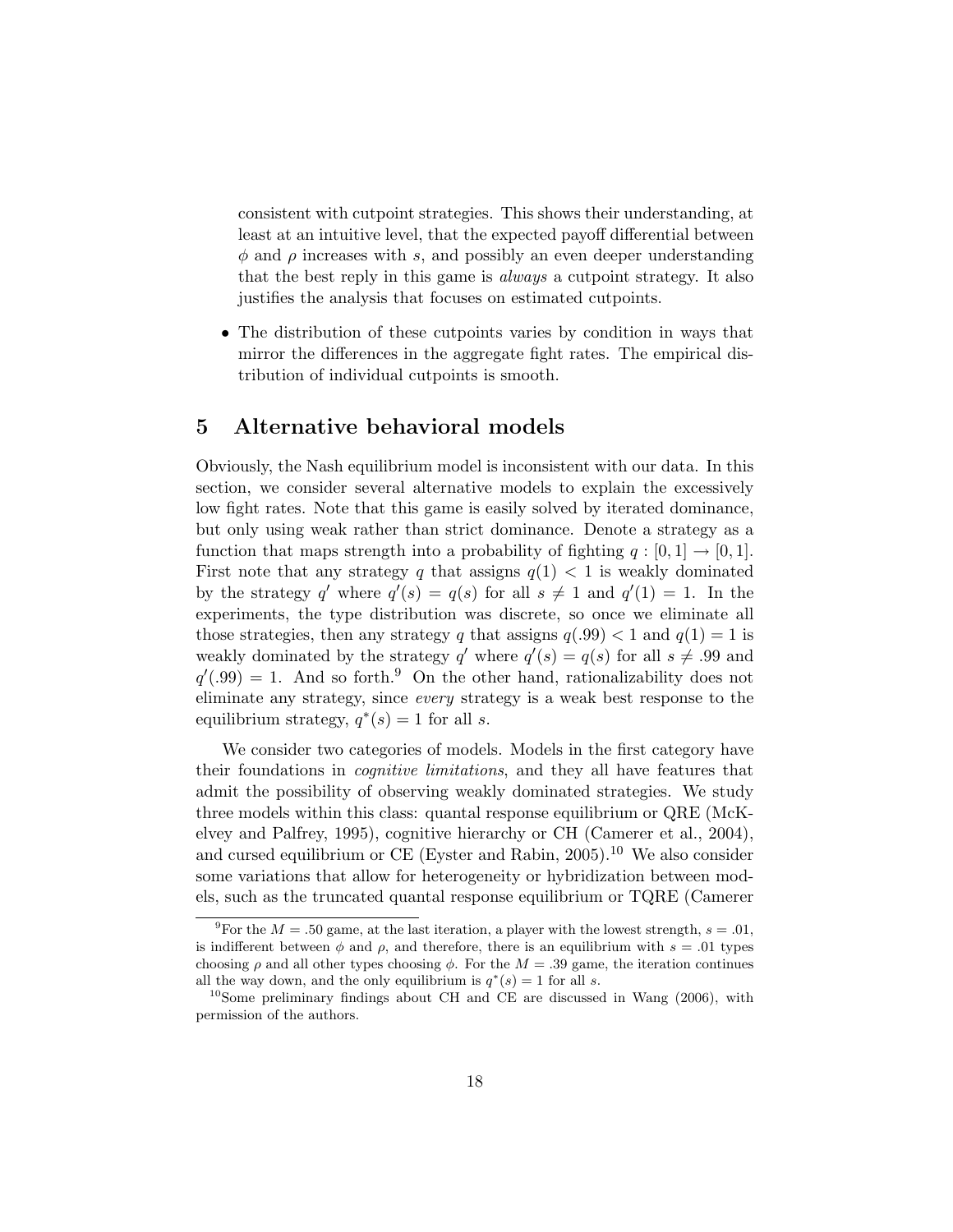et al., 2006). These hybrid versions allow us to understand better how different models capture different features of the observed behavior. Models in the second category have their foundations on the existence of *systematic de*viations from self-interest: social preferences, fairness motives, reciprocity, or altruism. For reasons we discuss later, we estimate only models in the first category.

### 5.1 Quantal Response Equilibrium

Quantal response equilibrium applies stochastic choice theory to strategic games. It is motivated by the idea that a decision maker may take a suboptimal action, and the probability of doing so is increasing in the expected payoff of the action. In a regular QRE (Goeree et al., 2005), one simply replaces the best response correspondence used to characterize Nash equilibrium, with a quantal response function that is continuous and monotone in expected payoffs. That is, the probability of choosing a strategy is a continuous increasing function of the expected payoff of using that strategy, and strategies with higher payoffs are used with higher probability than strategies with lower payoffs. A quantal response equilibrium is then a fixed point of the quantal response mapping. In a logit equilibrium, for any two strategies, the log odds of the choice probabilities are proportional to the difference in expected payoffs, where the proportionality factor,  $\lambda$ , is a measure of responsiveness of choices to payoffs. That is:

$$
\ln\left[\frac{\sigma_{ij}}{\sigma_{ik}}\right] = \lambda \left[U_{ij} - U_{ik}\right]
$$

where  $\sigma_{ij}$  is the probability that player i chooses strategy j, and  $U_{ij}$  is the corresponding expected payoff in equilibrium. Note that a higher  $\lambda$  reflects a "more precise" response to the payoff differential. The polar cases  $\lambda = 0$  and  $\lambda \rightarrow +\infty$  correspond to random choice and Nash equilibrium, respectively.

Specification of the QRE model. We consider two different specifications of the logit equilibrium version of QRE. The first specification takes an interim approach and analyzes the game in behavioral strategies. This approach corresponds to the agent QRE (AQRE) of McKelvey and Palfrey (1998). Conditional on player 1's strength, and given the AQRE behavioral strategies used by player 2, the log-odds of player 1 choosing retreat vs. fight is proportional to the difference in expected payoffs between retreat and fight – and similarly for player 2.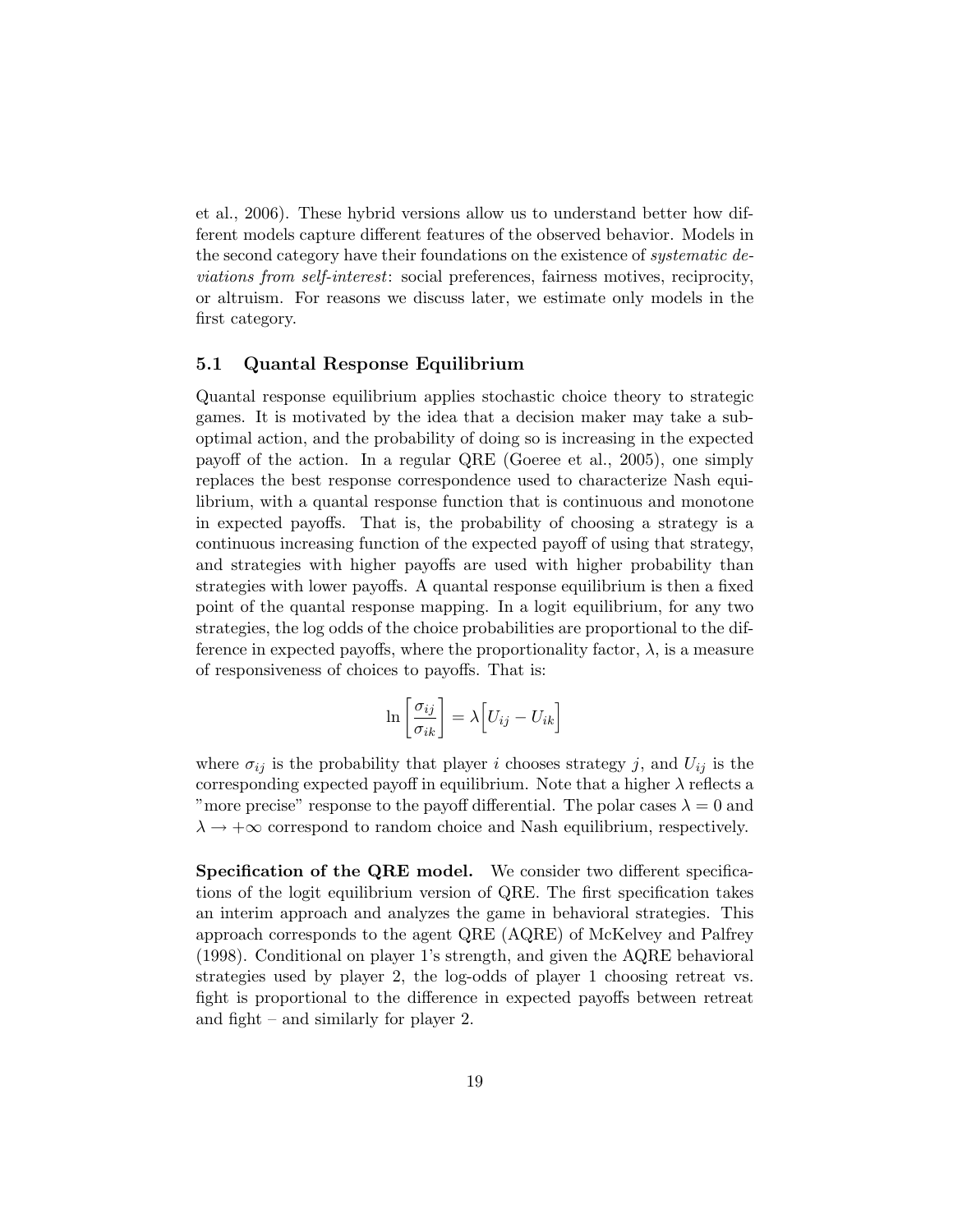The second analyzes the game in ex ante strategies, and assumes players choose stochastically over possible plans for whether or not to fight as a function of strength. Because the set of all possible pure strategies in our game is huge  $(2^{100})$ , we are forced to consider only a subset of such strategies. The natural restriction is to consider only monotone strategies, i.e., cutpoint strategies. This is a natural criterion since monotone strategies are always best responses and, furthermore, any non-monotone strategy is weakly dominated by a monotone strategy. This also reduces the set of pure strategies to a small enough number (100) that estimation is possible. Last, focusing on cutpoint strategies does not seem too restrictive, given that the behavior of individuals is highly consistent with this type of play, as previously documented.

In the logit parameterization of the cutpoint QRE, the distribution over cutpoint strategies used by player 2 has the standard property. Namely, the log-odds of player 1 choosing any cutpoint  $c$  versus any other cutpoint  $c'$ is proportional to the ex ante difference in expected payoffs between using those two cutpoints – and similarly for player 2.

**Logit QRE** in behavioral strategies. For any response parameter  $\lambda$ we solve for a fixed point in behavioral strategies. Denote by  $\phi_{\lambda}^{*}$  such an equilibrium fixed point, and by  $\phi_{\lambda}^{*}(s)$  the equilibrium probability of fighting given a strength s.

Consider first the simultaneous game. We need to determine the expected utility of  $\phi$  for a player with strength s conditional on the other player using strategy  $\phi_{\lambda}^*$  and having chosen  $\rho$ . This is simply equal to the conditional probability that the other player has strength less than s, given that he has chosen  $\rho$ . It is then given by:

$$
V_{\phi}(s; \phi_{\lambda}^{*}) = \frac{\int_{0}^{s} [1 - \phi_{\lambda}^{*}(t)] dt}{\int_{0}^{1} [1 - \phi_{\lambda}^{*}(t)] dt}
$$
(1)

The expected utility of  $\rho$  conditional on the other player having chosen  $\rho$  is simply  $V_{\rho}(s; \phi_{\lambda}^{*}) = M$ , so the difference in the expected utility of  $\phi$  and  $\rho$  is:

$$
\Delta(s; \phi_{\lambda}^*) = \int_0^1 [1 - \phi_{\lambda}^*(t)] dt \left( V_{\phi}(s; \phi_{\lambda}^*) - V_{\rho}(s; \phi_{\lambda}^*) \right)
$$
  
= 
$$
\int_0^s [1 - \phi_{\lambda}^*(t)] dt - M \int_0^1 [1 - \phi_{\lambda}^*(t)] dt
$$

Hence, in a symmetric logit QRE,  $\phi_{\lambda}^*$  is characterized by: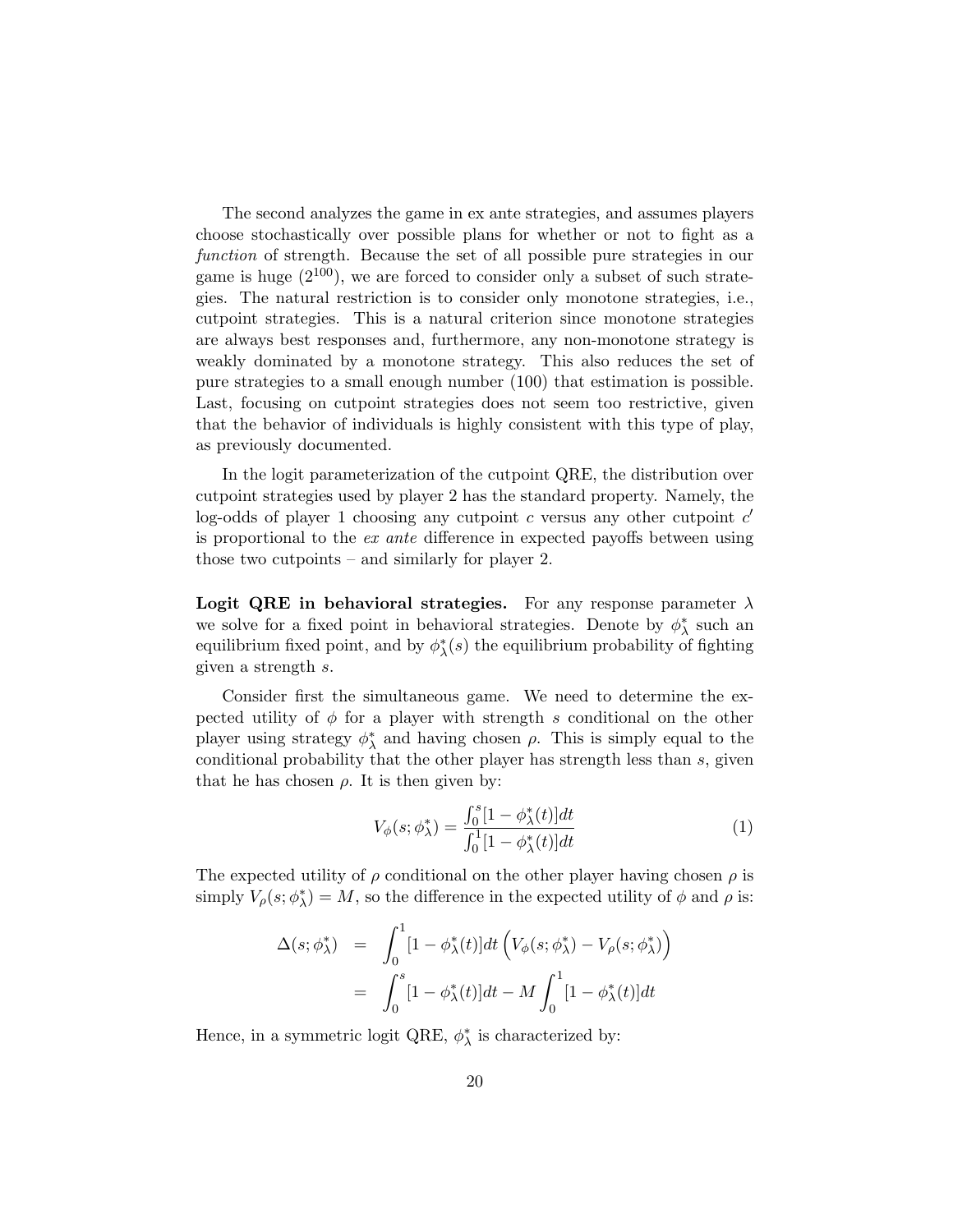$$
\phi^*_\lambda(s) = \frac{e^{\lambda \Delta(s;\phi^*_\lambda)}}{1 + e^{\lambda \Delta(s;\phi^*_\lambda)}} \quad \text{for all } s \in [0,1]
$$

The sequential game requires solving simultaneously for  $\phi^*_{\lambda 1}(s_1)$  and  $\phi_{\lambda 2}^*(s_2)$ . The expressions for the first mover are exactly the same as in the simultaneous move game. Therefore, modifying the notation slightly to make clear that it is player 1's equation, we get:

$$
\phi_{\lambda 1}^*(s_1) = \frac{e^{\lambda \Delta_1(s_1; \phi_{\lambda 2}^*)}}{1 + e^{\lambda \Delta_1(s_1; \phi_{\lambda 2}^*)}} \quad \text{for all } s_1 \in [0, 1]
$$

where

$$
\Delta_1(s_1; \phi_{\lambda 2}^*) = \int_0^{s_1} [1 - \phi_{\lambda 2}^*(t)] dt - M \int_0^1 [1 - \phi_{\lambda 2}^*(t)] dt
$$

The condition for the second mover is the same, except the second mover's expected utility difference does not have to be conditioned on the first mover choosing  $\rho$ . We get:

$$
\phi_{\lambda 2}^*(s_2) = \frac{e^{\lambda \Delta_2(s_2; \phi_{\lambda 1}^*)}}{1 + e^{\lambda \Delta_2(s_2; \phi_{\lambda 1}^*)}} \text{ for all } s_2 \in [0, 1]
$$

where

$$
\Delta_2(s_2; \phi^*_{\lambda 1}) = \frac{\int_0^{s_2} [1 - \phi^*_{\lambda 1}(t)] dt}{\int_0^1 [1 - \phi^*_{\lambda 1}(t)] dt} - M
$$

Logit QRE in cutpoint strategies. We next consider the slightly more sophisticated version of QRE where players are assumed to randomize over monotone cutpoint strategies, which we call QRE-cut. In our game, a cutpoint strategy is a critical value of strength, c, such that player i chooses  $\phi$  if  $s_i \geq c$  and chooses  $\rho$  if  $s_i < c$ . Hence, we define a *cutpoint* quantal response to be given by two probability distributions over  $c$ , one for each player, denoted  $q_1(c)$  and  $q_2(c)$ . In the simultaneous version of the game, we consider only symmetric QRE-cut, where  $q_1(c) = q_2(c) = q(c)$  for all c. For the sequential version, generally  $q_1(c) \neq q_2(c)$ , since it is not a symmetric game and the second player chooses a cutpoint after observing the first player's move. We use the logit quantal response function for a parametric specification. Hence, the probability that a player chooses a particular strategy is proportional to the exponentiated expected payoff from using that strategy, given the cutpoint quantal response function of the other player. It is worth noting that past studies have found that in binary choice games with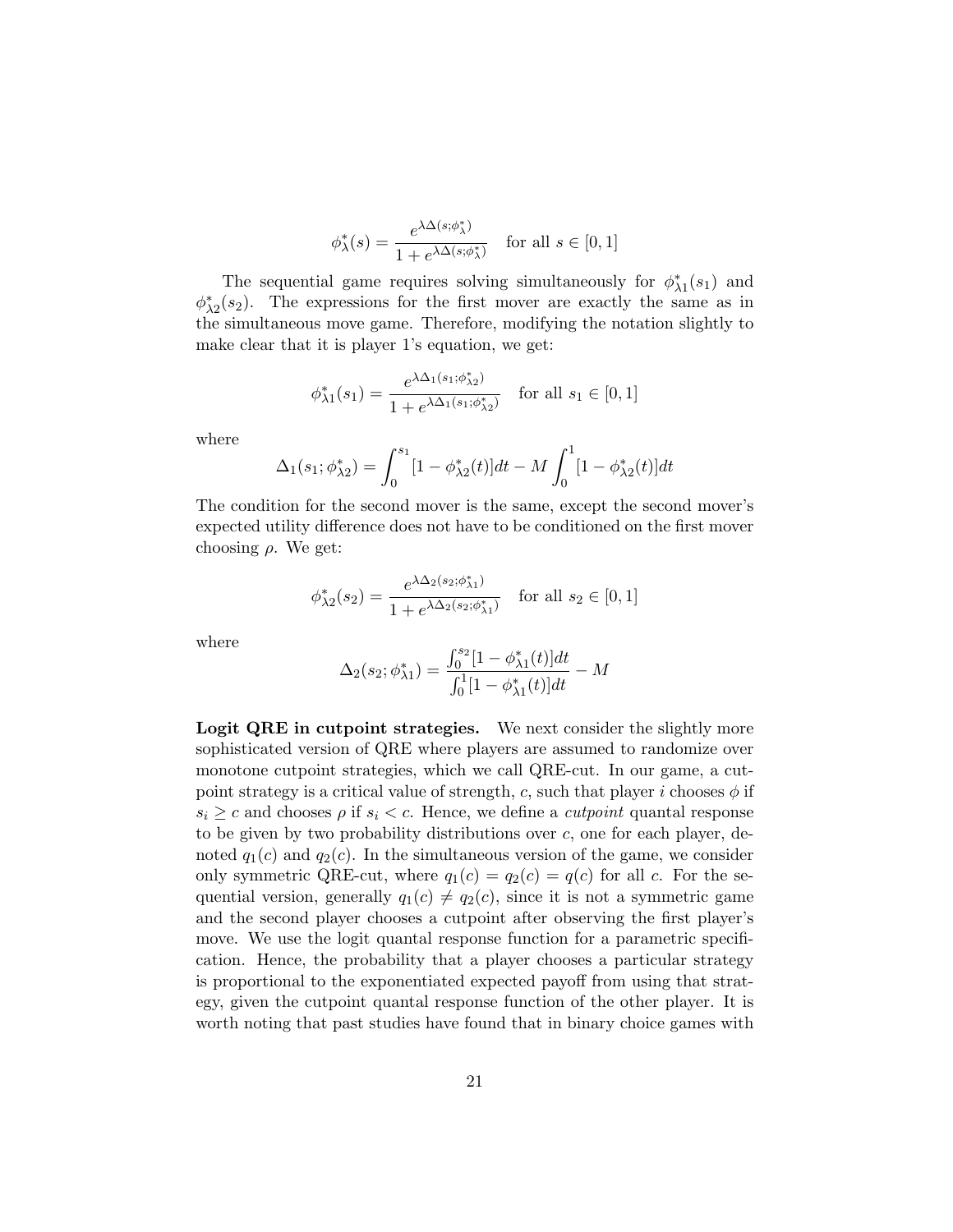continuous types, a cutpoint strategy can be a useful variation on the standard QRE approach (see Casella et al., 2006). Furthermore, the analysis in section 4.3 suggests that subjects adhere to this type of strategies.

Consider the simultaneous game. The expected utility to player 1 of using a cutpoint strategy  $\tilde{c}$  if player 2 uses  $q(\cdot)$  is given by:

$$
U(\tilde{c}) = \int_{\tilde{c}}^{1} sds + \int_{0}^{\tilde{c}} \left[ \int_{0}^{s} q(c) \left( cM + (s - c) \right) dc + \int_{s}^{1} q(c)cMd c \right] ds \quad (2)
$$

The first term is the probability of drawing a strength s above the cutpoint, in which case player 1 chooses  $\phi$  and obtains a payoff 1 only if player 2 has a lower strength. The second term is the probability of drawing a strength s below the cutpoint, in which case player 1 chooses  $\rho$ . Then, if player 2's strength is lower, a compromise gives payoff  $M$  and a no-compromise gives payoff 1. If player 2's strength is higher, a compromise gives payoff M and a no-compromise gives payoff 0. In a symmetric logit QRE-cut:

$$
q(\tilde{c}) = \frac{e^{\lambda U(\tilde{c})}}{\int_0^1 e^{\lambda U(c)} dc} \text{ for all } \tilde{c} \in [0, 1]
$$

In the sequential game, the expression for the first mover's utility of using  $\tilde{c}$ , given player 2 uses  $q_2(\cdot)$  is the same as in the simultaneous case:

$$
U_1(\tilde{c}) = \int_{\tilde{c}}^1 s_1 ds_1 + \int_0^{\tilde{c}} \left[ \int_0^{s_1} q_2(c) \left( cM + (s_1 - c) \right) dc + \int_{s_1}^1 q_2(c)cMd c \right] ds_1 \tag{3}
$$

By contrast, the second mover's utility of using  $\tilde{c}$ , given player 1 uses  $q_1(\cdot)$ does not have to be conditioned on the first mover choosing  $\rho$ . That is:

$$
U_2(\tilde{c}) = \int_{\tilde{c}}^1 \left[ \frac{\int_0^{s_2} c_1 q_1(c_1) dc_1}{\int_0^1 c_1 q_1(c_1) dc_1} + \frac{\int_{s_2}^1 s_2 q_1(c_1) dc_1}{\int_0^1 c_1 q_1(c_1) dc_1} \right] ds_2 + \tilde{c}M
$$
 (4)

There are three observations to make about the QRE-cut solutions. First, in the sequential game, the equilibrium cutpoint distributions are different for the two players. The second mover generally adopts lower cutpoints, which translates into higher  $\phi$  rates. Second, players adopt lower cutpoints when  $M$  is lower. Third, the cutpoint distributions for the first mover in the sequential games are different from the cutpoint distributions in the corresponding simultaneous games, even though the utility formulas (equations 2 and 3) are identical.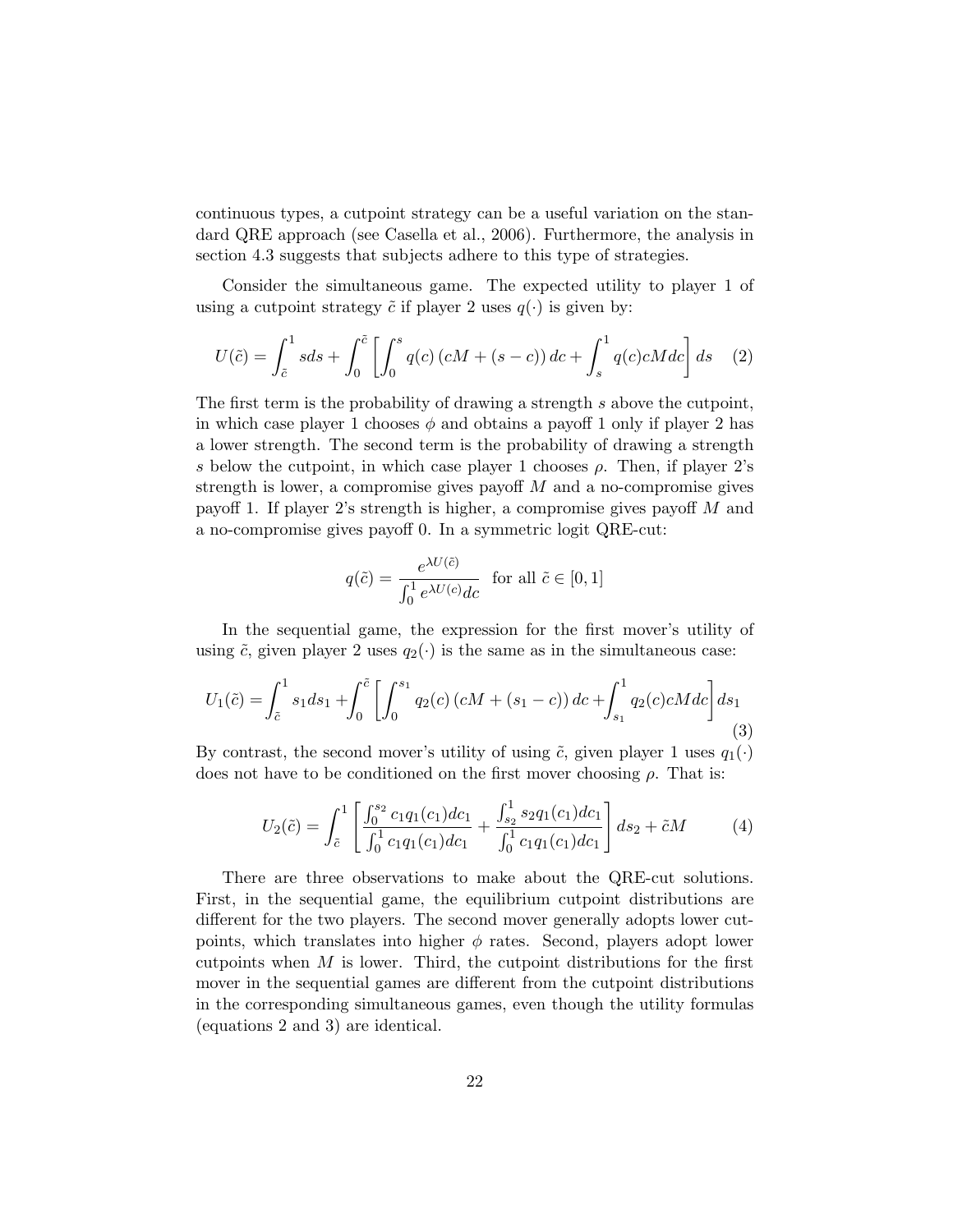We fit the behavioral strategy logit QRE and the cutpoint strategy logit QRE models by standard maximum likelihood techniques, i.e., finding the value of  $\lambda$  that maximizes likelihood of the observed frequencies of strategies. We estimate restricted and unrestricted versions of the models. In the most restricted version, the parameters are constrained to be the same across all treatments. We also estimate a version where the parameters are constrained to be the same for the .39 and .50 treatments, but are allowed to be different in the simultaneous and sequential games.

### 5.2 Cognitive Hierarchy

The cognitive hierarchy model (Camerer et al., 2004) postulates that when a player makes a choice, his decision process corresponds to a "level of sophistication" k with probability  $p_k$ . The CH solution to a game is uniquely determined by an assumption about how level 0 types behave  $(\sigma_0)$ , and the distribution of levels of sophistication  $(p)$ .<sup>11</sup> Once the behavior of level 0 players is determined, level 1 players are characterized by choosing with equal probability all strategies that are best responses to level 0 opponents. Level 2 players optimize assuming they face a distribution of level 0 and level 1 players, where the distribution satisfies truncated rational expectations. That is, the beliefs of level 2 players that their opponent is choosing according to a level 0 or a level 1 decision process, denoted  $b^2(0)$  and  $b^2(1)$ , is given by the truncated "true" distribution of these types:  $\dot{b}^2(0) = \frac{p_0}{p_0+p_1}$ and  $b^2(1) = \frac{p_1}{p_0+p_1}$ . Level 2 players are then characterized by choosing with equal probability all strategies that are best responses to  $b<sup>2</sup>$  beliefs about the opponents. Higher levels are defined analogously, so a level  $k$  optimizes with respect to beliefs  $b^k$  where  $b^k(j) = p_j / \sum_{l=0}^{k-1} p_l$  for all  $j \in \{1, ..., k-1\}$ .

For any distribution of levels,  $p$ , this implies a unique specification of a mixed strategy for each level,  $\sigma(p) = (\sigma_0(p), ..., \sigma_k(p), ...)$ , and this specification can be solved recursively, starting with the lowest types. This generates predictions about the aggregate distribution of actions, denoted  $\overline{\sigma}(p) = \sum_{k=0}^{\infty} p_k \sigma_k(p)$ . In all applications to date, p is assumed to be Poisson distributed with mean  $\tau$ . That is,  $p_k = \frac{\tau^k}{k!}$  $\frac{\tau^k}{k!}e^{-\tau}$ . We consider two specifications of the behavior of level 0 types.

<sup>&</sup>lt;sup>11</sup>The CH model is an extension of the original level- $k$  model of Nagel (1995). See Stahl and Wilson (1995), Crawford and Iriberri (2005), Costa-Gomes and Crawford (2006), and Camerer et al. (2006) for further examples of estimation of level-k models, based on experimental data.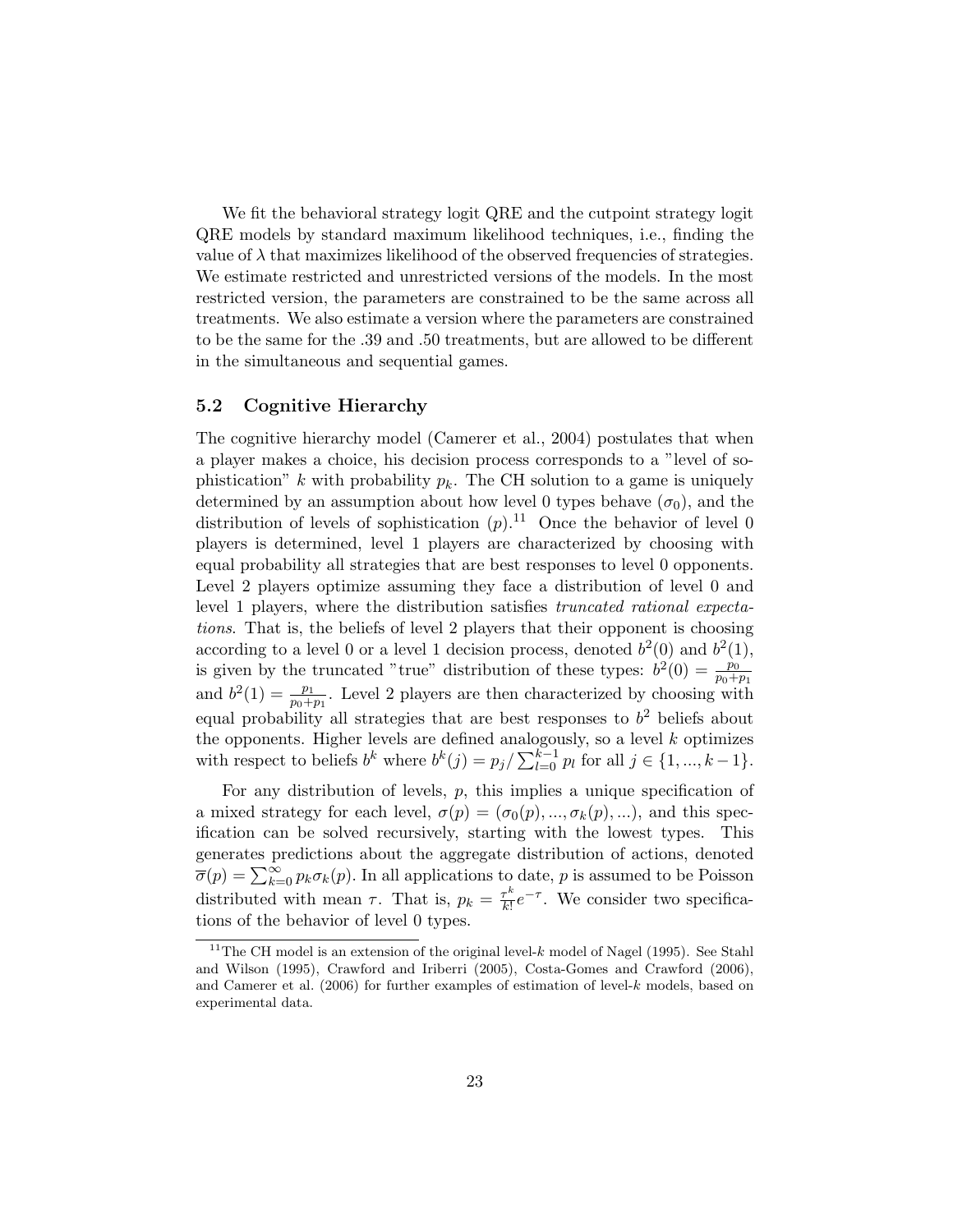Random actions. In the standard CH model, level 0 players are typically assumed to choose an action randomly. In the context of our game, this means that they are equally likely to select  $\phi$  or  $\rho$ , independently of their strength. Level 1 types best respond to level 0 types. It can be easily shown that the best response strategy is to choose cutpoint  $M$ . Level 2 players then optimize with a cutpoint somewhere between  $M$  (the best response if everyone is level 0) and  $M^2$  (the best response if everyone is level 1), with the exact value depending on  $p_0$  and  $p_1$ . Behavior by higher level players is defined recursively.

Random cutpoints. An alternative version, which we call the cutpoint cognitive hierarchy model or CH-cut, replaces the assumption that level 0 types randomize uniformly over actions, with the assumption that they randomize uniformly over cutpoint strategies. This implicitly endows level 0 types with some amount of rationality, in the form of monotone behavior: they are more likely to choose  $\phi$  when their strength is high than when their strength is low. In our game, a level 0 type who randomizes over cutpoints has a probability of fighting as a function of s which is equal to s. As in the standard CH, the best responses of higher types will be unique cutpoints, and are easily calculated by recursion. Since a level 0 type has a probability  $1-s$  of choosing  $\rho$ , the posterior distribution of strength of a level 0 type conditional on choosing  $\rho$  is  $f(s | \rho) = \frac{1-s}{\int_0^1 (1-x) dx} = 2 - 2s$ . Hence, the expected payoff of  $\phi$  for a level 1 type with strength s and conditional on the other player being level 0 and choosing  $\rho$  is  $\int_0^s (2-2x)dx = 2s-s^2$ . Since the but payer being level 0 and choosing  $\rho$  is  $J_0 (2 - 2x) dx = 2s - s$ . Since the payoff of  $\rho$  is  $M$ , the optimal cutpoint of a level 1 type is the value  $s_1^M$  that solves  $2s_1^M - (s_1^M)^2 = M$ , that is  $s_1^M = 1 -$ √  $1 - M$ . For our two treatments, we get  $s_1^{.50} = 1 - \sqrt{1/2} \approx .29$  and  $s_1^{.39} = 1 - \sqrt{11/18} \approx .22$ . Higher types are then defined recursively, with the exact cutpoint for a level  $k$  depending on  ${p_l}_{l=0}^{k-1}$ . This produces a CH model that is comparable to QRE in the sense that *all* players choose cutpoint strategies, so  $\phi$  probabilities are monotone in s for all players.

We fit the Poisson specification of the CH and cutpoint CH models to the data set by finding the value of  $\tau$  that maximizes likelihood of the observed aggregate frequencies of strategies, under the assumption that types are identically and independently distributed draws. We estimate the bestfitting values of  $\tau$  by maximum likelihood for each of the four treatments, and report both constrained and unconstrained estimates.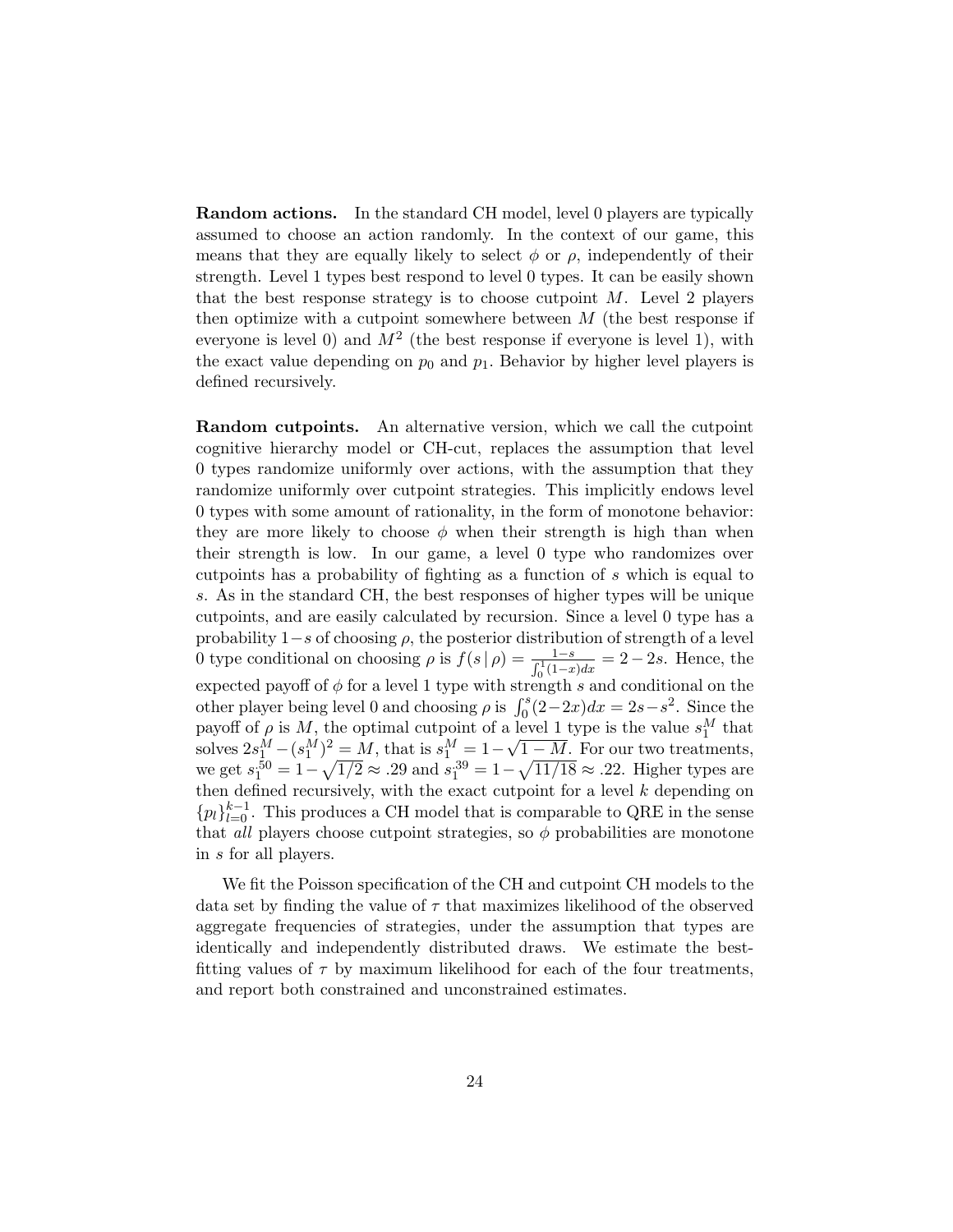### 5.3 Combining quantal response and strategic hierarchies (TQRE)

The predictions of the CH and CH-cut models differ from the QRE and QRE-cut models in two important ways. First, in CH models, all players with the same level of sophistication choose the same cutpoint strategy. Second, predictions in CH are identical for the sequential and simultaneous versions of the game. Neither "bunching" by layers of reasoning nor identical behavior in the simultaneous and sequential treatments are observed in the data.

An approach that combines quantal response and hierarchical thinking, called Truncated Quantal Response Equilibrium (TQRE), is developed in Camerer et al. (2006). This model introduces a countable number of players' skill levels,  $\lambda_0, \lambda_1, ..., \lambda_k, ...$ . The distribution of skill levels in the population is given by  $p_0, p_1, ..., p_k, ...$ . A player with skill level k chooses stochastically with a logit quantal response function with precision  $\lambda_k$ . TQRE assumes truncated rational expectations in a similar manner to CH: a player with precision  $\lambda_k$  has beliefs  $p_j^k = p_j / \sum_{l=0}^{k-1} p_l$  for  $j < k$  and  $p_j^k = 0$  for  $j \ge k$ . For reasons of parsimony and comparability to CH, we assume that skill levels are Poisson distributed and equally space  $\lambda_k = \gamma k$ . Thus, it is a two parameter model with Poisson parameter,  $\tau$ , and a spacing parameter,  $\gamma$ .

The TQRE model has two effects. It smooths out the mass points, and it makes different predictions for the sequential and simultaneous games. These effects work slightly differently with behavioral strategies and with cutpoint strategies, so we estimate both versions.

### 5.4 Cursed Equilibrium

In a CE model, players are assumed to systematically underestimate the correlation between the opponents' action and information. As in the CH model, a cursed equilibrium will be the same in both the sequential and simultaneous treatments. In an  $\alpha$ -cursed equilibrium (CE<sub> $\alpha$ </sub>) all players are  $\alpha$ -cursed. However, players believe that opponents are  $\alpha$ -cursed with probability  $(1 - \alpha)$  and they believe that actions of opponents are independent of their information with probability  $\alpha$ . All players optimize with respect to this (incorrect) mutually held belief about the joint distribution of opponents' actions and information. In our model, we can easily compute the cutpoint strategy in  $CE_{\alpha}$  as a function of M, denoted  $s^*_{\alpha}(M)$ . For a player with strength  $s_i$ , and assuming the other player is using  $s^*_{\alpha}(M)$ , the expected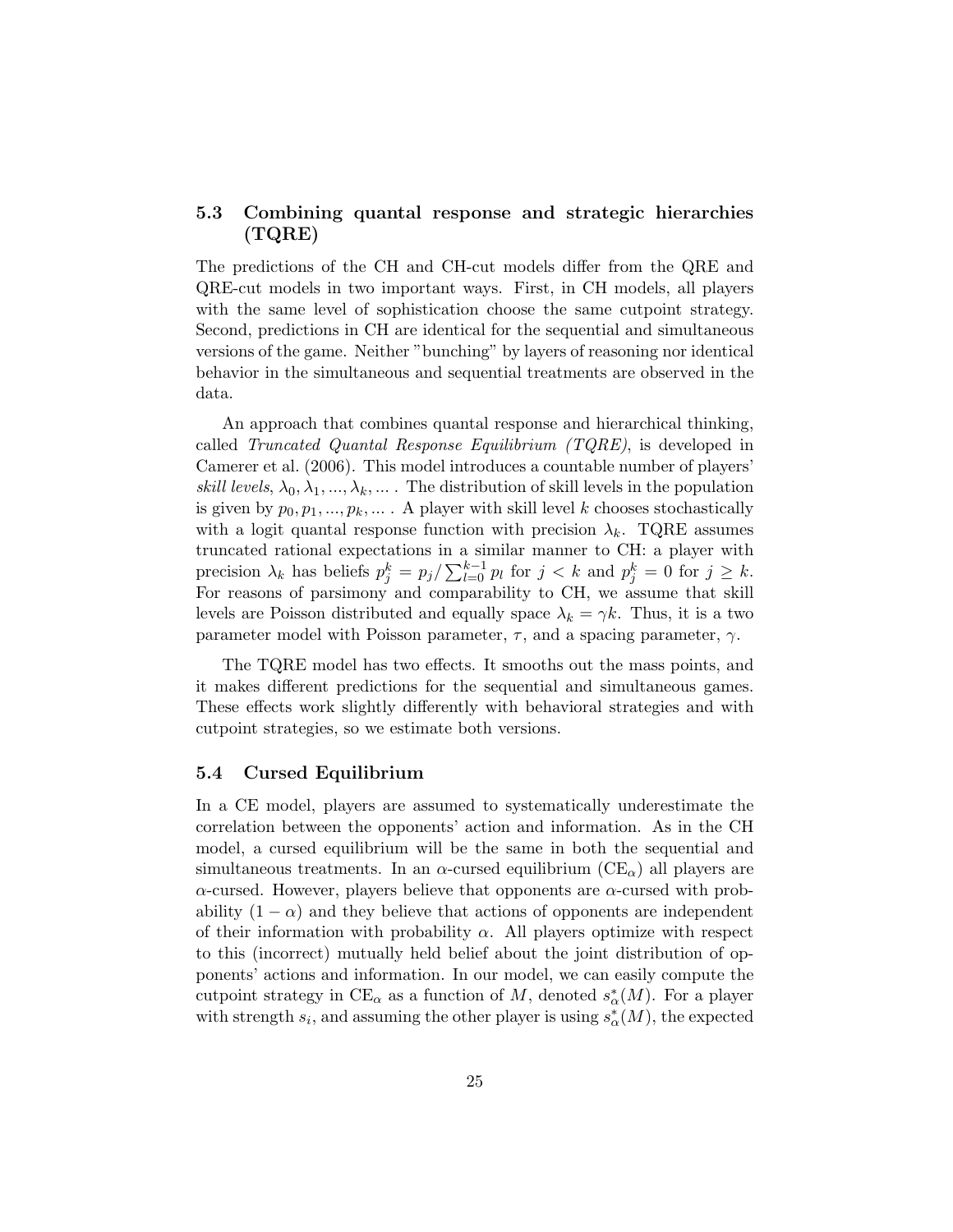utility of  $\phi$ , conditional on the opponent choosing  $\rho$  is given by:

$$
V^{\alpha}_{\phi}(s_i) = \alpha \Pr\{s_j < s_i\} + (1 - \alpha) \Pr\{s_j < s_i \mid a_j = \rho, s^*_{\alpha}(M)\}
$$
\n
$$
= \alpha s_i + (1 - \alpha) \min\{1, \frac{s_i}{s^*_{\alpha}(M)}\}
$$

A player with strength equal to the equilibrium cutpoint must be indifferent between  $\phi$  and  $\rho$ . Formally,  $V_\phi^\alpha(s^*_\alpha(M)) = V_\rho^\alpha(s^*_\alpha(M))$ . Therefore:<sup>12</sup>

$$
s^*_\alpha(M) = \left\{ \begin{array}{rcl} 1 - \frac{1-M}{\alpha} & \mbox{if} & \alpha > 1-M \\ & & \\ 0 & \mbox{if} & \alpha \leq 1-M \end{array} \right.
$$

A difficulty with  $CE_{\alpha}$  is that it cannot be fit to the data due to a zerolikelihood problem: for each  $\alpha$  it makes a point prediction. Therefore, we slightly modify the equilibrium concept in order to allow for stochastic choice. The approach we follow is to combine QRE with  $CE_{\alpha}$ <sup>13</sup>. In the simultaneous move game, a (symmetric)  $\alpha$ -QRE is a behavior strategy, or a set of probabilities of choosing  $\phi$ , one for each value of  $s \in [0,1]$ . We denote such a strategy evaluated at a specific strength value by  $\phi(s)$ . Given  $\lambda$  and  $\alpha$ we denote by  $\alpha$ -QRE the behavior strategy  $\phi_{\lambda\alpha}^*$ . If player j is using  $\phi_{\lambda\alpha}^*$  and player i is  $\alpha$ -cursed, then i's expected payoff from choosing  $\phi$  when  $s_i = s$ is given by:

$$
V_{\phi}^{\alpha}(s) = \int_{0}^{1} \phi_{\lambda\alpha}^{*}(t)dt \Big[ \alpha s + (1 - \alpha) \Pr\{s_{j} < s \mid a_{j} = \phi, \phi_{\lambda\alpha}^{*}\} \Big] + \int_{0}^{1} [1 - \phi_{\lambda\alpha}^{*}(t)]dt \Big[ \alpha s + (1 - \alpha) \Pr\{s_{j} < s \mid a_{j} = \rho, \phi_{\lambda\alpha}^{*}\} \Big] = \alpha s \int_{0}^{1} \phi_{\lambda\alpha}^{*}(t)dt + (1 - \alpha) \int_{0}^{s} \phi_{\lambda\alpha}^{*}(t)dt + \alpha s \int_{0}^{1} [1 - \phi_{\lambda\alpha}^{*}(t)]dt + (1 - \alpha) \int_{0}^{s} [1 - \phi_{\lambda\alpha}^{*}(t)]dt
$$

And the expected payoff from choosing  $\rho$  is:

$$
V_{\rho}^{\alpha}(s) = \alpha s \int_0^1 \phi_{\lambda \alpha}^*(t)dt + (1 - \alpha) \int_0^s \phi_{\lambda \alpha}^*(t)dt + M \int_0^1 [1 - \phi_{\lambda \alpha}^*(t)]dt
$$

<sup>&</sup>lt;sup>12</sup>In a fully cursed equilibrium ( $\alpha = 1$ ), all players choose strategies as if there is no correlation between the opponent's action and information. Thus, they all behave like a level 1 player in CH with random actions:  $s_1^*(M) = M$ .

<sup>&</sup>lt;sup>13</sup>Note that player heterogeneity with respect to  $\alpha$  would not solve the zero-likelihood problem: for any cursedness  $\alpha \in [0,1]$ , it is always true that  $s^*_{\alpha}(M) \leq M$ . However, in our data set, we have many observations where players with strength  $s > M$  choose  $\rho$ .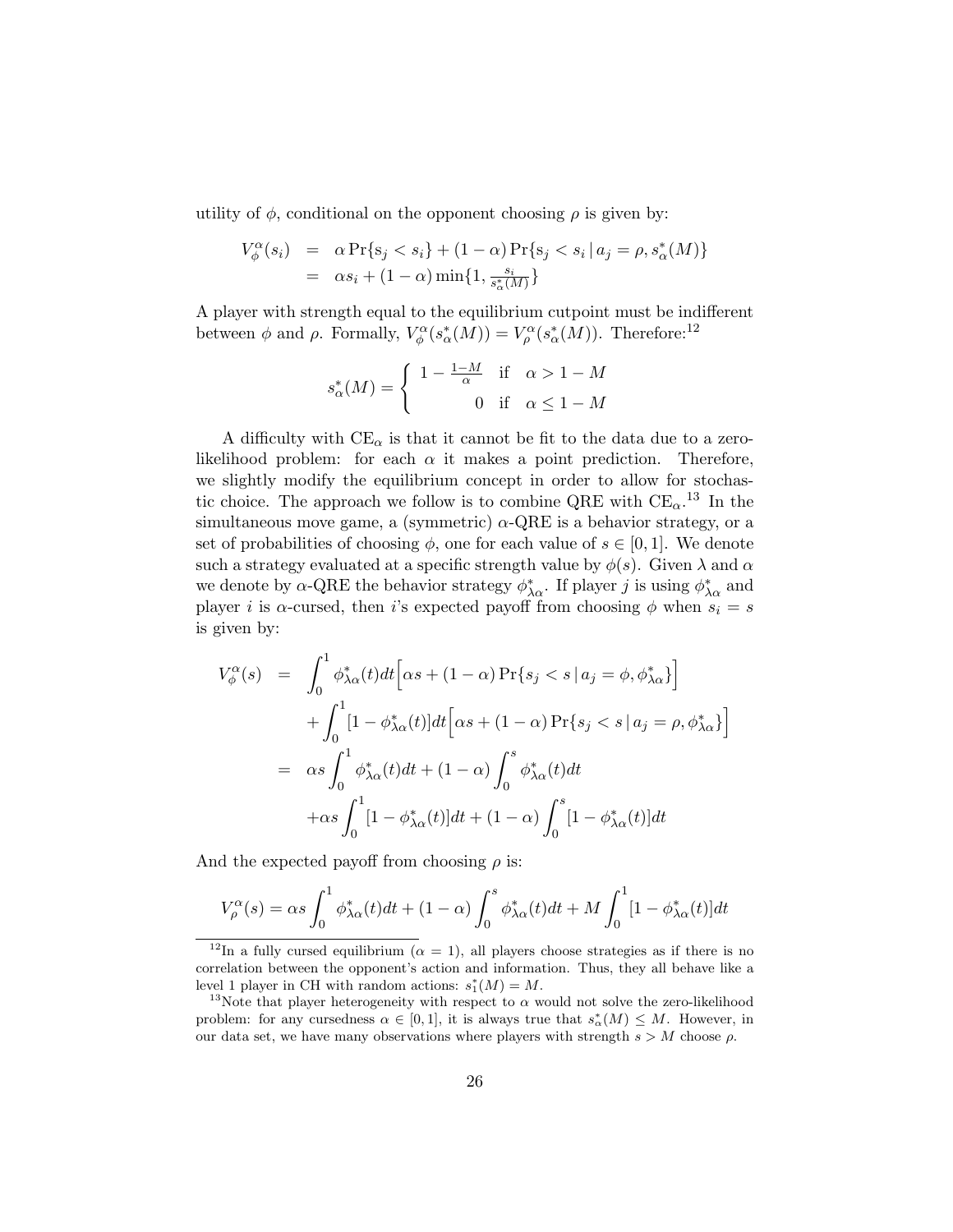Using the logit specification for the quantal response function, we then apply logit choice probabilities to the difference in the expected payoff from  $\phi$  and  $\rho$  for each  $s_i = s$ . By inspection of  $V^{\alpha}_{\phi}(s)$  and  $V^{\alpha}_{\rho}(s)$ , this difference is:

$$
\Delta(s;\phi_{\lambda\alpha}^*) = \alpha s \int_0^1 [1-\phi_{\lambda\alpha}^*(t)]dt + (1-\alpha) \int_0^s [1-\phi_{\lambda\alpha}^*(t)]dt - M \int_0^1 [1-\phi_{\lambda\alpha}^*(t)]dt
$$

and the  $\alpha$ -QRE in the simultaneous game is then characterized by:

$$
\phi_{\lambda\alpha}^*(s) = \frac{e^{\lambda\Delta(s;\phi_{\lambda\alpha}^*)}}{1 + e^{\lambda\Delta(s;\phi_{\lambda\alpha}^*)}} \quad \text{for all } s \in [0,1]
$$

which can be solved numerically, for any value of  $\alpha$ .

In the sequential version of the game, we need to simultaneously solve for the first and second movers,  $\phi_{\lambda\alpha1}^*$  and  $\phi_{\lambda\alpha2}^*$ , respectively. The expected payoff equations under  $\phi$  and  $\rho$  for the first mover are the same as in the simultaneous move game, so we have:

$$
V_{\phi1}^{\alpha}(s_1) = \alpha s_1 \int_0^1 \phi_{\lambda \alpha 2}^*(s_2) ds_2 + (1 - \alpha) \int_0^{s_1} \phi_{\lambda \alpha 2}^*(s_2) ds_2
$$
  
+
$$
\alpha s_1 \int_0^1 [1 - \phi_{\lambda \alpha 2}^*(s_2)] ds_2 + (1 - \alpha) \int_0^{s_1} [1 - \phi_{\lambda \alpha 2}^*(s_2)] ds_2
$$
  

$$
V_{\rho 1}^{\alpha}(s_1) = \alpha s_1 \int_0^1 \phi_{\lambda \alpha 2}^*(s_2) ds_2 + (1 - \alpha) \int_0^{s_1} \phi_{\lambda \alpha 2}^*(s_2) ds_2 + M \int_0^1 [1 - \phi_{\lambda \alpha 2}^*(s_2)] ds_2
$$

However, the expressions for the second mover are different, because expected payoffs are conditional on the observation that the first mover chose  $\rho$ :

$$
V_{\phi 2}^{\alpha}(s_2) = \alpha s_2 + (1 - \alpha) \frac{\int_0^{s_2} [1 - \phi_{\lambda \alpha 1}^*(s_1)] ds_1}{\int_0^{1} [1 - \phi_{\lambda \alpha 1}^*(s_1)] ds_1}
$$
  

$$
V_{\rho 2}^{\alpha}(s_2) = M
$$

So, the payoff differences for the first and second movers are, respectively:

$$
\Delta_1(s_1; \phi_{\lambda \alpha 2}^*) = \int_0^1 [1 - \phi_{\lambda \alpha 2}^*(s_2)] ds_2 \left[ \alpha s_1 + (1 - \alpha) \frac{\int_0^{s_1} [1 - \phi_{\lambda \alpha 2}^*(s_2)] ds_2}{\int_0^1 [1 - \phi_{\lambda \alpha 2}^*(s_2)] ds_2} - M \right]
$$
  

$$
\Delta_2(s_2; \phi_{\lambda \alpha 1}^*) = \alpha s_2 + (1 - \alpha) \frac{\int_0^{s_2} [1 - \phi_{\lambda \alpha 1}^*(s_1)] ds_1}{\int_0^1 [1 - \phi_{\lambda \alpha 1}^*(s_1)] ds_1} - M
$$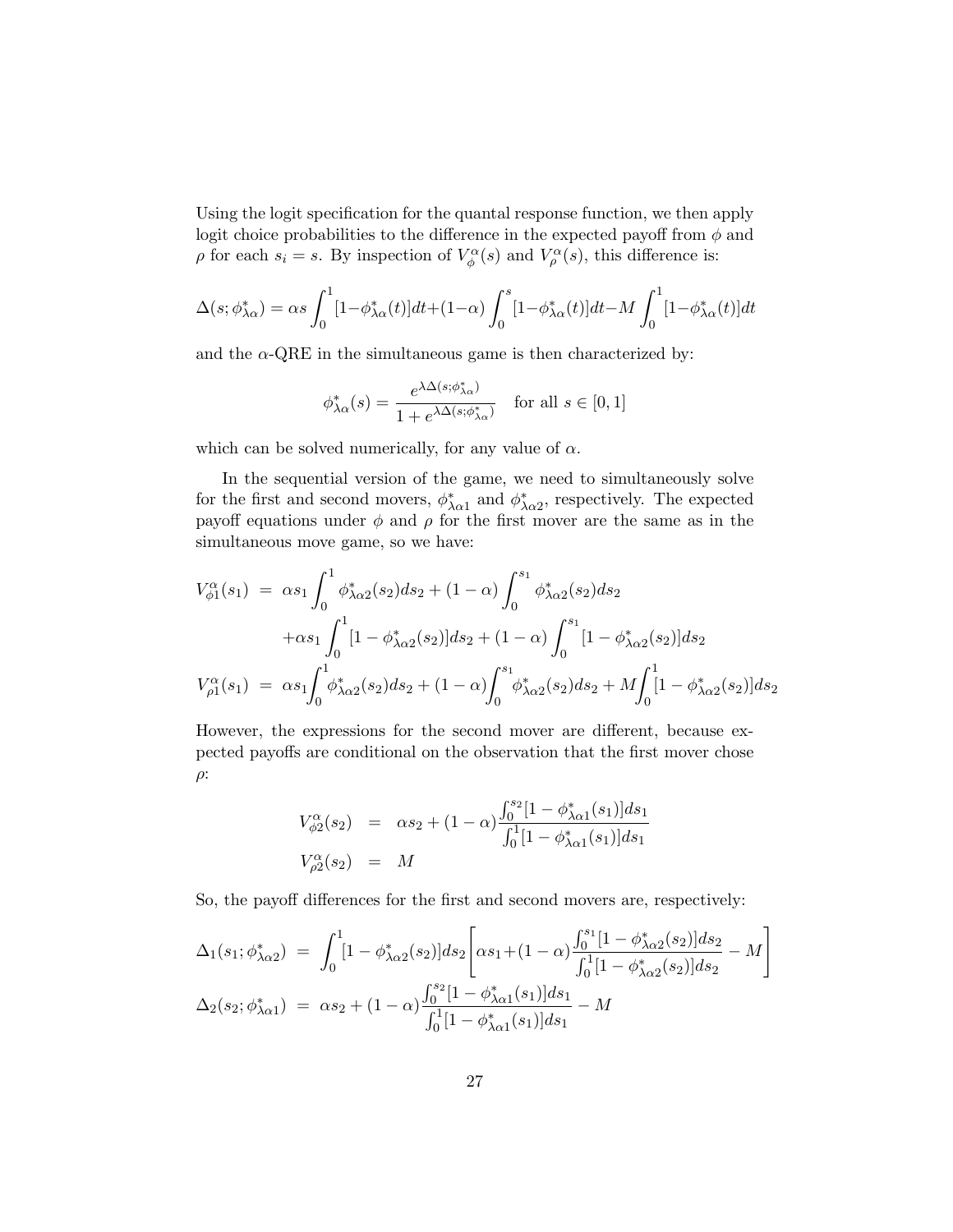Note that the RHS of  $\Delta_2$  is similar to the RHS of  $\Delta_1$ , except for the factor of  $\int_0^1 [1 - \phi_{\lambda \alpha 2}^*(s_2)] ds_2$ . Since this factor is smaller than 1, it means that the payoff differences to player 2 are magnified relative to player 1, which, in equilibrium, will result in  $\phi_{\lambda\alpha2}^*$  having higher slope and lower mean compared to  $\phi_{\lambda\alpha 1}^*$ . The two logit equilibrium conditions are:

$$
\phi_{\lambda\alpha1}^*(s_1) = \frac{e^{\lambda\Delta_1(s_1;\phi_{\lambda\alpha2}^*)}}{1 + e^{\lambda\Delta_1(s_1;\phi_{\lambda\alpha2}^*)}} \text{ for all } s_1 \in [0,1]
$$

$$
\phi_{\lambda\alpha2}^*(s_2) = \frac{e^{\lambda\Delta_2(s_2;\phi_{\lambda\alpha1}^*)}}{1 + e^{\lambda\Delta_2(s_2;\phi_{\lambda\alpha1}^*)}} \text{ for all } s_2 \in [0,1]
$$

One can fit the logit version of the  $\alpha$ -QRE model to the data set by finding the values of  $\lambda$  and  $\alpha$  that maximize likelihood of the observed frequencies of strategies. As for the previous models, we report both constrained and unconstrained estimates.

### 5.5 Models of pro-social behavior

We also considered an alternative class of models which are not based on cognitive limitation but, instead, are founded on social preferences. There are a number of candidates from this growing family of models. We consider three. One is the *fairness* model by Fehr and Schmidt (1999). In that model, the utility of individual i when he gets payoff  $x_i$  and individual j gets payoff  $x_j$  is:

$$
U_i(x_i, x_j) = x_i - \alpha \max\{x_j - x_i, 0\} - \beta \max\{x_i - x_j, 0\}
$$

where  $\beta \leq \alpha$  and  $0 \leq \beta < 1$ . For our game, the model implies that the utility payoff to each agent for winning, compromising and losing are  $1-\beta$ , M, and  $-\alpha$ , respectively. This implies that if fairness considerations are sufficiently strong  $(\beta \geq 1-M)$ , the equilibrium unravelling goes the opposite direction, and all agents always play  $\rho$ , regardless of their strength. Otherwise, agents want to set a lower cutpoint than their rival, and we are back to the Nash equilibrium prediction where all agents always play  $\phi$ . Our subjects do not exhibit such extreme "boundary" behavior, neither individually nor in the aggregate. Thus, one would need to add other parameters or assumptions in order for this model to explain the choices of our subjects.

A second model is altruism, where a player's utility is the weighted average of his own payoff and the other agent's payoff:

$$
U_i(x_i, x_j) = \gamma x_i + (1 - \gamma) x_j
$$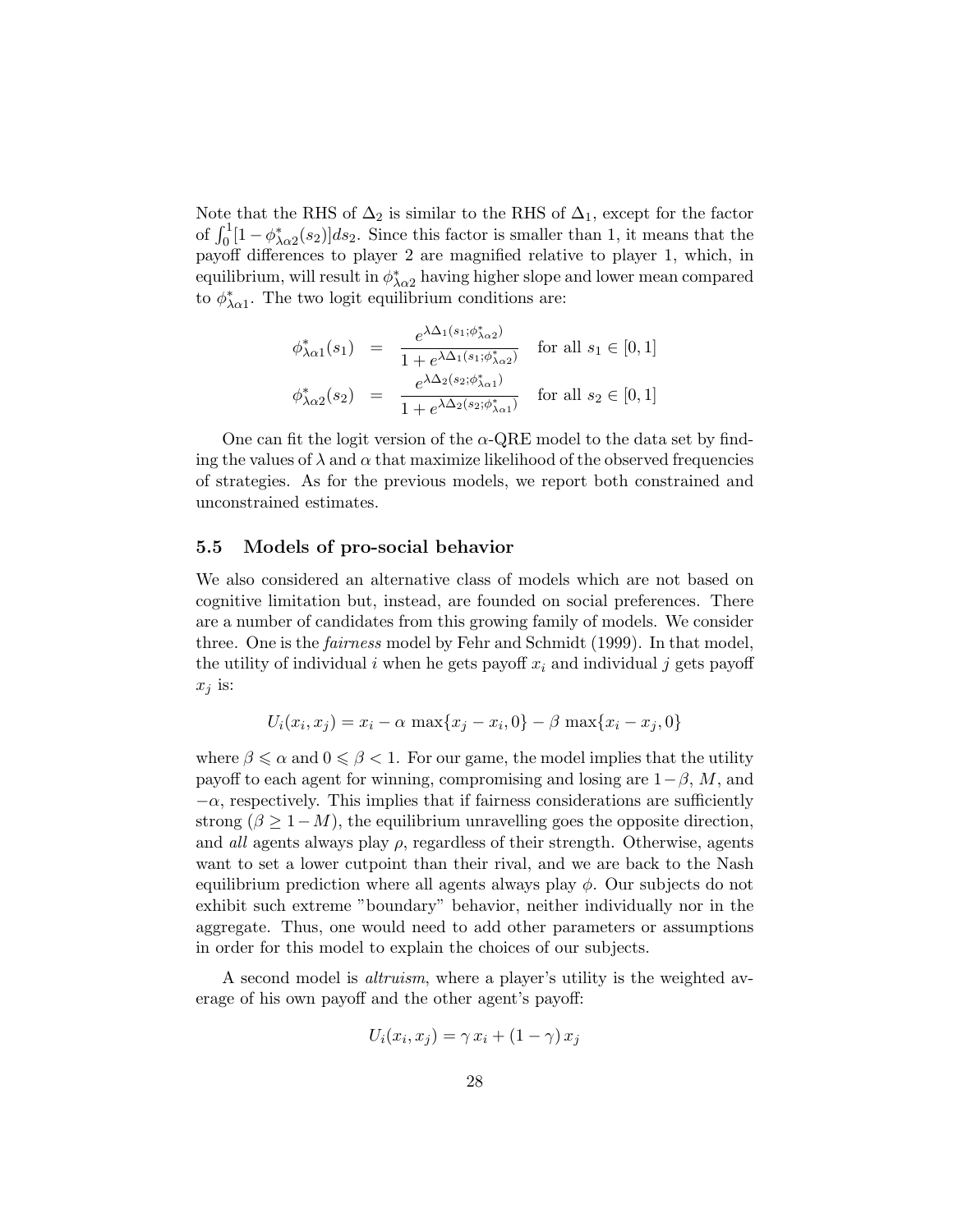This model runs into the same problem as the previous one. Each player's payoff of winning, compromising and losing are  $\gamma$ , M, and  $1-\gamma$ , respectively. Therefore, all players should either always fight or always retreat. Given estimates of  $\gamma$  from other experiments ( $\gamma > .5$ ), the model predicts that players should always fight if  $M \leq 0.50$ .

Third, models based on reciprocity are also prominent in the social preferences literature. These models provide an explanation for the behavior commonly observed in the trust game. In our setting, they suggest that second movers should fight less than first movers, as they are "returning the favor" of compromising. However, we find the opposite: observing  $\rho$ significantly decreases rather than increases the willingness to reciprocate by responding also with  $\rho$ .

Overall, these leading models of social preferences described above – fairness, altruism, and reciprocity – fail to explain the basic patterns we observe in the data. Therefore, we do not to estimate them. In fact, there are at least two additional reasons why models of pro-social behavior are unsuitable to account for the choices of subjects in this particular game. First, each individual plays the game many times (40), anonymously against a pool of opponents, with the roles of players, and the strengths randomly assigned in each match. Given this design, applying models of social preferences to behavior in isolated games is questionable a priori. In fact, in one of the designs  $(M = .50)$ , subjects play a constant sum game against changing opponents. Hence, deviations from optimal best replies to "the field" will necessarily, over the course of the 40 matches, give a player a total expected payoff below the average payoff of the other subjects. Second and related to the above argument, in this game selfish play leads to ex ante fair and efficient allocations. Indeed, for the case of  $M = .39$ , myopic "fair" behavior (everyone retreating every time) leads to long run inefficient outcomes, and no long run improvement in the equality of payoffs. Subjects would be leaving over 20% of potential group earnings on the table, with virtually zero gain in equality of outcomes.

### 5.6 Model estimates

In this section we estimate the QRE, CH, TQRE and CE models, and explore the stability of the estimated parameters across the different treatments, and compare the ability of these models to capture the basic features of the data, identified in the previous section. We report the estimates in Table 8 at different levels of aggregation: for the treatments separately; pooling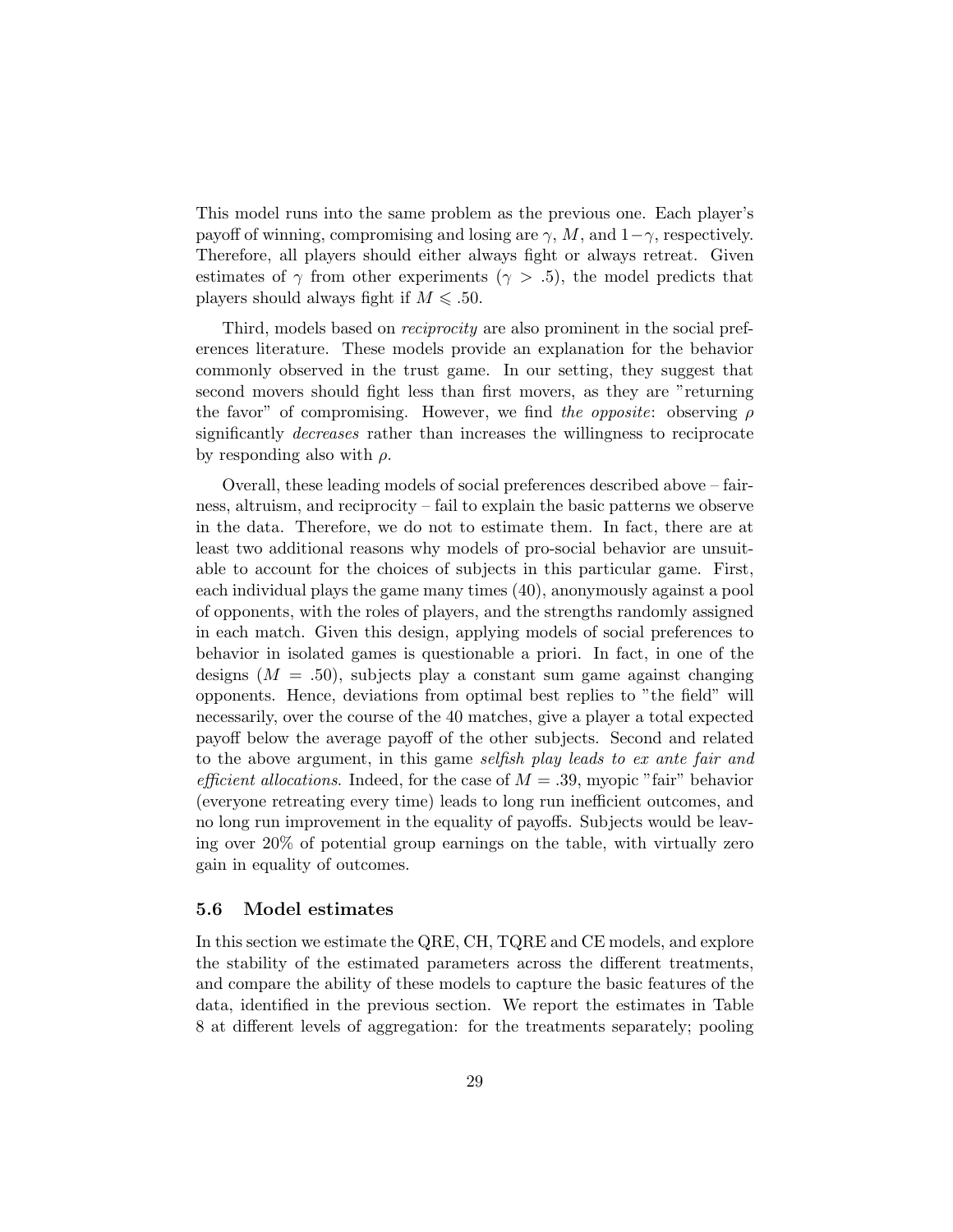across the M-treatments; and pooling across all treatments. For the QRE, CH and TQRE models, we considered both the behavioral strategy version and the cutpoint version. In all three models, the cutpoint version fits the data better than the behavioral strategy version in every single treatment and in all the pooled estimations. This is not surprising, given our earlier finding that most subjects exhibit choice behavior that is consistent with a cutpoint strategy. We therefore report and discuss only the results for the cutpoint versions of these models.

|           |      | QRE  |                 | CH     |        | TQRE     |         | $\alpha$ -QRE |           |          |                 |
|-----------|------|------|-----------------|--------|--------|----------|---------|---------------|-----------|----------|-----------------|
|           | N    |      | $-\mathrm{ln}L$ | $\tau$ | $-lnL$ | $\gamma$ | $\tau$  | $-lnL$        | $\lambda$ | $\alpha$ | $-\mathrm{ln}L$ |
| Sim.39    | 560  | 20.8 | 171.0           | 0.6    | 183.2  | 4.4      | 5.0     | 170.5         | 26.6      | 0.92     | 145.5           |
| Sim.50    | 560  | 11.3 | 213.6           | 0.3    | 211.7  | 449.0    | 0.4     | 210.3         | 18.4      | 0.77     | 202.9           |
| Sim All   | 1120 | 16.2 | 387.8           | 0.5    | 397.4  | 6.9      | 2.7     | 386.3         | 21.3      | 0.85     | 355.6           |
| Seq $.39$ | 395  | 11.5 | 125.0           | 0.4    | 137.1  | 6.0      | 2.4     | 124.6         | 23.5      | 0.97     | 102.0           |
| Seq $.50$ | 386  | 9.3  | 140.5           | 0.5    | 137.9  | 142.0    | $0.5\,$ | 136.6         | 15.8      | 0.75     | 138.2           |
| Seq All   | 781  | 10.4 | 265.3           | 0.4    | 275.1  | 8.0      | 1.8     | 263.5         | 18.4      | 0.86     | 248.9           |
| All       | 1901 | 13.0 | 656.8           | 0.5    | 672.6  | 10.0     | 1.8     | 651.2         | 20.1      | 0.85     | 605.9           |

#### Table 8. Model estimates.

Figure 3 displays the empirical and fitted fighting probabilities as a function of strength. Fitted choice frequencies in the figure are based on out-of sample parameter estimates. Specifically, the displayed curves for the sequential data are constructed using the parameter estimates obtained from the pooled simultaneous data, and vice versa. All these models capture the upward sloping empirical frequency of  $\phi$ . All exhibit low  $\phi$  rates for low strengths and high  $\phi$  rates for high strengths.

### [ Figure 3 here ]

There is some variation in fit across the different models. The better fitting models all converge to  $0\%$  for low strengths and to  $100\%$  for high strengths. The  $\alpha$ -QRE model, which generally fits the best of all these models, does not have cutpoints built into it explicitly, but boils down to a "soft" cutpoint model. The CH and QRE models fit the data similarly in terms of log likelihood, but there are some important differences in the predicted fight curves. As one can see from figure 3, the CH model predicts somewhat better at strengths below 20%, but QRE generally fits better than CH elsewhere. This can be attributed to two important differences in the models: (1) QRE predicts that second movers will have different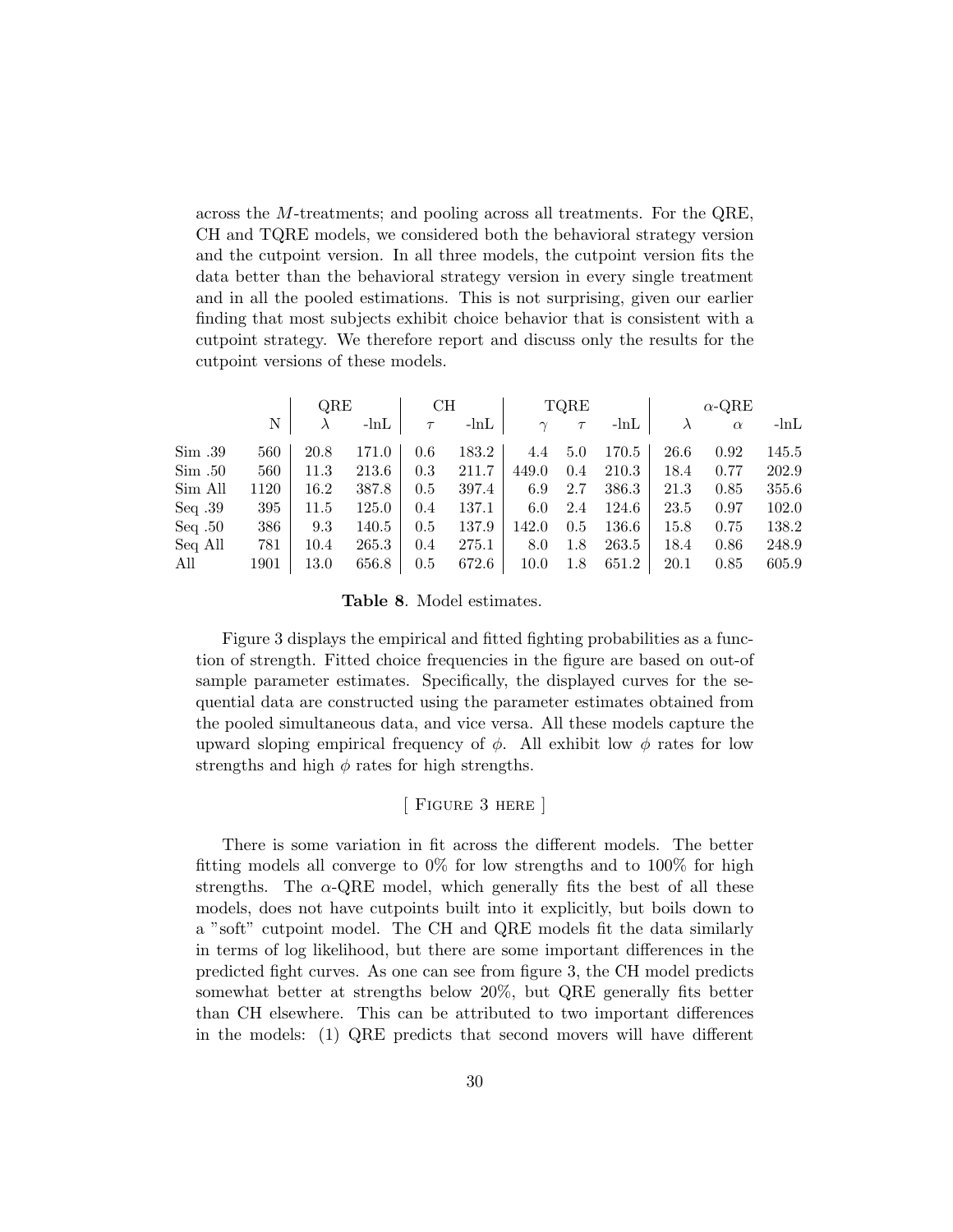(and sharper) response functions than first movers, which is a feature of the data not captured by  $CH$ ; (2)  $QRE$  generates a smooth fight curve, while CH predicts clustering of cutpoints, leading to jumps in the fight curve corresponding to different levels of sophistication.

The TQRE model does not provide a substantial improvement over QRE or CH. In fact, the fitted  $\phi$ -rate for TQRE and QRE are very similar. They both share the problem of overestimating the fighting rates for subjects with low strength. The  $\alpha$ -QRE is the best fitting of all models, as it combines the elements of cursedness and stochastic choice. The pure cursed equilibrium predicts the steepest response of fighting probability as a function of strength. In fact, all players follow the same cutpoint strategy, which is a function of  $\alpha$ , the players' degree of cursedness. Adding quantal response, produces a nice logit function of the fighting probability, that crosses .50 at  $s \approx .40$ , varying slightly with M and position, consistent with the data. Furthermore, quantal response also introduces a steeper  $\phi$  curve for the second movers than for the first movers, which is again consistent with the data.

There are some differences in fit between the  $M = .39$  and the  $M = .50$ treatments, with most models fitting the data from the  $M = .39$  treatment better, reflecting the steeper empirical  $\phi$  curves in the  $M = .39$  data. There is virtually no difference in either the fit or the actual parameter estimates for the sequential and simultaneous treatments. The  $\alpha$ -QRE pooled estimates of  $\lambda$  and  $\alpha$  are not significantly different between the two treatments, even at the 5% level, and the fit is identical (log Likelihood  $/N = -.318$  in both cases).

#### 5.7 Summary of estimation results

The main findings about the estimated models summarized as follows.

- All four models capture the most basic qualitative properties of behavior (none of which is consistent with Nash equilibrium): fight rates are high, increasing in  $s$ , and decreasing in  $M$ . However, each model captures different specific features of the data.
- Estimates are similar across M treatments, and little power is lost by pooling treatments. This means that the results are not due to "tuning the parameters to fit the data". In fact, the out-of-sample parameters from  $M = .39$  provide virtually identical predictions for  $M = .50$  behavior as the within sample estimates.
- Only QRE and the models hybridized with QRE capture the fact that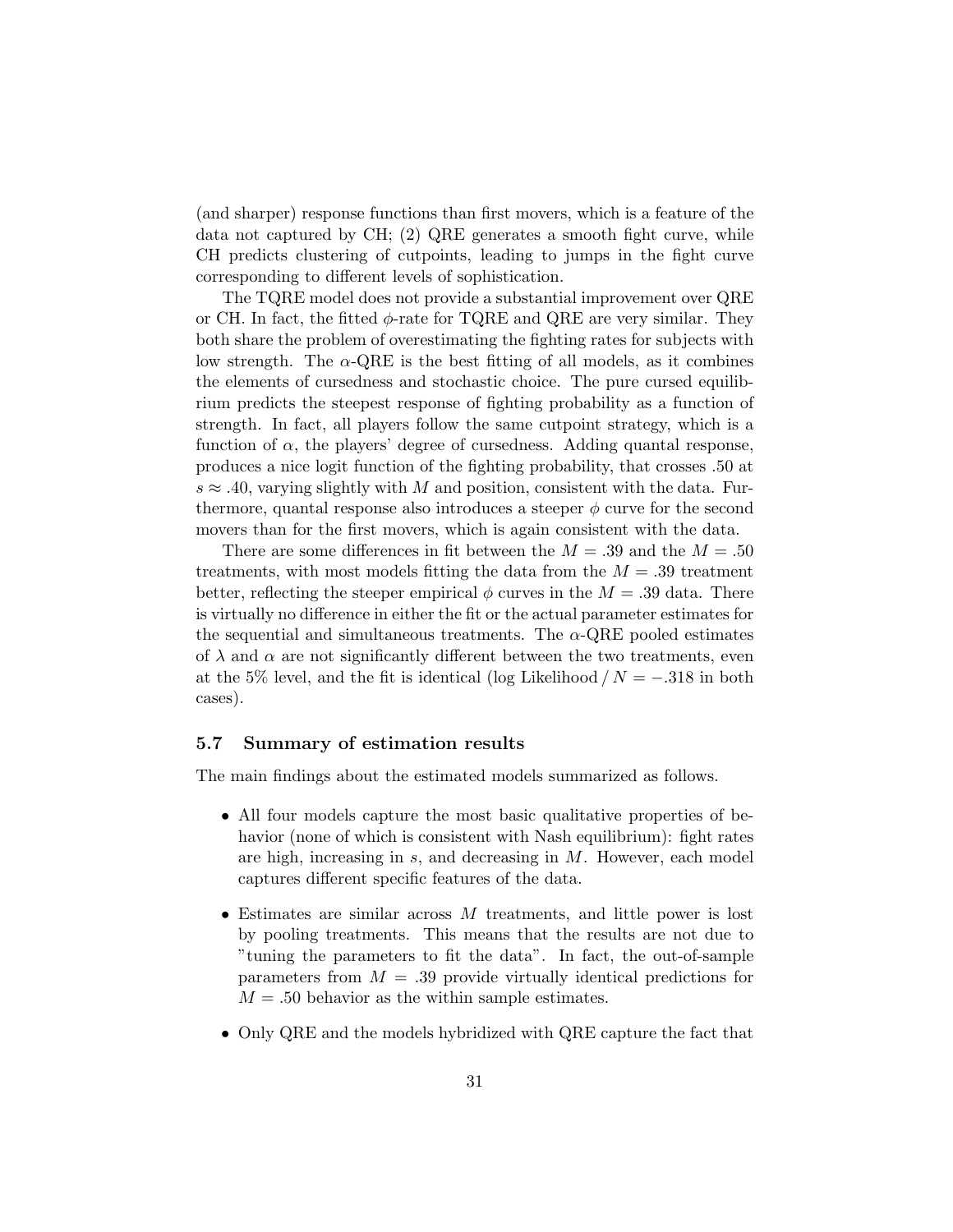first movers behave differently from second movers. In particular, the  $\phi$  function is steeper for second movers in those models.

- The cutpoint versions of CH and QRE describe behavior better than the behavior strategy versions. This is consistent with our findings at the individual level which indicate that over 95% of choices follow pure cutpoint strategies.
- TQRE provides an almost identical fit as QRE, suggesting that, in this game, the addition of hierarchical thinking to quantal response does not have a substantial impact. This is also consistent with the fact that we do not find individual cutpoints clustered around 3 or 4 strength values, as would be predicted by CH and other levels-of-sophistication models.
- The  $\alpha$ -QRE model fits the data best. The estimates of  $\alpha$  are significantly greater than 0 and significantly less than 1. They are virtually identical for both the sequential and simultaneous games, suggesting that the 2-parameter model is not overfitting the data.

## 6 Conclusions

The compromise game is obviously challenging to the cognitive abilities of players. This is true not only for our subjects but even for experienced microeconomists. In our experiment, players seem to understand some basic elements of the game, such as the cutpoint nature of best responses. However, they have problems figuring out the full logic of the unravelling argument.

The paper has considered several cognitive explanations for the surprising behavior observed in these games of incomplete information. In a future research, it might be interesting to explore more general models. One candidate would be the "analogy-based expectation equilibrium" developed by Jehiel and Koessler (2006), which can be seen as a generalized version of cursed equilibrium. A second direction would be to explicitly allow for heterogeneity. While the CH model is suggestive of heterogeneity, the attempts here and elsewhere to fit the model assumes homogeneity, since repeated observations of the same individual are treated as independent draws from the type space. In principle, one could extend the estimation of CH models to allow for fixed types. However, for our data, it seems unlikely to go very far because we do not observe clusters of behavior that might correspond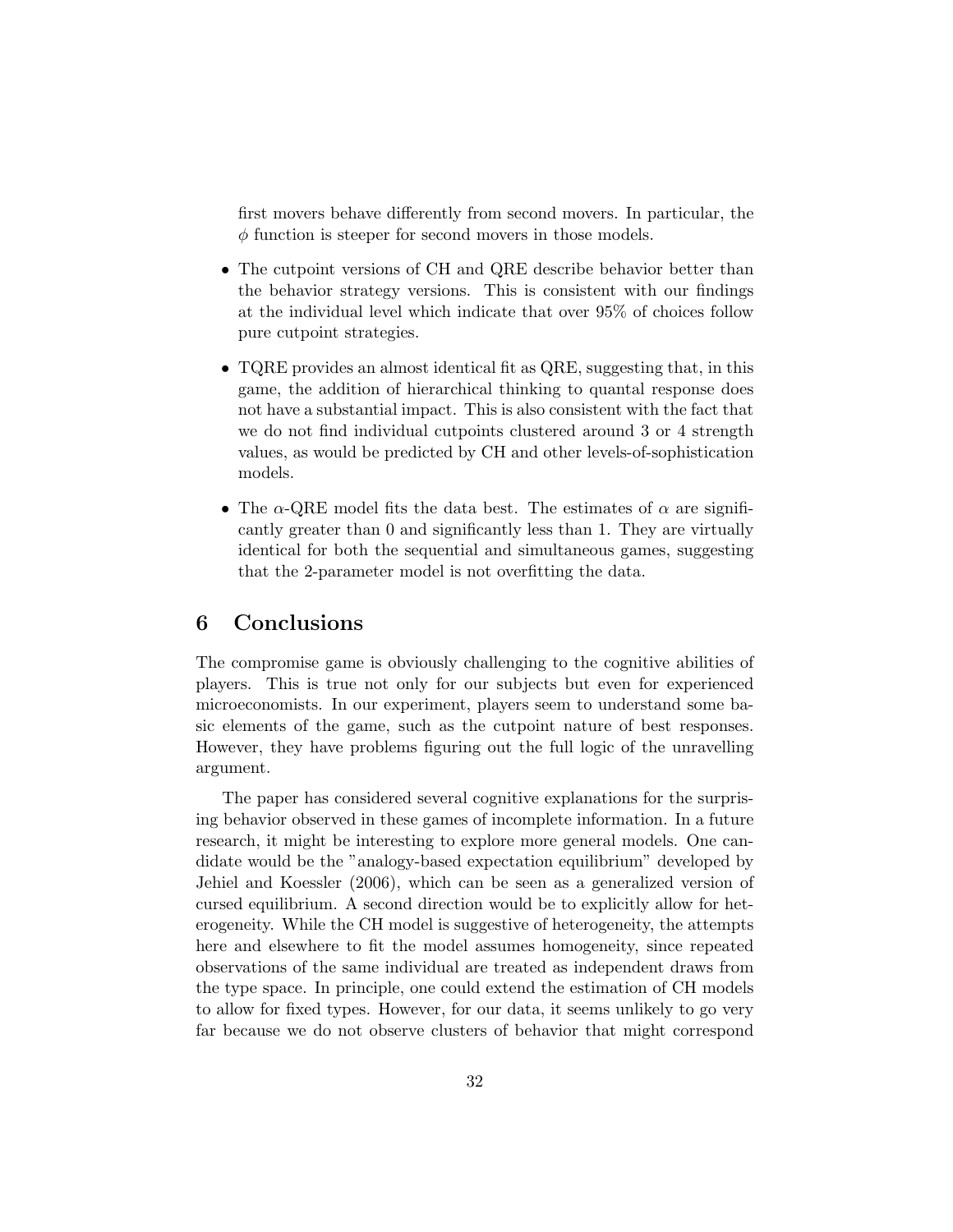to types – in contrast to Nagel's (1995) guessing game, for example. The  $QRE$  and  $\alpha$ -QRE models could also be extended to allow for heterogeneity with respect to  $\lambda$  and  $\alpha$ , also with fixed types. This would undoubtedly lead to better fits in terms of log likelihood, but it is hard to imagine any new insights emerging from such an exercise.

One of the most interesting findings is that the order of moves affects choices. In our game, a player's action is relevant only if the rival chooses  $\rho$ . Thus, first, second and simultaneous movers should all condition their strategy on that event. By contrast, the data shows that players who observe  $\rho$  being played by their rival (second movers) respond more aggressively than players who must condition on the anticipation of that event (first movers). Even among subjects who do not observe the choice of the rival before playing, there is a difference between knowing that one's choices will be publicly observed before the rival makes his choice (first movers) and knowing that one's choices will not be observed (simultaneous movers). In sum, hypothetical conditioning on events seems to produce different behavior than observational conditioning on events. While we found one general explanation for this phenomenon (QRE), a search for other parsimonious formal models that imply different behavior between our first and second movers might add to our understanding. Such a search seems a worthy project for future research. It could also help settle questions well beyond the scope of our compromise game, such as the effect of using the strategy method in experimental games, and the differences in behavior between strategically equivalent games (extensive vs. strategic form). Naturally, this has implications for many strategic settings of significant applied interest, including common value auctions and voting behavior, where optimal choice requires bidders to condition on winning and voters to condition on being pivotal.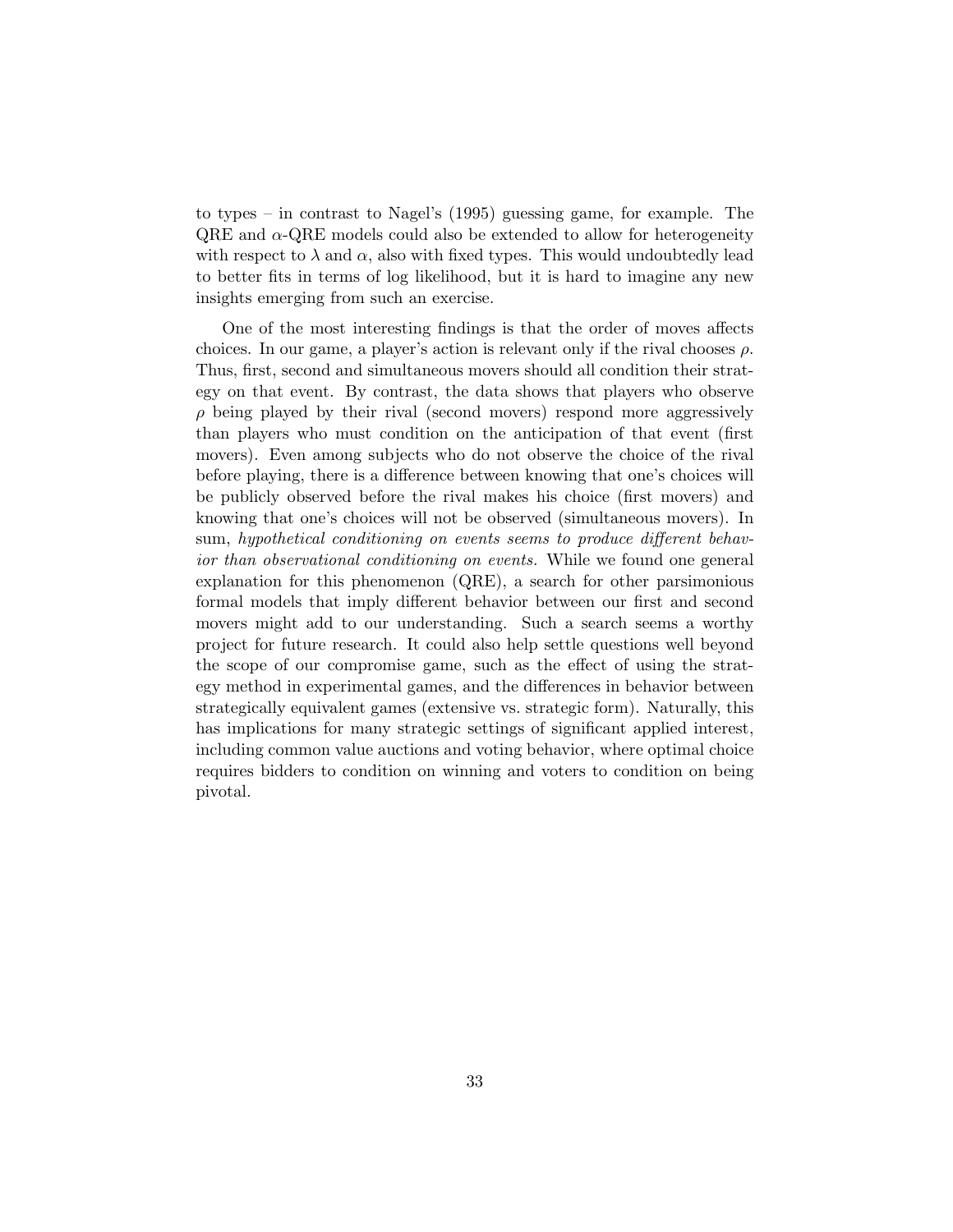### References

- [1] Akerlof, G. (1970) "The Market for Lemons: Quality Uncertainty and the Market Mechanism," Quarterly Journal of Economics, 84, 488-500.
- [2] Camerer, C., T. Ho, and J. Chong (2004) "A Cognitive Hierarchy Model of Behavior in Games," Quarterly Journal of Economics, 119, 861-98.
- [3] Camerer, C., T. Palfrey, and B. Rogers (2006) "Heterogeneous Quantal Response Equilibrium and Cognitive Hierarchies," Working Paper, California Institute of Technology, http://www.hss.caltech.edu/˜ trp/hqre051206.pdf.
- [4] Casella, A., A. Gelman, and T. Palfrey (2006) "An Experimental Study of Storable Votes," Games and Economic Behavior, 57: 123-54
- [5] Costa-Gomes, M. and V. Crawford (2006) "Cognition and Behavior in Two-Person Guessing Games: An Experimental Study," American Economic Review, In Press.
- [6] Crawford, V. and N. Iriberri (2005) "Level-k Auctions: Can a Non-Equilibrium Model of Strategic Thinking Explain the Winner's Curse and Overbidding in Private-Value Auctions?" Working Paper, UCSD.
- [7] Eyster, E. and M. Rabin (2005) "Cursed Equilibrium," Econometrica, 73: 1623-72.
- [8] Fehr, E. and K. Schmidt (1999) "A Theory of Fairness, Competition and Cooperation," Quarterly Journal of Economics, 114(3), 817-868.
- [9] Forsythe, R, R.M. Isaac, and T. Palfrey (1989) "Theories and Tests of 'Blind Bidding' in Sealed Bid Auctions," Rand Journal of Economics, 20, 214-238.
- [10] Goeree, J., C. Holt, and T. Palfrey (2005), "Regular Quantal Response Equilibrium," Experimental Economics, 8, 347-367.
- [11] Holt, C. and R. Sherman (1994), "The Loser's Curse," American Economic Review, 84(3), 642-652.
- [12] Jehiel, P. and F. Koessler (2006), "Revisiting Games of Incomplete Information with Analogy-Based Expectations," Working Paper, PSE.
- [13] Kagel, J and D. Levin (2002) Common Value Auctions and the Winner's Curse, Princeton University Press: Princeton, NJ.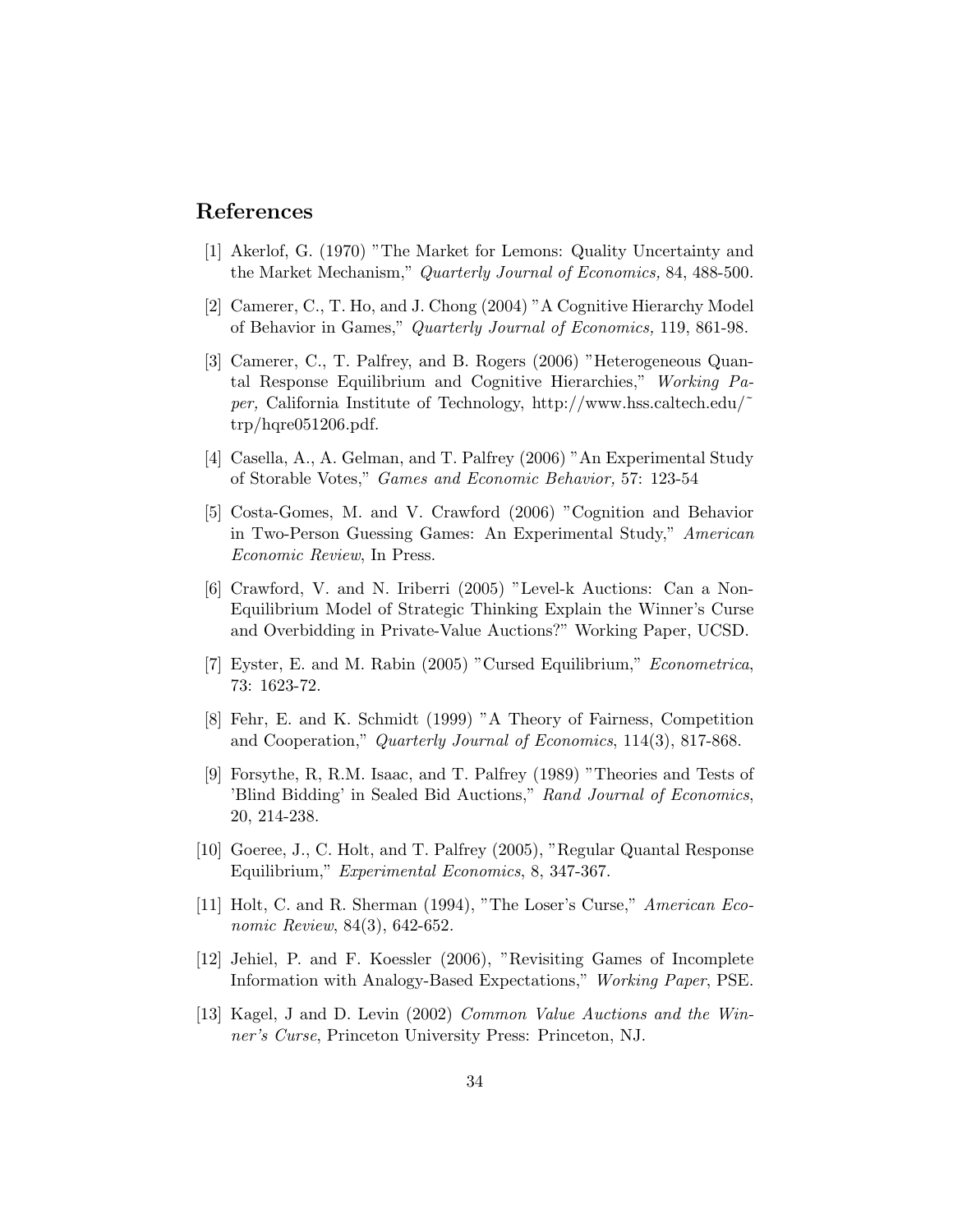- [14] Lynch, M., R. Miller, C. Plott, and R. Porter (1984), "Product Quality, Consumer Information, and 'Lemons' in Experimental Markets," in Empirical Approaches to Consumer Protection Economics, (P. Ippolito and D. Scheffman eds.), FTC: Washington D.C., pp. 251–306.
- [15] McKelvey, R. and T. Palfrey (1995) "Quantal Response Equilibria in Normal Form Games," Games and Economic Behavior, 10, 6-38.
- [16] McKelvey, R. and T. Palfrey (1998) "Quantal Response Equilibria in Extensive Form Games," Experimental Economics, 1, 9-41.
- [17] Milgrom, P. and N. Stokey (1982) "Information, Trade and Common Knowledge," Journal of Economic Theory, 26, 17-27.
- [18] Morris, S (1994) "Trade with Heterogeneous Prior Beliefs and Asymmetric Information," Econometrica, 62, 1327-1347.
- [19] Myerson, R.B. and M.A. Satterthwaite (1983) "Efficient mechanisms for bilateral trading," Journal of Economic Theory, 29(2), 265-281.
- [20] Nagel, R. (1995) "Unraveling in Guessing Games: An Experimental Study," American Economic Review, 85(5), 1313-1326.
- [21] Palfrey, T. and J. Prisbrey (1996) "Altruism, Reputation, and Noise in Linear Public Goods Experiments," Journal of Public Economics, 61, 409-27.
- [22] Samuelson, W. and M. Bazerman (1985) "The Winner's Curse in Bilateral Negotiations," in Research in Experimental Economics (V. Smith ed.), JAI press, 105-137.
- [23] Sonsino, D., I. Erev, and S. Gilat (2001) "On Rationality, Learning and Zero-Sum Betting – An Experimental Study of the No-Betting Conjecture," Working Paper, Technion.
- [24] Sovic, Y. (2004) "Strength of Dominance and Depths of Reasoning," Working Paper, University of Oslo.
- [25] Stahl, D. and P. Wilson (1995), "On Players' Models of Other Players: Theory and Experimental Evidence," Games and Economic Behavior, 10(July), 218-54.
- [26] Wang, S. (2006), "Misunderstanding the Other," Mimeo, Princeton University.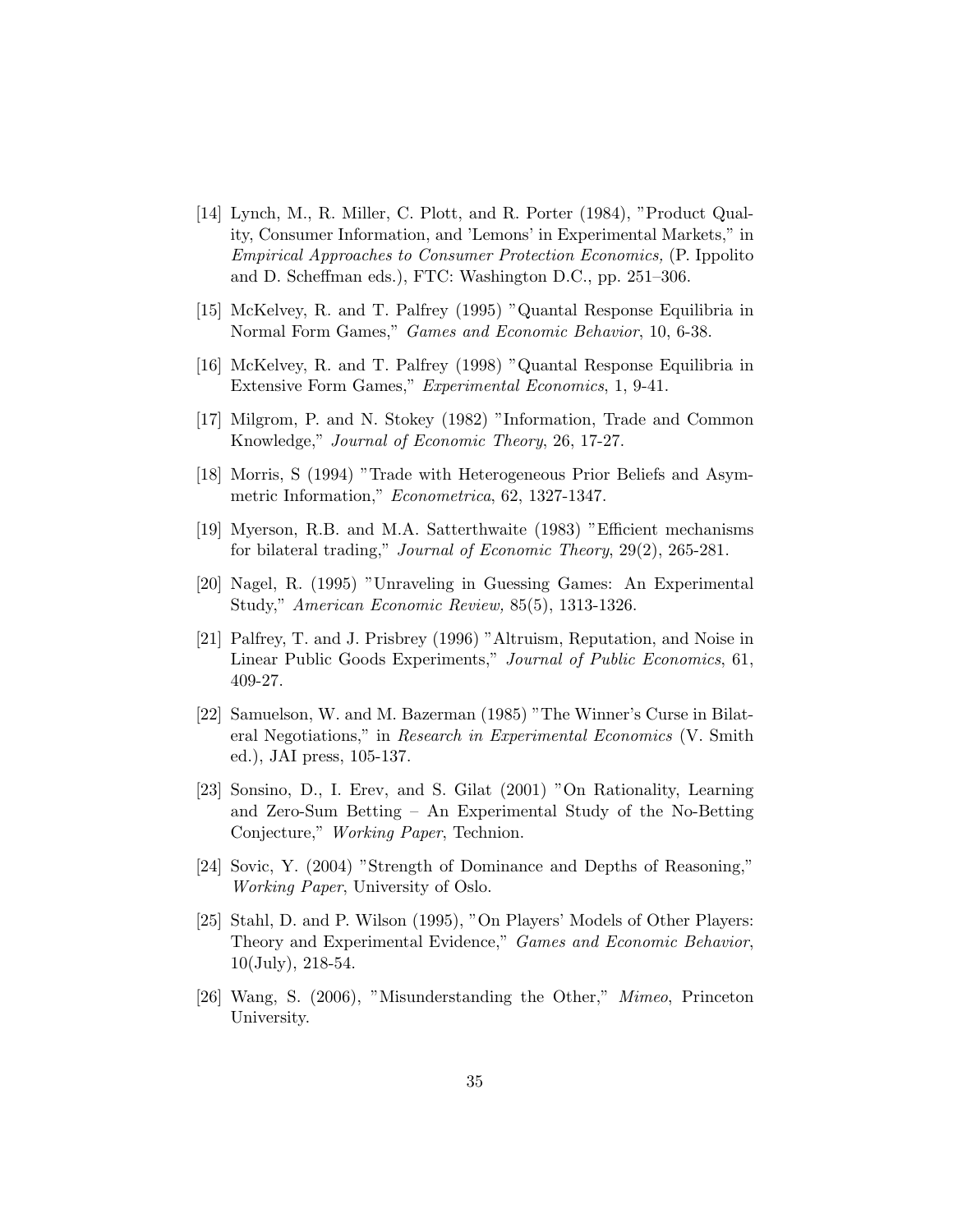# Appendix: Sample Instruction Script

Thank you for agreeing to participate in this research experiment on group decision making. During the experiment we require your complete, undistracted attention. So we ask that you follow these instructions carefully. You may not open other applications on your computer, chat with other students, or engage in other distracting activities, such as using your cell phones or head phones, reading books, etc.

For your participation, you will be paid in cash, at the end of the experiment. Different participants may earn different amounts. What you earn depends partly on your decisions, partly on the decisions of others, and partly on chance. So it is important that you listen carefully, and fully understand the instructions before we begin. You will be asked some review questions after the instructions, which have to be answered correctly before we can begin the paid session.

The entire experiment will take place through computer terminals, and all interaction between you will take place through the computers. It is important that you not talk or in any way try to communicate with other participants during the experiment except according to the rules described in the instructions.

We will start with a brief instruction period. During the instruction period, you will be given a complete description of the experiment and will be shown how to use the computers. If you have any questions during the instruction period, raise your hand and your question will be answered out loud so everyone can hear. If any difficulties arise after the experiment has begun, raise your hand, and an experimenter will come and assist you privately.

This experiment will begin with a brief practice session to help familiarize you with the rules. The practice session will be followed by a paid session. You will not be paid for the practice session.

This paid session of the experiment has 2 parts. In each part you will make choices over a sequence of 20 different decision rounds so in total you will make 40 decisions. In each round, you will receive a payoff, that depends on your decision that round and on the decision of one randomly selected participant you are matched with. We will explain exactly how these payoffs are computed in a minute.

At the end of the paid session, you will be paid the sum of what you have earned in all 40 decision rounds, plus the show-up fee of \$10.00. Everyone will be paid in private and you are under no obligation to tell others how much you earned. Your earnings during the experiment are denominated in POINTS. Your DOLLAR earnings are determined by multiplying your earnings in POINTS by a conversion rate. In this experiment, the conversion rate is 0.006, meaning that 100 POINTS equals 60 cents.

Here is how each decision round, or match, works. First, the computer randomly matches you into pairs. Since there are 14? (note to reader: depends on session) participants in today's session, there will be 7? (note to reader: depends on session) matched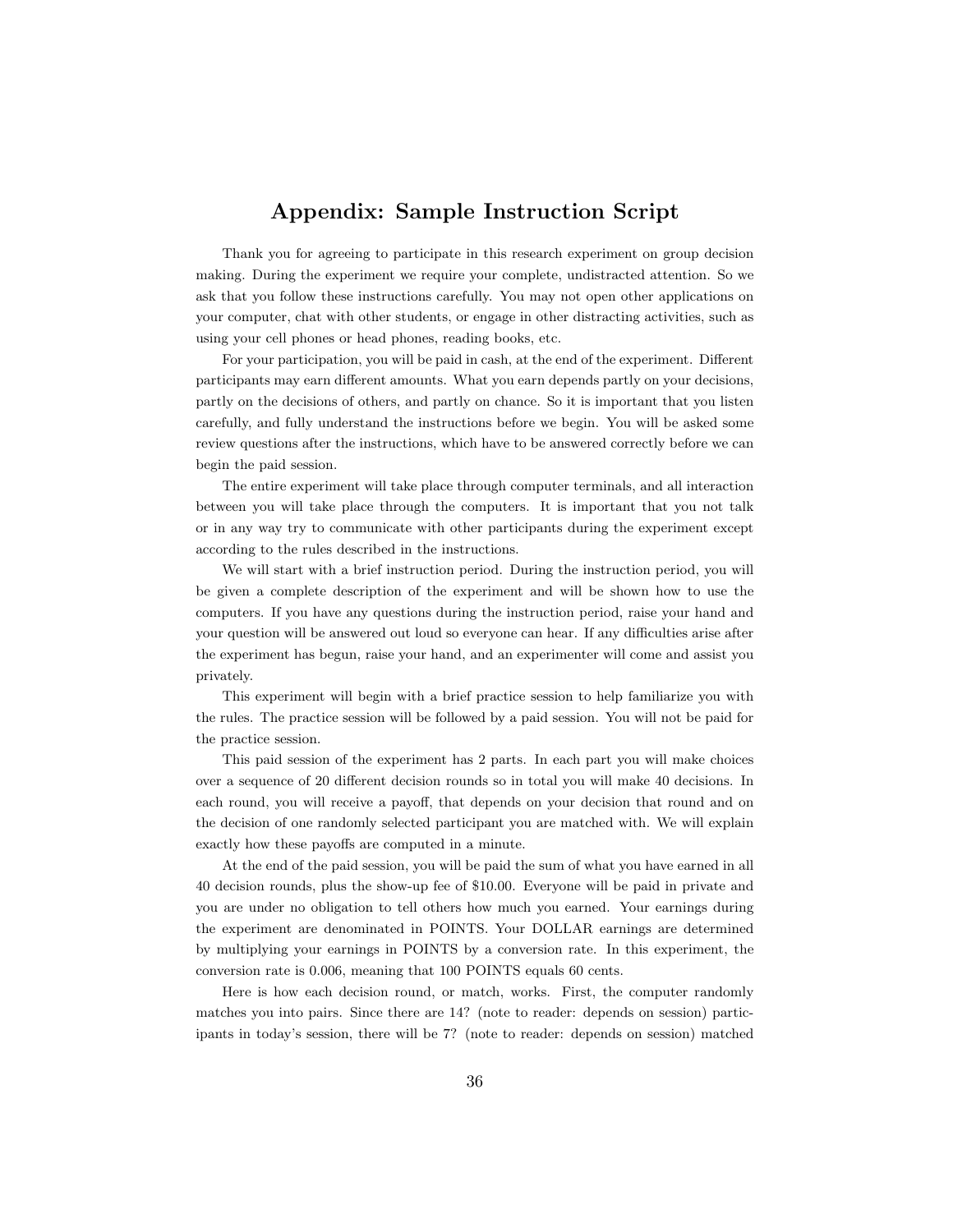pairs in each decision round. You are not told the identity of the participant you are matched with. Your payoff depends only on your decision and the decision of the one participant you are matched with. What happens in the other pairs has no effect on your payoff and vice versa. Your decisions are not revealed to participants in the other pairs.

Next, the computer randomly assigns a number to you, which is equally likely to be any number between 1 and 100. This number is called your "strength." Each strength number is chosen independently for each participant. Therefore usually you and the person you are matched with will have different numbers, although there is a very small (1%) chance the other participant in your pair has the same strength you have. You are told your strength, but will not be told the strength of the other participant until after you have made your decision.

You then have to make a decision to take one of two possible actions. These two actions are called "fight" and "retreat". If both of you choose retreat, then both of you will receive a payoff of 40 points each. However, if either of you chooses fight, then the one with the greater strength receives a 95 points payoff and the one with less strength receives a 5 points payoff. Ties are broken randomly.

[SCREEN 1] This slide shows a summary of the Payoffs

Each of you must make your decision to fight or retreat at the same time, so neither of you are told what the other participant chose (or their strength) until after both of you have made your choices. The match is over when you and the person you are matched with have both made a decision, and the computer will show you the results of your match only.

When all pairs have finished the match and seen the results, we proceed to the next match. For the next match, the computer randomly reassigns all participants to a new pair, and randomly reassigns a new strength to each participant. Your new strength assignment does not depend in any way on the past decisions or strengths of any participant including yourself. Strength assignments are completely independent across pairs, across participants, and across matches. After learning your new strength assignment, you choose either "fight" or "retreat" and receive payoffs in a similar manner as in the previous match.

This continues for 20 matches, at which point Part 1 of the experiment is over. I will read you the instructions for Part 2 after we complete Part 1.

We will now begin the Practice session and go through two practice rounds. During the practice matches, please do not hit any keys until you are asked to, and when you enter information, please do exactly as asked. Remember, you are not paid for these 2 practice rounds. At the end of the second practice round you will have to answer some review questions. Everyone must answer all the questions correctly before the experiment can begin.

#### [AUTHENTICATE CLIENTS]

Please double click on the icon on your desktop that says "c". When the computer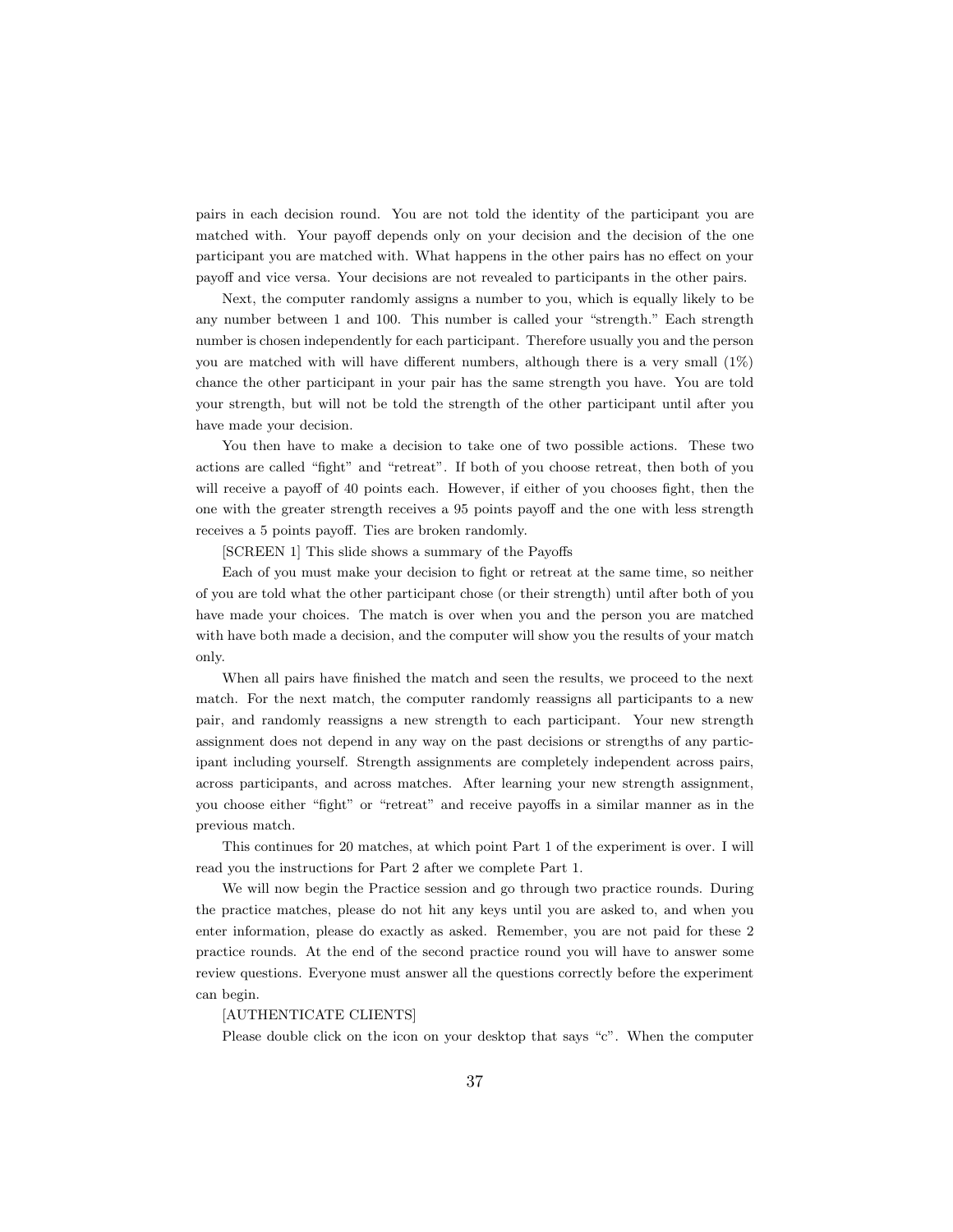prompts you for your name, type your First and Last name. Then click SUBMIT and wait for further instructions.

[START GAME]

[SCREEN 2]

You now see the first screen of the experiment on your computer. It should look similar to this screen.

At the top left of the screen, you see your subject ID. Please record that on your record sheet now. You have been randomly matched by the computer with exactly one of the other participants. This pair assignment will change after each match.

You have been assigned your strength for this match, which is revealed to you on your screen. [point on overhead]. Your exact strength number on your own screen would probably be different from the one on this slide.

The participant you are matched with was also randomly assigned a strength, but that will not be revealed to you until the end of the match. All you know now is that their strength is some number between 1 and 100, with every number being equally likely.

There are two buttons, one marked "Fight" and one marked "Retreat". You must choose one of those two buttons, but please do not do so yet. I want to remind you how your payoffs will be computed. If you and the person you are matched with BOTH choose retreat, then each of you receives a 40 points payoff. If either one of you chooses fight, then whoever has the higher strength receives 95 points and whoever has the lower strength receives 5 points. If you have the same strength, then the computer will randomly choose one of you to receive 95 points and the other to receive 5 points.

At this time, if your subject ID is even, please click on the button labelled "fight". If your subject ID is odd, please click on the button labelled "retreat".

When everyone has made a choice, you are told the choice made by the participant you are matched with and also told that participant's strength. The outcome is summarized on your screen. [show on overhead screen]

[SCREEN 3]

Each Round Summary is shown on the center of the screen.

The bottom half of your screen contains a table summarizing the results for all matches you have participated in. This is called your history screen. It will be filled out as the experiment proceeds. Notice that it only shows the results from your pair, not the results from any of the other pairs. PLEASE record this information on your record sheet.

We now proceed to the next match.

For the next match you will be randomly re-matched into pairs, and randomly receive new strength assignments.

[START next MATCH]

Please notice your new strength assignment. [Reader: Ask if everyone sees it, and wait for confirmation from them.] Please make the opposite decision in match 2 than you made in match 1. That is, if your subject ID is even please click on the retreat button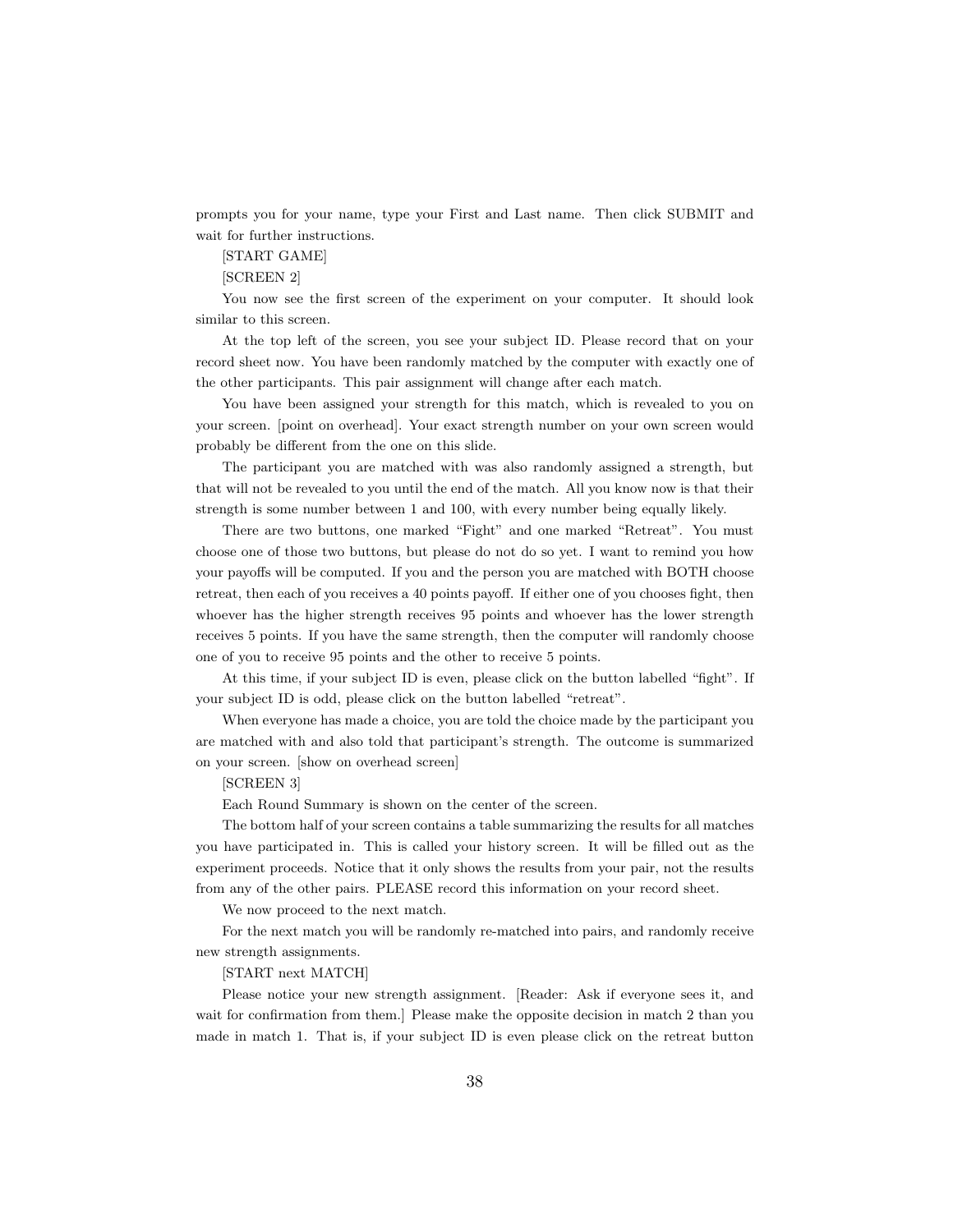and if your subject ID is odd, please click on the "fight" button, and then wait for further instructions.

[wait for them to complete match 2]

Practice match 2 is now over.

Please complete the review questions before we begin the paid session. Once you answer all the questions correctly, click submit. After both participants in your pair have answered the first round of questions, the next round of questions will appear. Please answer all questions correctly and click submit and the quiz will disappear from your screen. [WAIT for everyone to finish the Quiz]

Are there any questions before we begin with the paid session? We will now begin with the 20 paid matches of Part 1. Please pull out your dividers for the paid session of the experiment. If there are any problems or questions from this point on, raise your hand and an experimenter will come and assist you.

#### [START MATCH 2]

[After MATCH 21 read:]

We have now reached the end of Part 1. Your total payoff from this part is displayed on your screen. Please record this on your record sheet and CLICK OK. We will now give you instructions for Part 2. Please listen carefully.

Part 2

Part 2 of the experiment will take place over a sequence of 2 practice and 20 paid matches. This Part is almost exactly the same as Part 1, with one difference. For each pair, one of the participants will choose to retreat or fight before the other participant makes a choice. The other participant will then be told the first participant's decision and will then make their decision in response. Payoffs are computed exactly as before. For each match, the computer randomly selects the participant to decide first, so sometimes you will decide first and sometimes you will decide second. The assignment of who decides first or second does not in any way depend on the strength assignment or past decisions. The computer program just randomly assigns one participant for each pair to decide first.

We will now proceed through two practice matches to familiarize you with the screens, which are slightly different than Part 1.

[Go to Match 22]

You now see the first screen of the experiment on your computer.

In this part of the experiment, the computer randomly assigns an order in which the two members of your pair make decisions. If you are assigned as the first decision maker in your match, your screen should look similar to this:

[SCREEN 4]

[Describe the screen by pointing and READ THE SCREEN]

Of course your exact strength number on your own screen would probably be different from the one on this overhead.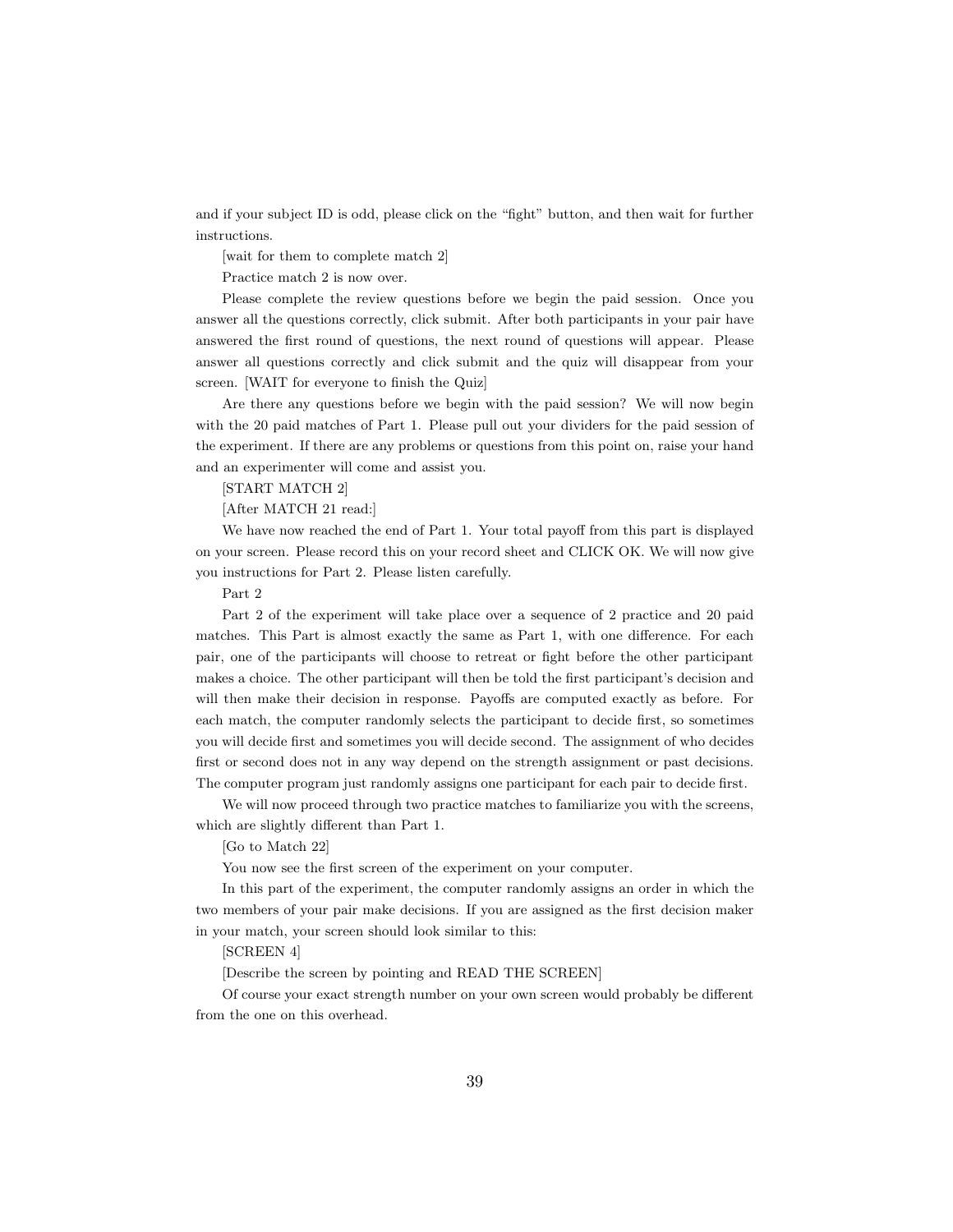If you are assigned as the second decision maker in your match, your screen looks like this:

#### [SCREEN 5]

[Describe the screen by pointing and READ THE SCREEN]

Of course your exact strength number on your own screen would probably be different from the one on this overhead.

The first decision maker in each pair must make a decision. If you are decision maker one and your ID is even please click on the Fight button now. If you are decision maker one and your ID is odd please click on the Retreat button now. If you are decision maker two, please wait until it is your turn to make a decision.

Next, the first decision maker's choice is revealed to the second decision maker. Please do not make any decisions until I finish explaining. The screen looks like:

[SCREEN 6] if decision maker one chose fight, READ the SCREEN

[SCREEN 7] if decision maker one chose retreat READ the SCREEN

After viewing this information, the second decision maker is prompted to a choice. If decision maker one chose Fight, then the outcome does not depend on decision maker two's choice. In this case we simply ask decision maker two to click on the "continue" button. If decision maker one chose retreat, then the outcome does depend on decision maker two's choice, so decision maker two must now make a choice of fight or retreat.

This information is summarized on this slide

[SCREEN 8]

If you are decision maker two and you have a choice, if your ID is even, please click the Retreat button now. If your ID is odd, please click on Fight now. Otherwise, please click on the continue button now. This is important so please do not forget to do so. The match cannot proceed until the second decision maker has clicked a button.

The results of the match are then displayed for both decision makers in the pair. The screen should look like:

[SCREEN 9] for first decision maker

[SCREEN 10] and like this for second decision maker

We will now proceed to the second practice match [CLICK NEXT MATCH]. When you are prompted to make a decision, please make the opposite decision from your decision in the first practice match. That is, if your ID is even, click on Retreat, and if your ID is odd, click on Fight. Please go ahead and make your choices. If you are decision maker two and you see the continue button, please remember to click on it or it will delay the experiment.

[Advance to match 23 and wait for participants to finish]

The practice match is now over. Are there any questions before we begin the 20 paid matches?

[SCREEN 11] Here is a summary of the Payoff [START MATCH 24]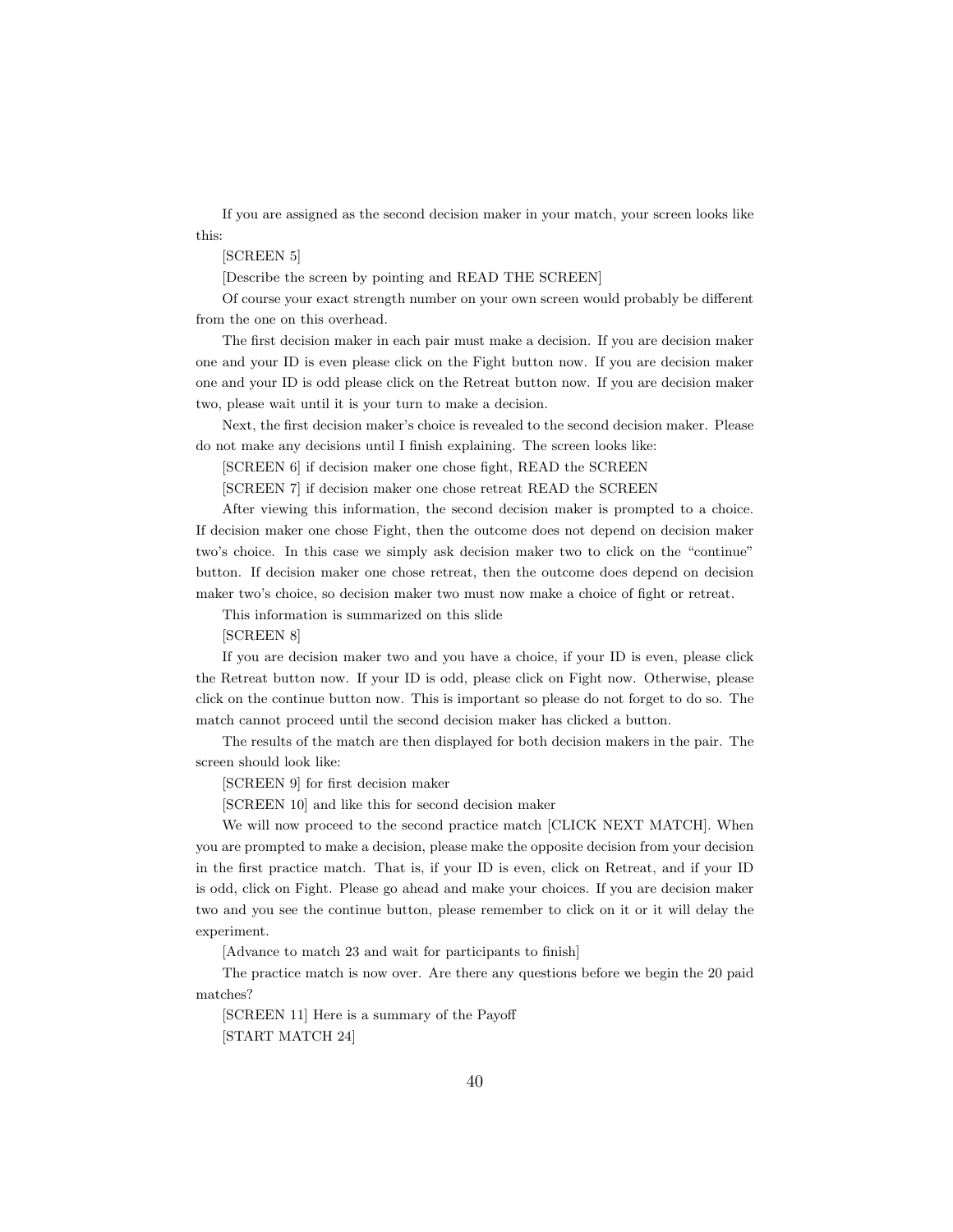[After MATCH 44, read:]

Your Total Payoff for both parts is displayed on your screen. Please record this payoff on your record sheet and remember to CLICK OK after you are done.

[CLICK ON WRITE OUTPUT]

Your total payoff is this amount plus the show-up fee of \$10. We will pay each of you in private in the next room in the order of your Subject ID number. Remember you are under no obligation to reveal your earnings to the other players.

Please put the mouse behind the computer and do not use either the mouse or the keyboard at all. Please remain seated and keep the dividers pulled out until we call you to be paid. Do not converse with the other participants or use your cell phone while in the laboratory.

Thank you for your cooperation.

Could the person with ID number 0 go to the next room to be paid.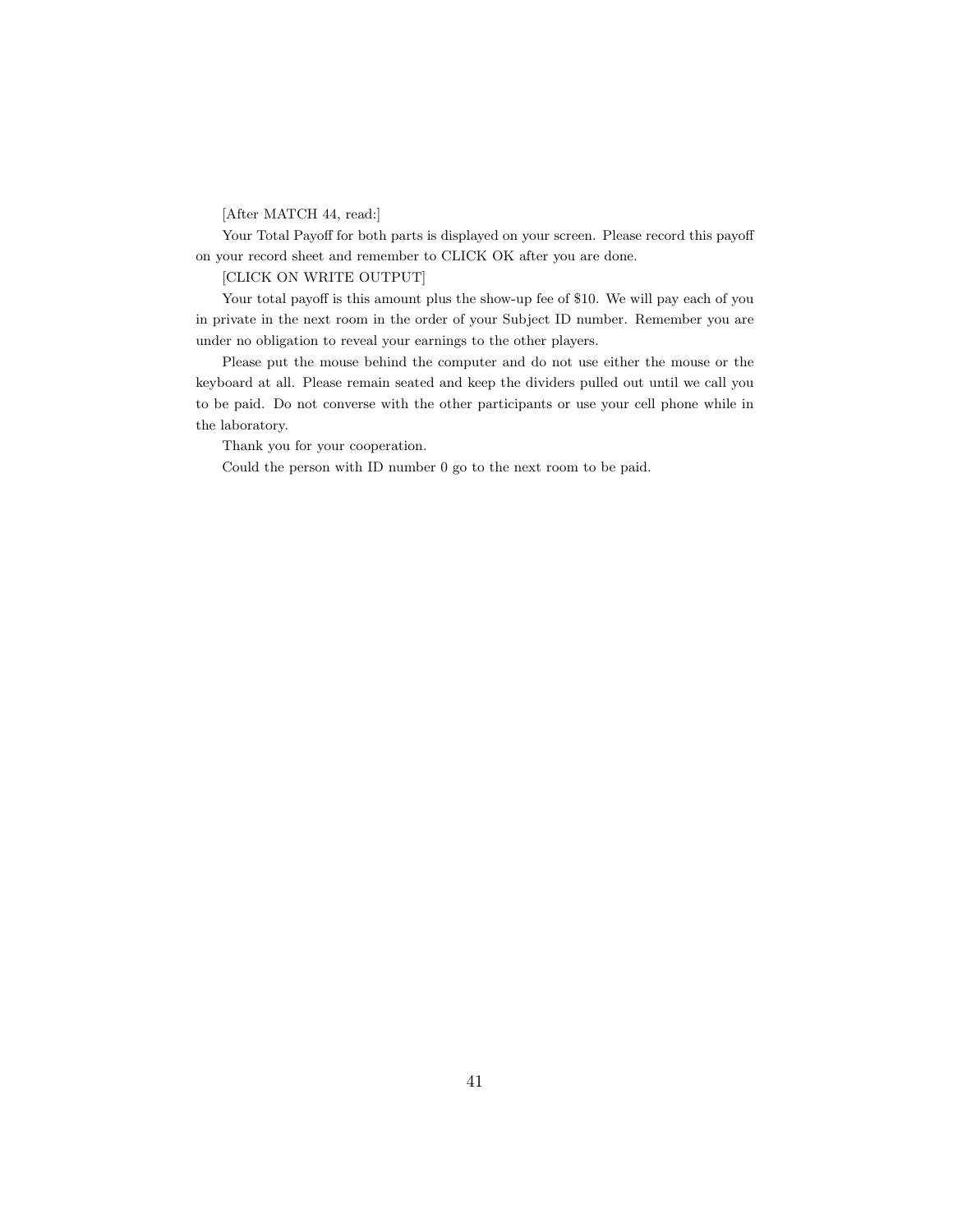

Figure 1. Empirical Fight Rates.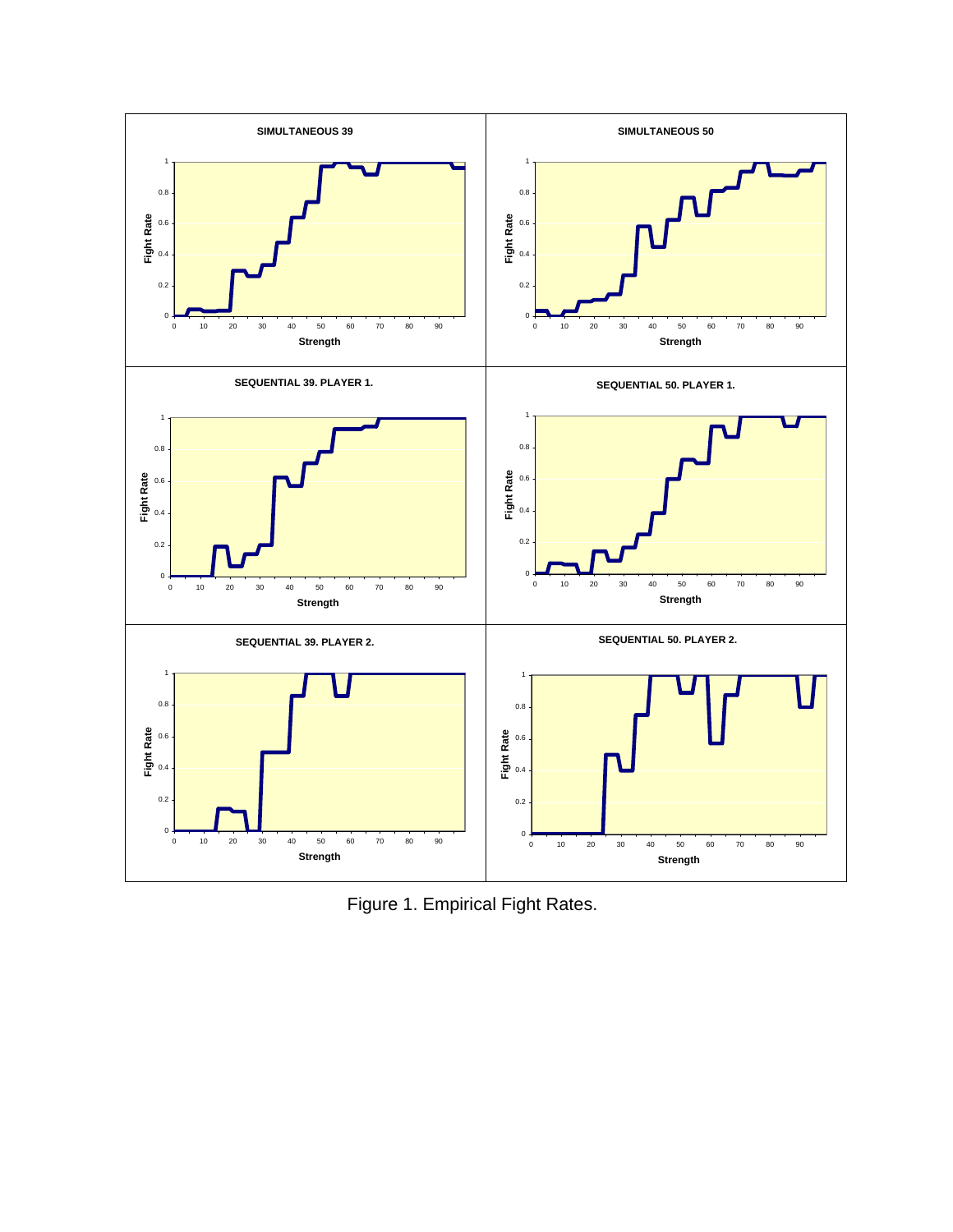

Figure 2. Distribution of cutpoints, by condition.